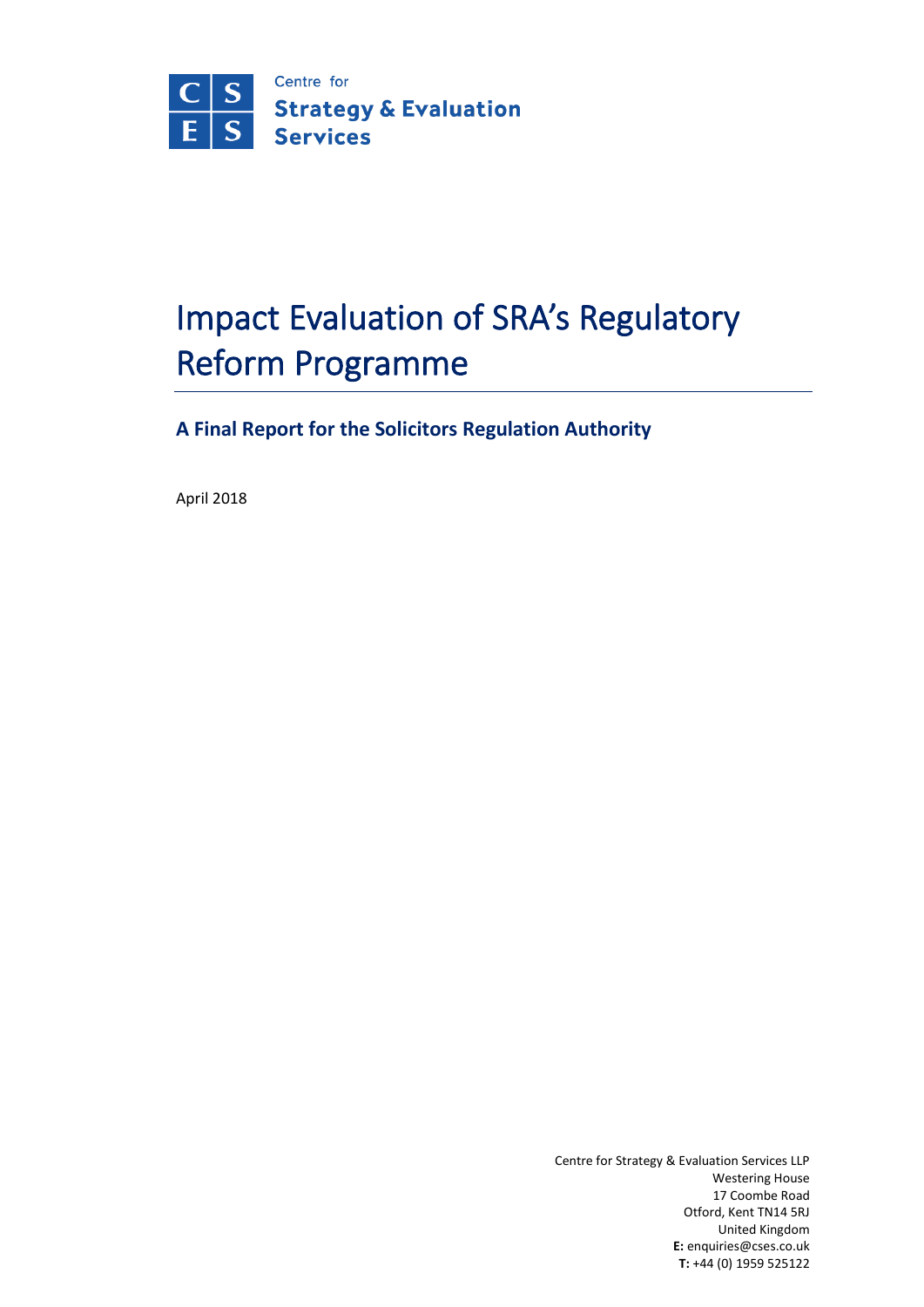# Contents

| 1. |                                              | <b>Introduction</b>                                                                                                                                                           | $\mathbf{1}$ |
|----|----------------------------------------------|-------------------------------------------------------------------------------------------------------------------------------------------------------------------------------|--------------|
|    | 1.1                                          |                                                                                                                                                                               |              |
|    | 1.2                                          |                                                                                                                                                                               |              |
|    | 1.3                                          |                                                                                                                                                                               |              |
|    | 1.4                                          |                                                                                                                                                                               |              |
| 2. |                                              | <b>Background to the study</b><br><u> 1980 - Johann Barn, amerikansk politiker (d. 1980)</u>                                                                                  | 5            |
|    | 2.1                                          |                                                                                                                                                                               |              |
|    | 2.2                                          |                                                                                                                                                                               |              |
|    | 2.3                                          |                                                                                                                                                                               |              |
| 3. |                                              | <b>Licensing of Alternative Business Structures</b><br><u> 1989 - Johann Barn, mars ann an t-Amhain Aonaich an t-Aonaich an t-Aonaich an t-Aonaich an t-Aonaich ann an t-</u> | 11           |
|    | 3.1                                          |                                                                                                                                                                               |              |
|    | 3.2                                          |                                                                                                                                                                               |              |
|    | 3.3                                          |                                                                                                                                                                               |              |
|    | 3.4                                          |                                                                                                                                                                               |              |
| 4. |                                              | <b>Licensing of multi-disciplinary practices</b><br><u> 1980 - Johann Barn, mars ann an t-Amhain an t-Amhain an t-Amhain an t-Amhain an t-Amhain an t-Amhain an t-A</u>       | 26           |
|    | 4.1                                          |                                                                                                                                                                               |              |
|    | 4.2                                          |                                                                                                                                                                               |              |
|    | 4.3                                          |                                                                                                                                                                               |              |
| 5. |                                              | <b>Reform of the Separate Business Rule</b>                                                                                                                                   | 31           |
|    | 5.1                                          |                                                                                                                                                                               |              |
|    | 5.2                                          |                                                                                                                                                                               |              |
|    | 5.3                                          | Effects of the reform                                                                                                                                                         | 32           |
| 6. | <b>Other SRA initiatives</b><br>35           |                                                                                                                                                                               |              |
|    | 6.1                                          |                                                                                                                                                                               |              |
|    | 6.2                                          |                                                                                                                                                                               |              |
|    | 6.3                                          |                                                                                                                                                                               |              |
|    | 6.4                                          |                                                                                                                                                                               |              |
| 7. | <b>Conclusions and recommendations</b><br>39 |                                                                                                                                                                               |              |
|    | 7.1                                          |                                                                                                                                                                               |              |
|    | 7.2                                          |                                                                                                                                                                               |              |
| 8. |                                              | <b>Annexes</b>                                                                                                                                                                | 43           |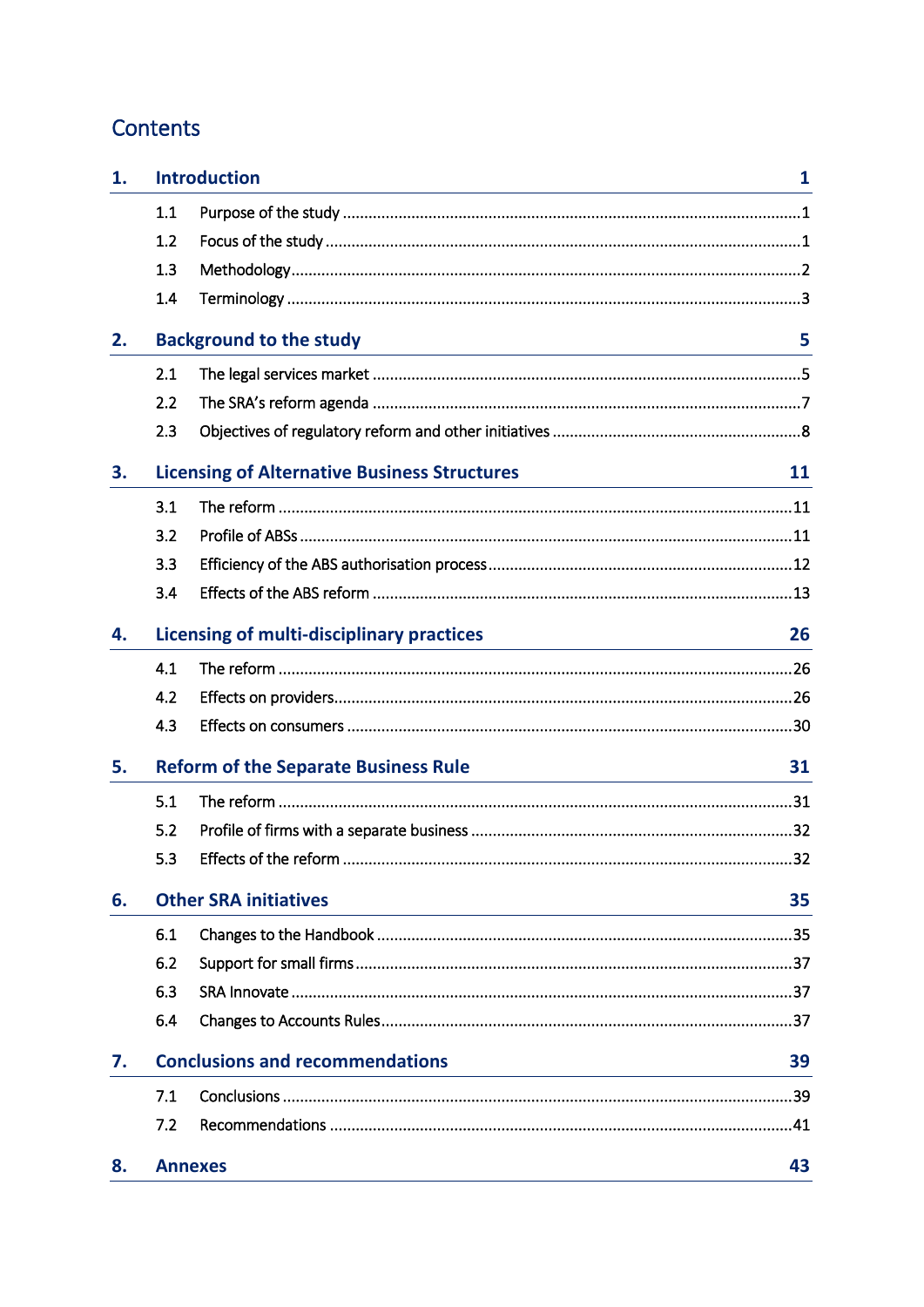# Tables

# Figures

|--|--|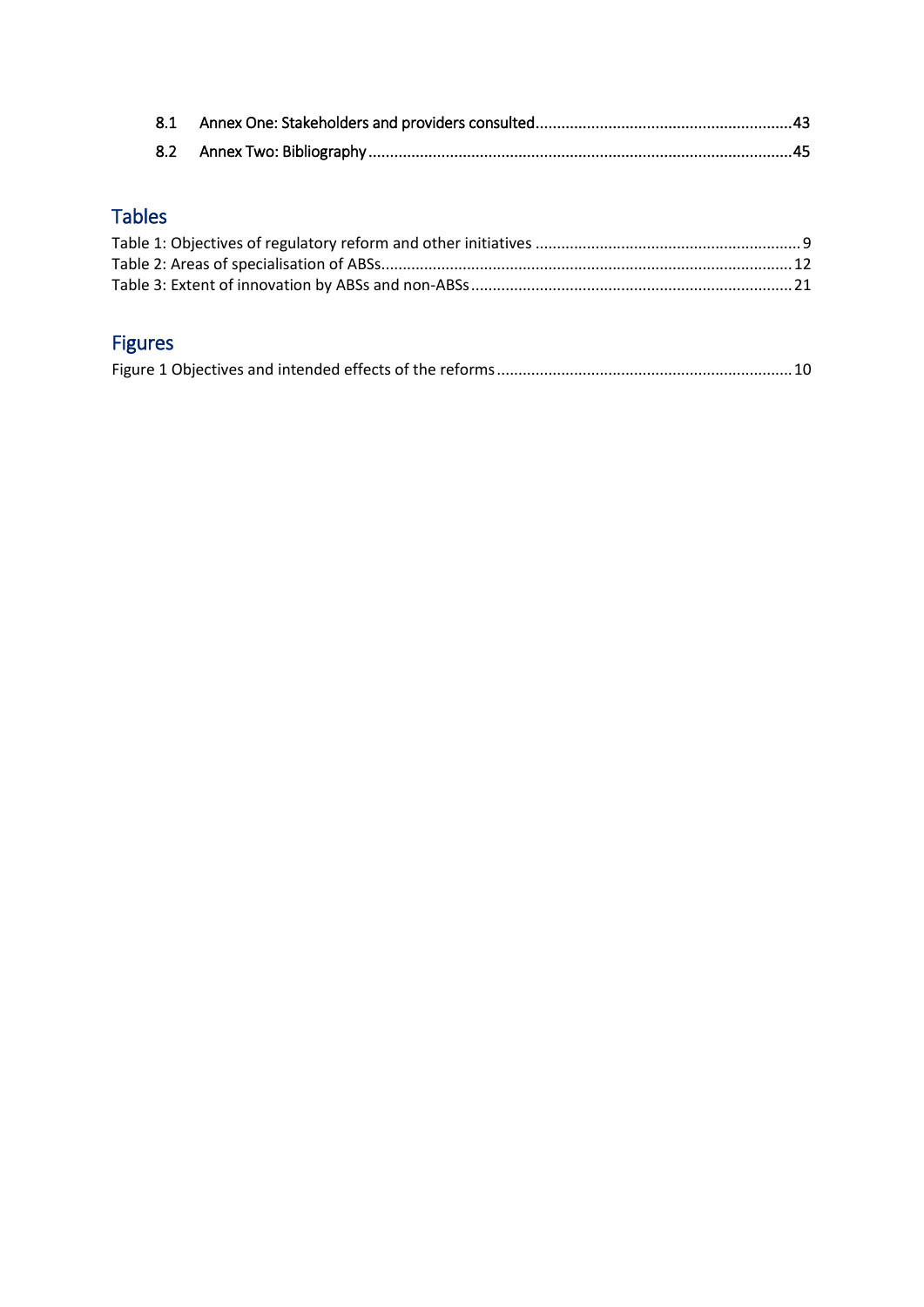# <span id="page-3-0"></span>**1. Introduction**

# <span id="page-3-1"></span>**1.1 Purpose of the study**

In October 2016, the Solicitors Regulation Authority (SRA) commissioned the Centre for Strategy and Evaluation Services (CSES) to undertake an early stage impact evaluation of their Regulatory Reform Programme.

The research aims were to:

- assess the early impact of recently implemented regulatory reforms on regulated providers, consumers and the wider legal services market including the impact on equality, diversity and inclusion (see Sections 3 to 6); and
- develop an evaluation framework to assess the impact of future regulatory reforms (see Part II).

As far as possible, the study has followed the approach to evaluation set out in the Treasury's "Green Book".<sup>1</sup> It examines the impact of the reforms against what was expected and is designed to ensure that lessons learned are fed back into the decision-making process. It is too early to identify the full impacts of the reforms, not least since the impact will be influenced by other reforms proposed by the SRA, i.e. the Looking to the Future programme. The study has therefore identified the likely trends and 'direction of travel' resulting from the reforms using qualitative, rather than quantitative and financial indicators of impact.

# <span id="page-3-2"></span>**1.2 Focus of the study**

**.** 

In November 2015, the SRA published a Policy Statement about its approach to regulation and its reform. This statement provided clarity about their regulatory purpose and the regulatory requirements and reform programme required to deliver that purpose. The infrastructure and operation of the legal services market is changing rapidly, with consumers demanding increased access to services, through more responsive delivery mechanisms and at an affordable cost.

The 'Looking to the Future' programme, which outlines a phased review of the regulatory approach, details how the SRA believes it can help solicitors meet this consumer demand through providing greater flexibility and freedom for firms to innovate, compete and grow. The removal of unnecessary regulation is intended to maintain an appropriate level of protection for consumers, whilst making sure that consumers have continued access to high quality legal services at affordable prices.

The SRA's proposed changes to its handbook and practice framework rules will make it much easier for entities such as banks, insurers, and retail companies to offer legal services. The SRA considers that its reforms will unlock untapped potential in the legal market over next five to ten years. This will be achieved by reducing barriers to entry and ownership increasing competition and helping to lower prices and widen access, whilst maintaining consumer protections. The proposed reforms build on the changes introduced so far and have formed the focus of this study.

<sup>&</sup>lt;sup>1</sup> HM Treasury (2016), The Green Book: Appraisal and Evaluation in Central Government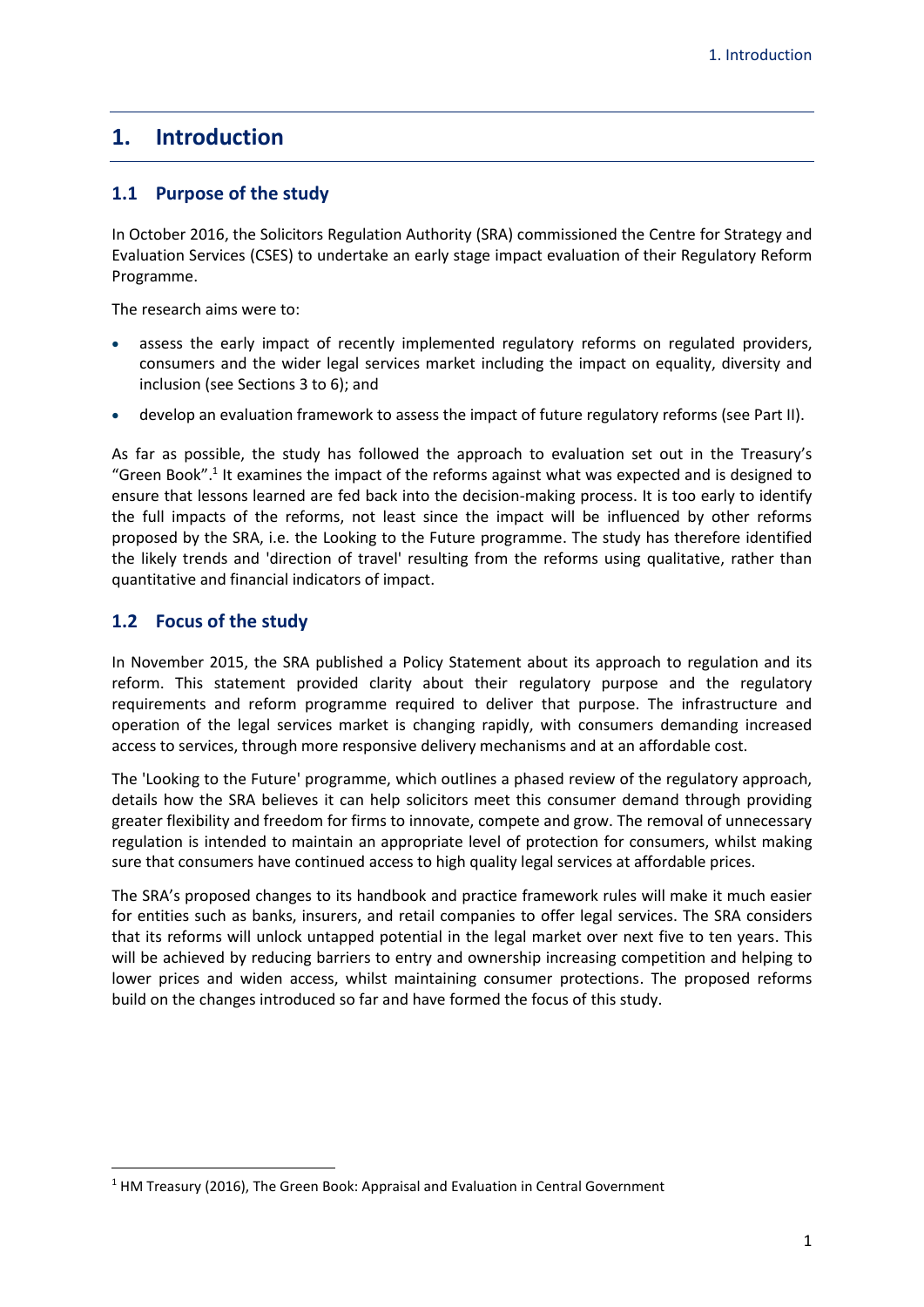Part I of the study has mostly focussed on evaluating the impact of the following recent regulatory reforms:

- Licensing of Alternative Business Structures (ABS), which allow non-lawyer ownership and management of businesses delivering regulated legal services;
- Licensing of multi-disciplinary practices (MDPs), which enable other professionals to offer services such as accountancy alongside regulated legal services; and
- Separate Business Rule (SBR): removing a prohibition on solicitors owning non-regulated legal businesses.

It has also focussed on a number of administrative changes intended to reduce unnecessary burdens and further the principles of better regulation and best regulatory practice, namely:

- Removing over 200 pages of rules from the SRA Handbook;
- Simplifying and speeding up the authorisation processes;
- Providing dedicated support for small firms and firms looking to innovate; and
- Changes to SRA accounts rules and the requirement to obtain an accountant's report.

Part II of the study (not covered in this document) provides an evaluation framework for assessing the impact of future regulatory reforms.

### <span id="page-4-0"></span>**1.3 Methodology**

**.** 

The following research tasks have been undertaken:

- Desk-based review of data and literature from the SRA and other stakeholders;
- Interviews of stakeholders (listed in Annex One);
- Informal interviews with COLPs/COFAs at the SRA conference (October 2016);
- Interviews with providers (listed in Annex One); and
- Focus groups with individual consumers, small firm consumers and small law firms.

The intention of the study has been to provide a broad indication of effects to date, rather than a comprehensive and empirical assessment of impacts. A (non-representative) sample of firms have been consulted that have converted to ABS or MDPs or benefitted from the revision of the Separate Business Rule.<sup>2</sup> The stakeholders and firms interviewed have also offered their views on the effects of the administrative reforms and the likely effects of the 'Looking to the Future' reforms. The consumers consulted provided insights on the current state of the legal services market, particularly issues of access, quality, cost, conflicts of interest and the trade-offs between protections and price/accessibility. Their views are broadly illustrative of the views of consumers, rather than serving as detailed evidence of the impact of reforms. Overall, the results of the study will inform the implementation and assessment of subsequent reforms. The framework proposed in Part II will be used to assess the effectiveness of current reforms after enough time has passed for the full impacts to be measured.

<sup>&</sup>lt;sup>2</sup> A representative sample was contacted but some firms declined the invitation to participate.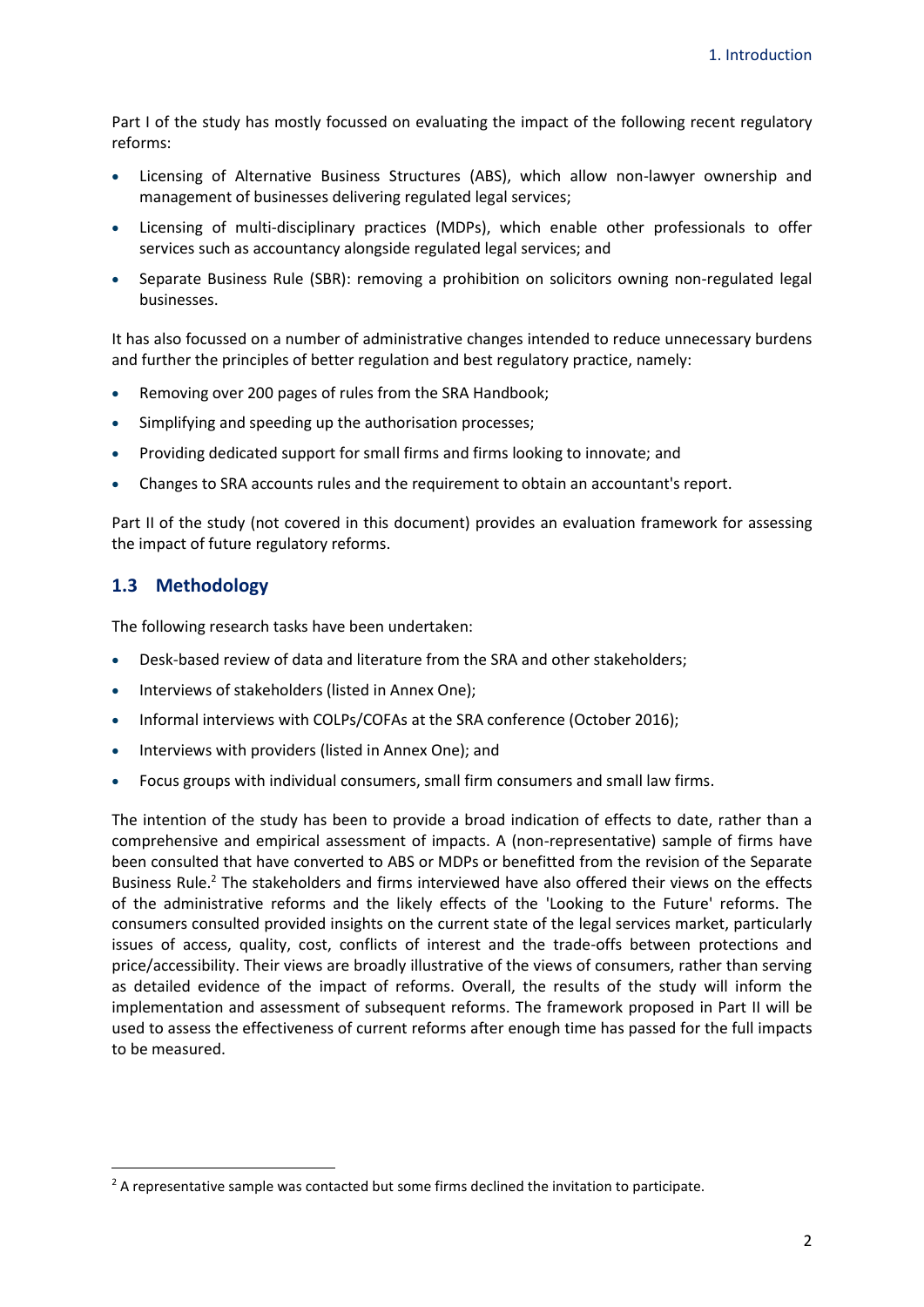# <span id="page-5-0"></span>**1.4 Terminology**

The report uses the following terminology to describe the providers of legal services:

- "Regulated providers": these are solicitors' firms regulated by the SRA and authorised under the Legal Services Act 2007 (LSA) to provide legal activities.
- "Providers of other legal activities": these conduct specific legal activities that attract other forms of legal regulation outside of the provisions of the LSA, such as immigration, insolvency and claims management; and
- "Non-LSA authorised providers": these provide legal activities outside of any form of legal services regulation but are subject to the same regulation as any business, including consumer protection, data protection and anti-money laundering. At present, these organisations cannot employ practising solicitors to provide legal services to the public.

The following terminology is used to describe legal services:

- "Reserved legal activities" that can only be carried out by a provider authorised and subject to a regulator approved by the LSA. These are exercising rights of audience, conducting litigation, preparing certain documents relating to probate and conveyancing, acting as a notary, and administering oaths;
- "Other legal activities" that are subject to other forms of statutory legal regulation, outside of the provisions of the LSA, for example, immigration advice, which is regulated by the Office of the Immigration Services Commissioner (OISC) under the provisions of the Nationality, Immigration and Asylum Act 2002; and
- "Non-reserved legal activities" that can be carried out by providers authorised by an approved regulator or by alternative providers not subject to any form of legal regulation, such as willwriting, some aspects of employment law and provision of legal advice.<sup>3</sup>

The following abbreviations are used in the report:

#### **Organisations**

- ACCA: Association of Chartered Certified Accountants
- ATT: Association of Taxation Technicians
- CIOT: Chartered Institute of Taxation
- CLC: Council for Licensed Conveyancers
- CMA: Competition and Markets Authority
- FCA: Financial Conduct Authority
- ICAEW: Institute of Chartered Accountants in England and Wales
- IPA: Insolvency Practitioners Association
- LSB: Legal Services Board

- LSCP: Legal Services Consumer Panel
- OISC: Office of the Immigration Services Commissioner
- RICS: Royal Institution of Chartered Surveyors
- SRA: Solicitors Regulation Authority

<sup>&</sup>lt;sup>3</sup> This terminology is based on the SRA report on "The changing legal services market".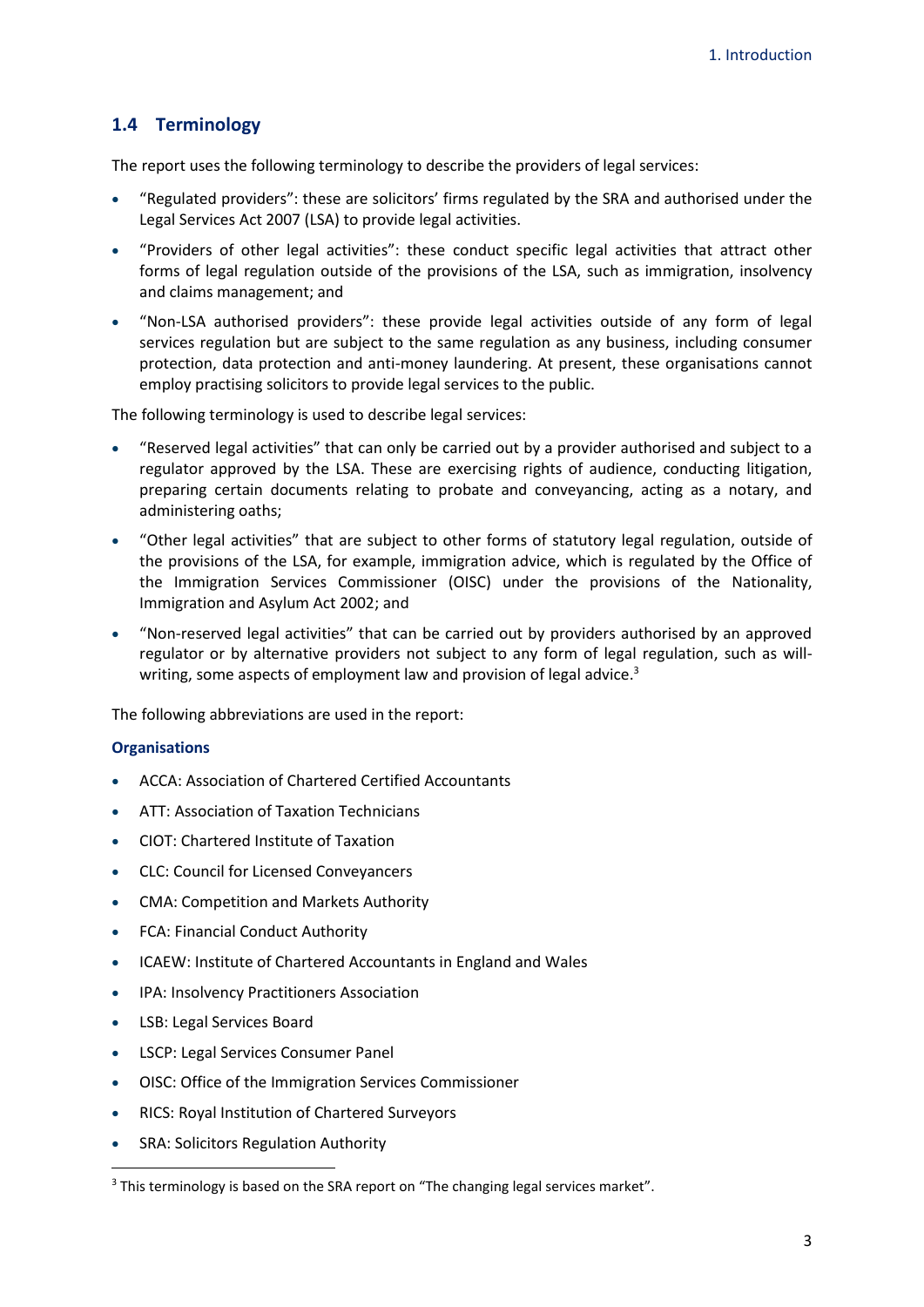#### **Legislation**

- LASPO: Legal Aid, Sentencing and Punishment of Offenders Act 2012
- LSA: Legal Services Act 2007

### **Types of firm**

- ABS: Alternative Business Structures
- LDP: Legal Disciplinary Practice
- LLP: Limited Liability Partnership
- MDP: Multi-Disciplinary Practice
- plc: Public Limited Company
- SB firm: firm with a separate business

#### **Roles**

- COFA: Compliance Officer for Finance and Administration
- COLP: Compliance Officer for Legal Practice

#### **Other abbreviations**

- BAME: Black, Asian and minority ethnic
- EDI: Equality, Diversity and Inclusion
- SBR: Separate Business Rule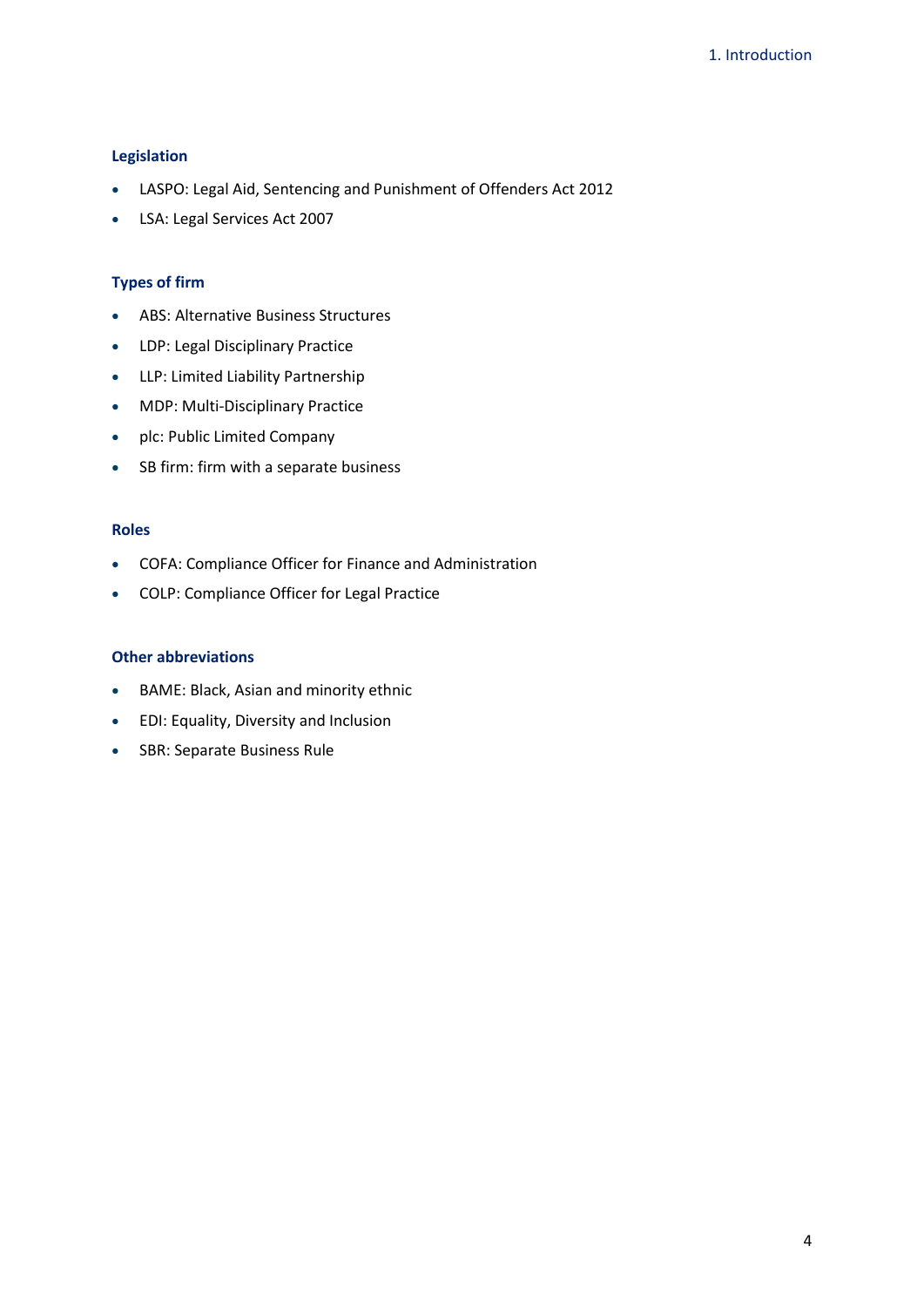# <span id="page-7-0"></span>**2. Background to the study**

#### <span id="page-7-1"></span>**2.1 The legal services market**

In setting the context for this study, it is worth highlighting some characteristics of the UK's legal services market. These characteristics have contributed to the drive to reform legal services in recent years. This section draws on previous research published by the SRA and other stakeholders, most notably a recent report by the Competition and Markets Authority (CMA).<sup>4</sup> As shown below, some of the CMAs findings reflect concerns already expressed by the SRA and support the rationale for recent reforms.

**The legal services market is large and growing**. In 2015, the total turnover of solicitors, barristers and patent and copyright agents in the UK was £32.2bn, which was an increase of more than 7% compared with the previous year.<sup>5</sup> The SRA estimates that the total market could be around  $£40$ bn, once the turnover of alternative providers is taken into account. This means that the UK is Europe's largest market for legal services and accounts for 7% of the global market for legal services.<sup>6</sup>

**There is considerable growth in provision by alternative providers of legal services**. Since these providers represent a diversity of organisations, data is not readily available. However, the SRA estimates that the annual turnover of these providers could be as much as £10bn.<sup>7</sup> Examples of these providers include charities, local authorities, trade unions, insurance companies, estate agents, funeral planners, commercial and corporate professional advisors, architects, surveyors and debt managers and bailiffs. In many cases, alternative providers offer non-regulated services at lower cost to the public than regulated providers because they are not subject to the same administrative burden associated with legal services regulation. However, they typically offer fewer protections to consumers compared to regulated providers. The CMA reports that consumers are unaware of the regulatory status of their legal services provider and the implications of that status for consumer protection. However, the CMA did not find evidence that consumers' lack of awareness was causing them significant harm in practice.<sup>8</sup>

**The current regulatory framework is not a major barrier to competition but results in unnecessarily high costs for consumers**. According to the CMA, focussing regulation on the professional title of the provider ("solicitor", "barrister", etc.) results in the costs of any excessive regulation being spread across all activities undertaken by the authorised provider, including lower risk, non-reserved legal activities. Furthermore, consumers' lack of appreciation of the rationale behind regulatory protection for certain activities can discourage the choice of an unauthorised, but perfectly suitable, provider to carry out certain services. Ultimately, this makes the costs of nonreserved legal activities unnecessarily high for consumers.<sup>9</sup>

**The legal services market is not working well for many individual consumers and small business consumers**. These consumers suffer as a result of a lack of transparency and struggle to compare providers, which allows some providers to discriminate on price. For example, the CMA points to previous research showing that only 17% of firms providing legal services displayed their prices online.<sup>10</sup> Moreover, consumers lack the experience and information needed to navigate the legal

<sup>4</sup> Competition and Markets Authority (2016), Legal Services Market Study.

<sup>&</sup>lt;sup>5</sup> Office for National Statistics (2015), TOPSI: Turnover of Legal Activities.

<sup>6</sup> SRA, The changing legal services market.

 $7$  SRA, The changing legal services market.

<sup>8</sup> Competition and Markets Authority (2016), Legal Services Market Study.

<sup>&</sup>lt;sup>9</sup> Competition and Markets Authority (2016), Legal Services Market Study.

<sup>&</sup>lt;sup>10</sup> OMB Research (2016), Prices of Individual Consumer Legal Services Research Report (prepared for the LSB).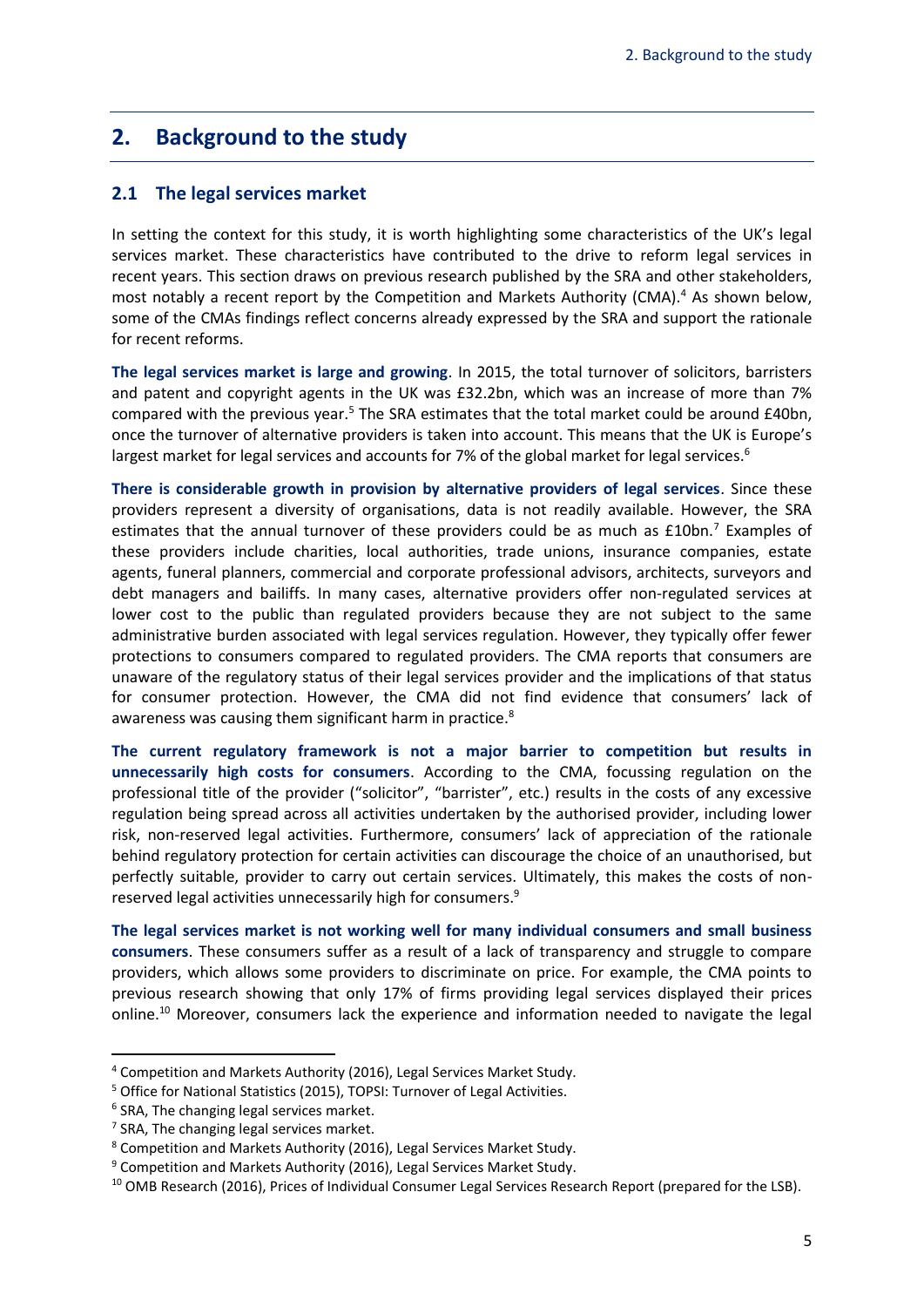services market and engage confidently with providers.<sup>11</sup> Reflecting this, the Legal Services Consumer Panel (LSCP) has found that consumers of legal services are much less likely to complain if they are unhappy, compared to consumers of services in general.<sup>12</sup>

**There is evidence of high levels of unmet need amongst certain sections of the population**, although determining the precise level of need is difficult as definitions of legal need vary. Some of the issues are as follows.

- The SRA reports that only a third of people with a legal problem seek advice, with only around one in ten seeking advice from a solicitor.<sup>13</sup> However, a survey by the Legal Services Board (LSB) found that 42% of respondents with a legal problem had taken some form of advice from a solicitor.<sup>14</sup> Similarly, a survey by the LSCP estimated that  $34%$  of the public had used a legal service in the previous two years, of which 62% had used a solicitor.<sup>15</sup>
- Other research has found that 63% of people believe that professional legal advice is not affordable for all and that 67% of people feel that wealth is now a more important factor in accessing justice than it has previously been. The same research found that 87% of legal professionals and 81% of the general public regard the justice system to be intimidating to people.<sup>16</sup>
- The Law Society reports that there are unmet legal needs in certain sections of the population but the most significant unmet legal need relates to the reduction of legal aid provision resulting from the LASPO.<sup>17</sup> The effect of the LASPO has been to remove financial support for many cases relating to housing, welfare, medical negligence, employment, debt and immigration. As a result, the Law Society highlights that "legal aid advice for housing is disappearing in large areas of England and Wales, creating legal aid deserts".<sup>18</sup>
- The Law Society also notes that not all problems which could be classed as 'legal' in nature require specialist advice. Where advice is sought, it is inappropriate to define consumers who have consciously chosen a non-regulated provider of unreserved services as having 'unmet legal need'.<sup>19</sup>

**Consumers are changing their purchasing behaviour** in part due to the dissatisfaction just described, but also for reasons of cost and because of new opportunities offered by technology and innovation. The LSCP has found that there has been an increase in the percentage of consumers shopping around (from 20% in 2011 to 25% in 2015). Consumers that shop around feel that they have more choice than in previous years (86%) compared to those that do not (67%).<sup>20</sup> The increase in shopping around may have been helped by the launch of price comparison websites, such as the Law Superstore.<sup>21</sup> However, the CMA reports that regulators could help stimulate the growth of

**.** 

<sup>15</sup> Legal Services Consumer Panel (2015) Tracker Survey

<sup>&</sup>lt;sup>11</sup> Competition and Markets Authority (2016), Legal Services Market Study.

<sup>12</sup> Legal Services Consumer Panel (2014), Consumer Impact Report

<sup>&</sup>lt;sup>13</sup> SRA (2106), The changing legal services market.

<sup>&</sup>lt;sup>14</sup> Legal Services Board (2012), Legal Services Benchmarking Survey

<sup>&</sup>lt;sup>16</sup> Hodge, Jones and Allen (2015), UK Perceptions of the Legal and Justice System, Innovation in Law Report 2015

<sup>&</sup>lt;sup>17</sup> Law Society (2016), Response to SRA Consultation: Looking to the future - flexibility and public protection, p.6

<sup>&</sup>lt;sup>18</sup> Law Society (2016), Response to SRA Consultation: Looking to the future - flexibility and public protection, p.6

<sup>&</sup>lt;sup>19</sup> Law Society (2016), Economic response to the SRA Handbook review, p.2

<sup>20</sup> Legal Services Consumer Panel (2015), Tracker Survey 2015

<sup>21</sup> <https://www.thelawsuperstore.co.uk/>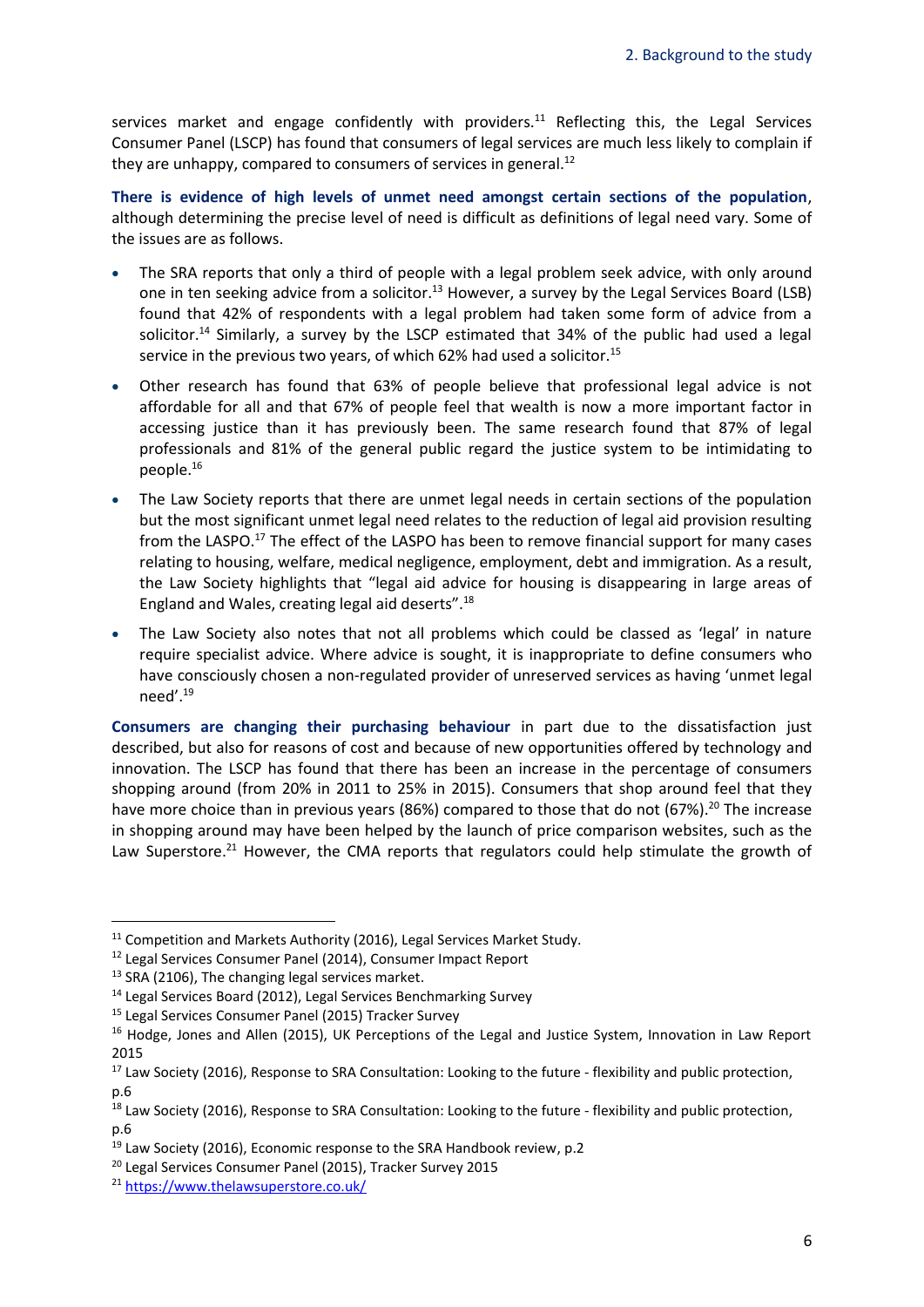digital comparison tools and other third-party intermediaries for legal services by aggregating and making available quality information such as complaints data.<sup>22</sup>

**Regulatory and legislative changes can be barriers to, but also drivers of, innovation**. Legislation and regulation was the most commonly cited constraint on innovation by respondents to a previous survey (cited by between one fifth and one quarter of respondents). However, more providers see changes in legislation as having a positive rather than a negative effect on innovation, although the majority consider the effect to be neutral.<sup>23</sup> Other drivers are perhaps more important and include the increased use of IT at various stages of the value chain.<sup>24</sup>

**Providers are introducing new structures and delivery models** and are making use of the opportunities offered by regulatory and legislative changes and by developments in technology to reduce the cost to consumers. These include "unbundling", whereby the solicitor provides discrete acts of legal assistance under a limited retainer, whilst the case remains client-led. It can include provision of self-help packs, discrete advice about specific steps and checking or drafting documents.<sup>25</sup> Unbundling is estimated to account for almost one in five transactions.<sup>26</sup> They also include "McKenzie friends" who assist a litigant in person in a court of law, without needing to be legally-qualified and without needing to provide professional indemnity insurance. The SRA also highlights the increase in new ways of providing services, including the use of fixed fees, legal process outsourcing, contract lawyering and subscription services.<sup>27</sup> There has also been a growth in the online provision of services for consumers (such as Rocket Lawyer<sup>28</sup>) and for providers (such as Lawyer Checker<sup>29</sup>).

### <span id="page-9-0"></span>**2.2 The SRA's reform agenda**

The reforms introduced by the SRA need to be seen in the context of the overall objectives of regulation set out in the LSA, namely:

- a) Protecting and promoting the public interest;
- b) Supporting the constitutional principle of the rule of law;
- c) Improving access to justice;
- d) Protecting and promoting the interests of consumers;
- e) Promoting competition in the provision of services;
- f) Encouraging an independent, strong, diverse and effective legal profession;
- g) Increasing public understanding of the citizen's legal rights and duties; and
- h) Promoting and maintaining adherence to the professional principles.

Since the LSA, the SRA has introduced regulatory reforms to allow solicitors to work within a wide range of businesses and to allow SRA-regulated entities greater freedom to structure themselves in ways that make sense for their businesses and their clients.

1

<sup>&</sup>lt;sup>22</sup> Competition and Markets Authority (2016), Legal Services Market Study.

<sup>&</sup>lt;sup>23</sup> Enterprise Research Centre (2015), Innovation in Legal Services

<sup>&</sup>lt;sup>24</sup> Legal Services Board (2011), Regulatory Information Review: Map of the Legal Services Market

<sup>25</sup> http://www.lawsociety.org.uk/support-services/advice/practice-notes/unbundling-civil-legal-services/

<sup>&</sup>lt;sup>26</sup> SRA (2016), The changing legal services market.

<sup>&</sup>lt;sup>27</sup> SRA (2016), The changing legal services market.

<sup>28</sup> <https://www.rocketlawyer.co.uk/>

<sup>29</sup> <https://www.lawyerchecker.co.uk/>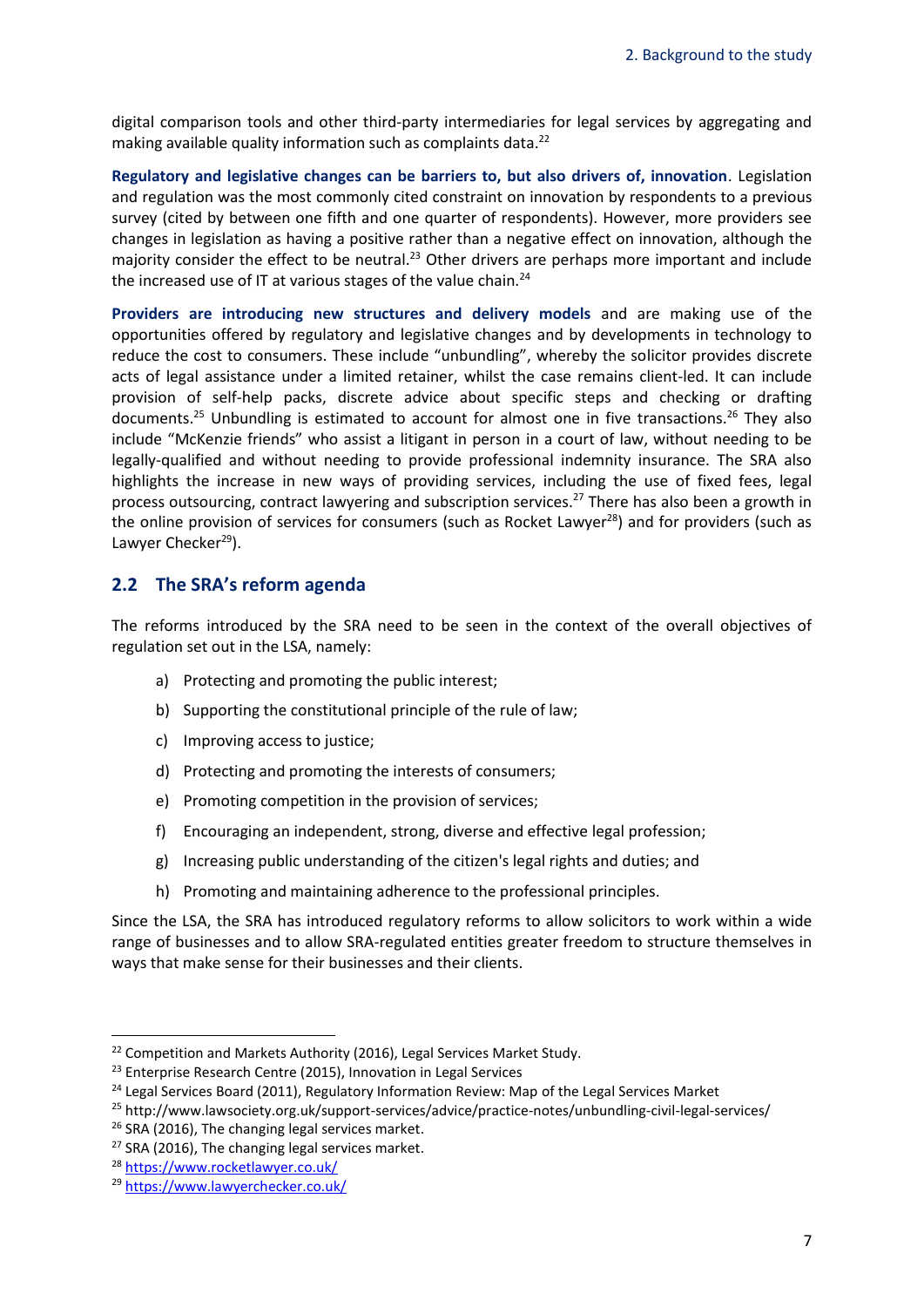The SRA introduced the licensing of Legal Disciplinary Practices, so that firms could include nonlawyer managers. This was followed by the licensing of **Alternative Business Structures (ABS)**, which allows non-lawyers to invest and have management roles within law firms. The SRA started accepting applications from prospective ABS firms in January 2012. The reform of allowing ABSs and the effects of this reform are described in Sectio[n 3.](#page-13-0)

Building on this, the SRA licensed **Multi-Disciplinary Practices (MDPs)** in 2014, which enable other professionals to offer services, such as accountancy, alongside regulated legal services. The licensing of MDPs and the effects of this reform are described in Section [4.](#page-28-0)

As of 2015, the **Separate Business Rule (SBR)** has been revised. Solicitors can now own and manage non-regulated legal businesses. The reform of the SBR and the effects of this reform are described in Sectio[n 5.](#page-33-0)

Other recent initiatives are described in Section [6.](#page-37-0) They include:

- **Simplified Authorisation process**: Sole practitioners and lawyer managers at firms with a turnover of less than £600,000 are now automatically deemed suitable for appointment to COLP and COFA roles. The SRA has also introduced other changes, such as streamlined application forms if firms want to change their legal structure – from a sole practice to a limited company, for example.
- **Accounting report requirements**: The SRA has removed the requirement for firms who hold client money to submit an accountant's report, unless the report is qualified. If the only client money firms hold is from the Legal Aid Agency, or their average client balance is under £10,000 and the maximum is below £250,000, they no longer need to obtain an accountant's report.
- **Tailored support for small firms**. The SRA offers the following suite of services tailored to the needs of small firms: a dedicated small firms section on the SRA's website which brings together relevant information and resources; a team of regulatory supervisors focused on helping small firms with regulatory issues and compliance; a small firms email alert, which informs small firms of developments relevant to them; and a small firms virtual reference group that helps them to consider what matters to small firms and to put in place new initiatives and reforms.
- **SRA Innovate**: The SRA is committed to helping current providers of legal services develop their businesses in new ways and to supporting new types of organisations who are thinking of delivering legal services for the first time. To help this, the SRA launched SRA Innovate, which includes online materials with dedicated support for firms with an interest in new ideas and ways of working. In addition, as a pilot initiative, a small number of firms have received waivers for certain regulatory requirements combined with greater supervision from the SRA.

The **Looking to the Future** programme will build on these proposals through introducing:

- Revised principles and separate Codes of Conduct for solicitors and firms;
- Freeing up solicitors to provide non-reserved legal services outside of regulated firms. This change is designed to benefit the public by allowing solicitors to work in the emerging 'alternative' legal market; and
- A short, sharp and focussed Handbook for solicitors, based on the high professional standards set by the SRA, without lengthy and prescriptive rules.

### <span id="page-10-0"></span>**2.3 Objectives of regulatory reform and other initiatives**

Fundamental to any evaluation framework is the articulation of objectives for the subject of the evaluation. According to the Green Book, these should be consistent with statements of government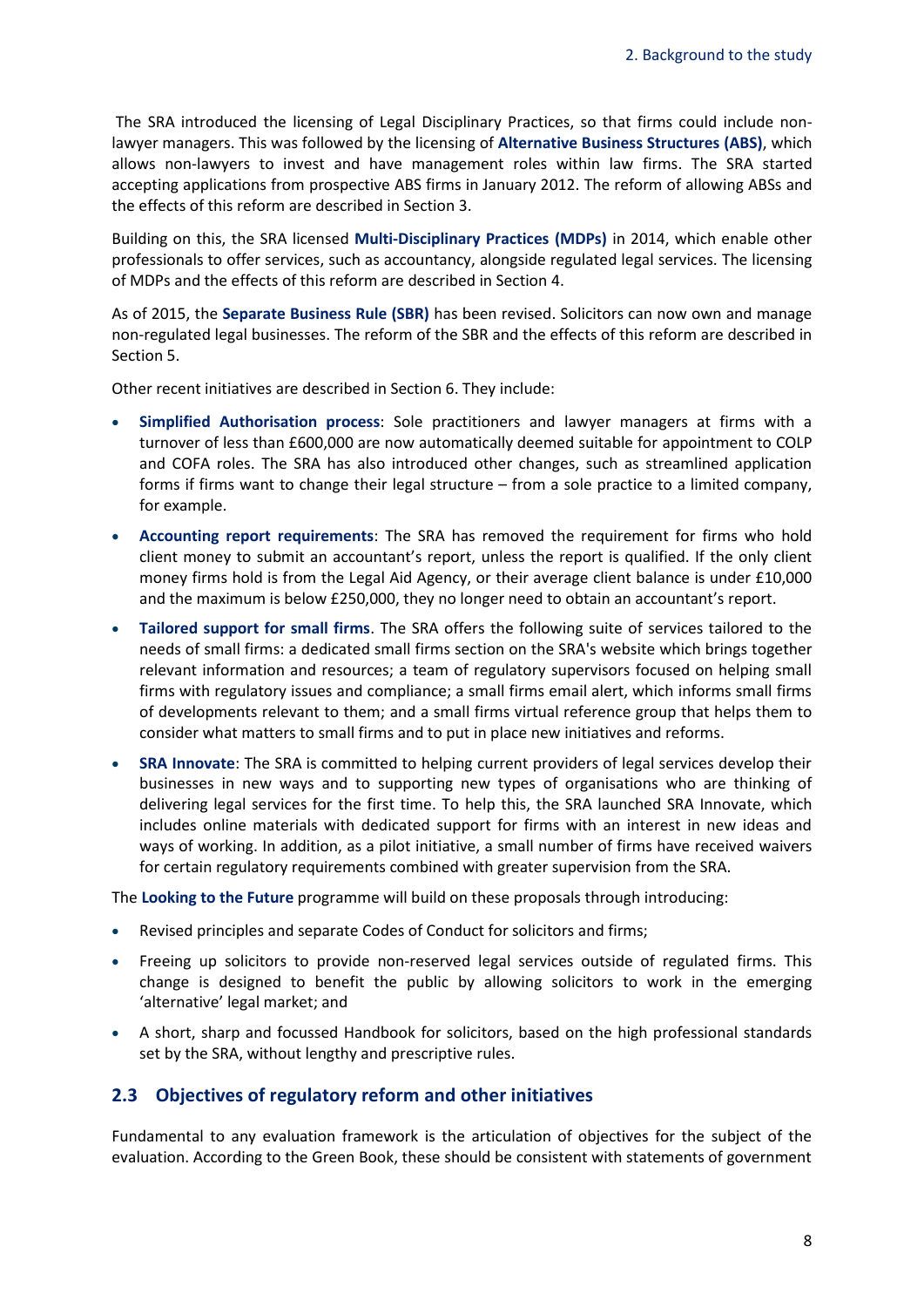policy and departmental or agency objectives. This study has applied a research framework based on the specification of objectives for the SRA's regulatory reforms.

Building on the objectives set out in the LSA, the recent reforms and other initiatives aim to address the following objectives.

- **Overall aim**: this summarises what the reforms are intended to achieve, in a way that is consistent with the longer list of regulatory objectives in the LSA and with the overall purpose of the SRA;
- **Strategic objectives**: For the overall aim to be achieved, it will be necessary for the reforms to have a positive impact on three distinct groups: providers of legal services, consumers of legal services and the SRA itself. For example, the reforms could not be considered successful if they improve the profitability of providers whilst worsening the quality of service(s) offered to consumers. Equally, reforms are unlikely to deliver the intended long-term impacts if they prove "unmanageable" for the SRA. By articulating strategic objectives that relate to these three "target groups", it has been possible to specify intended effects for each, against which evidence has been gathered and analysed; and
- **Operational objectives**: The reforms will need to have a demonstrable impact against a set of operational objectives if they are to contribute to the achievement of the strategic objectives.

The objectives are presented in [Table 1](#page-11-0) below. The figure that follows shows how the reforms and their expected effects relate to the objectives.

| Hierarchy of objectives for recent reforms and initiatives                                                                      |                                                                          |  |  |
|---------------------------------------------------------------------------------------------------------------------------------|--------------------------------------------------------------------------|--|--|
| <b>Overall aim</b>                                                                                                              |                                                                          |  |  |
| Ensure a well-functioning legal services market, which supports the rule of law and administration of justice                   |                                                                          |  |  |
|                                                                                                                                 | <b>Strategic objectives</b>                                              |  |  |
| Improve legal services for consumers                                                                                            |                                                                          |  |  |
| Improve opportunities for innovation, growth and profitability amongst legal services providers                                 |                                                                          |  |  |
| Ensure effective, efficient and transparent regulation of legal services<br>$\bullet$                                           |                                                                          |  |  |
|                                                                                                                                 | <b>Operational objectives</b>                                            |  |  |
| Enable legal services providers to structure<br>themselves in the way that best meets their<br>needs and those of their clients | Reduce administrative burdens associated with<br>$\bullet$<br>regulation |  |  |
| <b>Regulatory reforms</b>                                                                                                       | <b>Other initiatives</b>                                                 |  |  |
| Licensing of ABS                                                                                                                | Changes to the Handbook                                                  |  |  |
| Licensing of MDPs<br>$\bullet$                                                                                                  | Simplifying authorisation processes                                      |  |  |
| Separate Business Rule                                                                                                          | Support for small firms and for innovation                               |  |  |
|                                                                                                                                 | Changes to accounts rules                                                |  |  |

#### <span id="page-11-0"></span>**Table 1: Objectives of regulatory reform and other initiatives**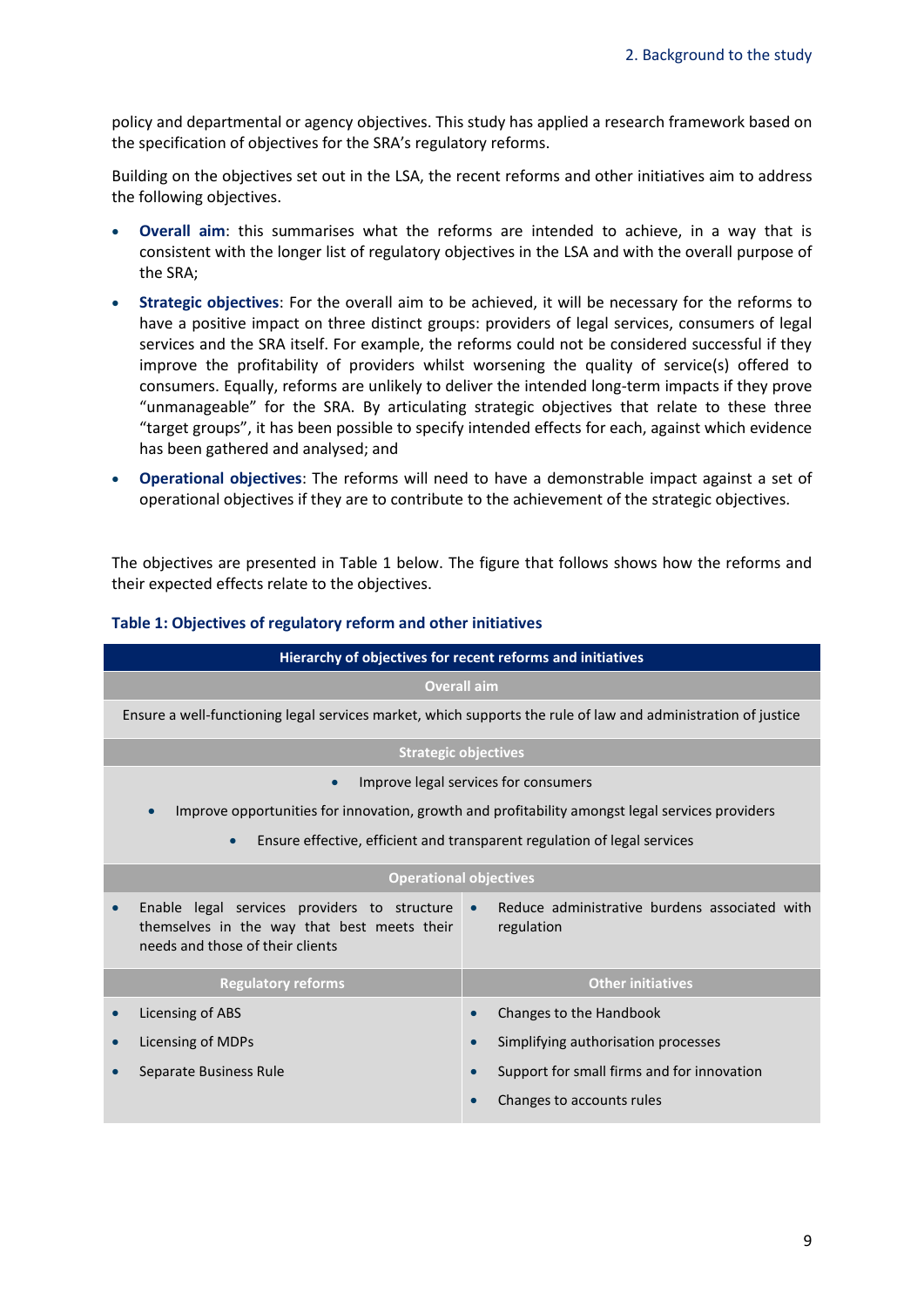#### **Figure 1 Objectives and intended effects of the reforms**

<span id="page-12-0"></span>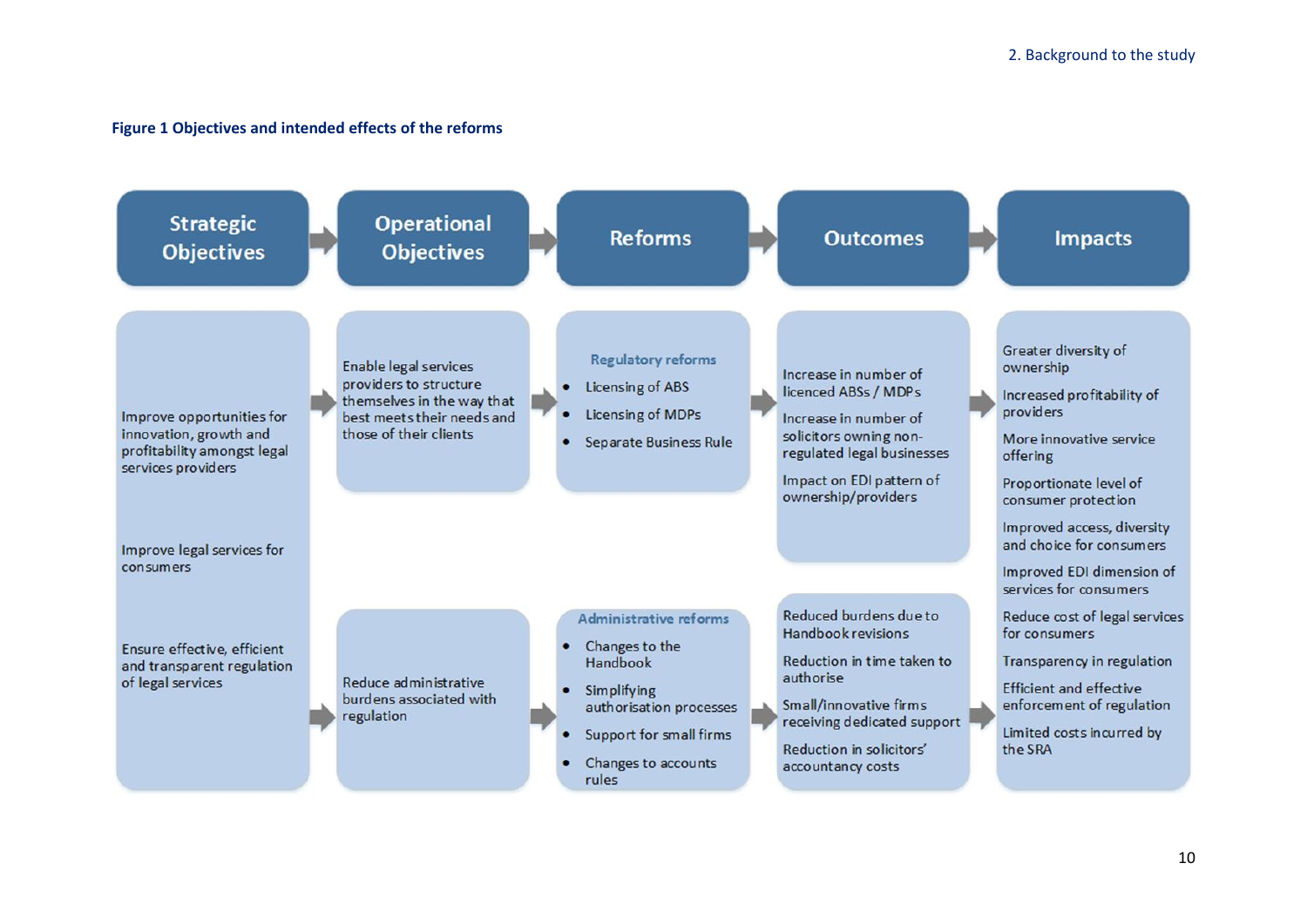# <span id="page-13-0"></span>**3. Licensing of Alternative Business Structures**

# <span id="page-13-1"></span>**3.1 The reform**

The introduction of Alternative Business Structures (ABSs) was enabled by the LSA. Previously, only solicitors could own solicitors' firms. The LSA introduced the possibility of Legal Disciplinary Practices (LDPs), i.e. practices which include different types of lawyers as managers, and with up to 25% nonlawyer managers. Non-lawyers who intended to become managers were subject to approval to ensure they were fit and proper.

From 2011, the SRA introduced the possibility of ABSs being authorised to provide reserved legal activities. This has allowed non-lawyers to manage or have an ownership interest in the firm. A firm may also be an ABS where another body is a manager of the firm or has an ownership interest in the firm and at least 10% of that body is controlled by non-lawyers.

According to the SRA, the objectives of this reform have been to:

- Improve consumer choice and value;
- Remove existing restrictions on the ownership of law firms; and
- Allow for increased flexibility through offering integrated legal and other professional activities, including through the licensing of MDPs (see Sectio[n 4\)](#page-28-0).<sup>30</sup>

The Ministry of Justice also expected that "the ABS proposals could provide opportunities for smaller firms employing BAME solicitors to expand, diversify and improve their efficiencies. In addition, the department anticipates that BAME groups on lower incomes, but still within the 'middle bracket' of consumers, will have greater access to legal services through price reductions and competition, potentially improving access to justice".<sup>31</sup>

At the same time, the SRA has sought to harmonise the regulatory requirements for traditional law firms and ABSs in order to:

- Achieve the same degree of consumer protection for clients of traditional law firms and ABSs; and
- Facilitate transition between the two statutory regimes.

Where there are differences in regulatory requirements, the SRA believes they are justified on the basis of the proportionality of regulatory burden and the degree of risk posed by different types of firm to both consumers and the general public.

# <span id="page-13-2"></span>**3.2 Profile of ABSs**

1

Research by the SRA offers the following profile of ABSs:

- Around 700 firms have been authorised as ABSs, which is equivalent to about 7% of all law firms regulated by the SRA.
- ABSs are less likely than other firms to be relatively small: 36% ABS firms have turnover of between £20,000 and £500,000, compared to 60% of all SRA-regulated firms.

<sup>30</sup> <https://sra.org.uk/sra/equality-diversity/impact-assessments/alternative-business-structures-revised.page>

<sup>&</sup>lt;sup>31</sup> Ministry of Justice (2006), Regulatory impact assessment of the Legal Services Act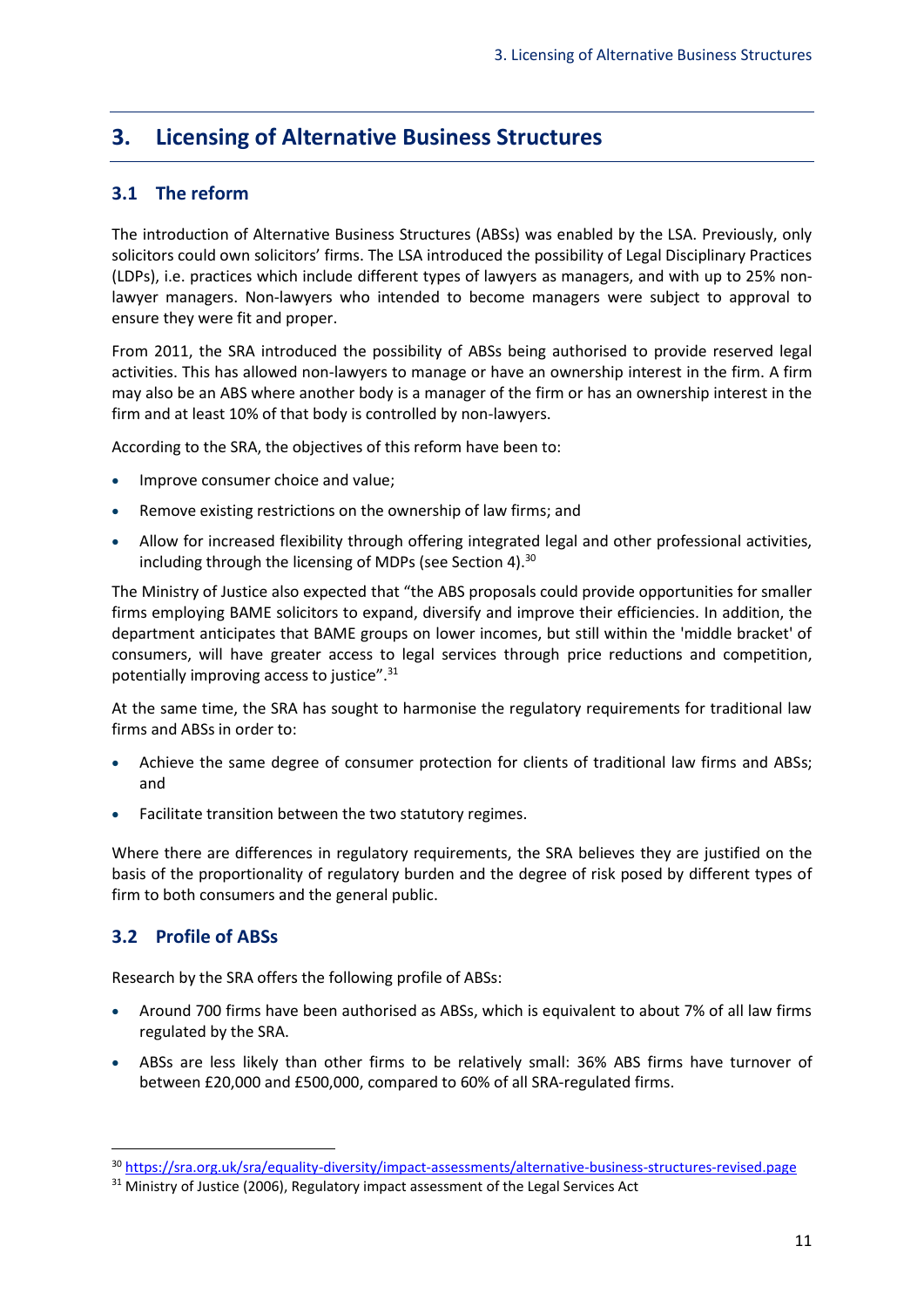• 64% of ABSs are limited companies, 30% are Limited Liability Partnerships and 6% are partnerships. 32

The main categories of specialisation are as follows:

#### <span id="page-14-1"></span>**Table 2: Areas of specialisation of ABSs**

| Area                                        | % of ABSs |
|---------------------------------------------|-----------|
| Litigation / Alternative dispute resolution | 35%       |
| Other / not specialised                     | 30%       |
| Personal Injury                             | 12%       |
| Commercial / Corporate                      | 11%       |
| Other litigation                            | 8%        |

*Source: SRA (2016) Research and Analysis Profiling and Risk analysis of ABS firms*

Based on an analysis of SRA data, the LSB also reported that in 2014/15 new entrants represented 30% of ABSs, conversions by traditional law firms were 64% and exits accounted for 6%.<sup>33</sup>

According to the SRA's Register of Licensed Bodies, 26 ABSs have formally ceased to practice. Of these, only one, Abbey Protection Group Limited (trading as Abbey Legal Services, plus one other name) was a quoted company. Some of those that have ceased to practice have been replaced by new ABSs. For example, Gateley LLP was replaced by Gateley plc (see case example in Section [0\)](#page-18-0). As we discuss in Section [3.4.3,](#page-19-0) some ABSs established by large retail brands have ceased taking on new business, although they have not yet formally ceased to practice.

A recent report by the SRA offers a way of categorising ABSs.<sup>34</sup> The research for this study has confirmed the usefulness of these categorisations, as all of the firms interviewed fall into one of these categories. These should be seen as illustrative examples.

• Traditional law firms;

**.** 

- Private equity investment;
- Retail brands offering legal services;
- Local authority-owned services; and
- Accountants and other professionals offering legal services.

# <span id="page-14-0"></span>**3.3 Efficiency of the ABS authorisation process**

The firms interviewed reported an improvement in the authorisation process in terms of administrative burden and time taken. Early authorisations tended to be lengthy (e.g. 6-9 months) and burdensome. However, of the firms interviewed, more recent converts report satisfaction with the process and the time taken.

Some traditional law firms interviewed reported that they are hesitant to convert, as they perceive that the conversion process might be too time-consuming or cumbersome. This perception does not

<sup>&</sup>lt;sup>32</sup> SRA (2016) Research and Analysis Profiling and Risk analysis of ABS firms.

<sup>&</sup>lt;sup>33</sup> Legal Services Board (2016), Evaluation: Changes in the legal services market 2006/07 - 2014/15

<sup>&</sup>lt;sup>34</sup> Typology drawn from p.25 of the SRA report: "The Changing Legal Services Market".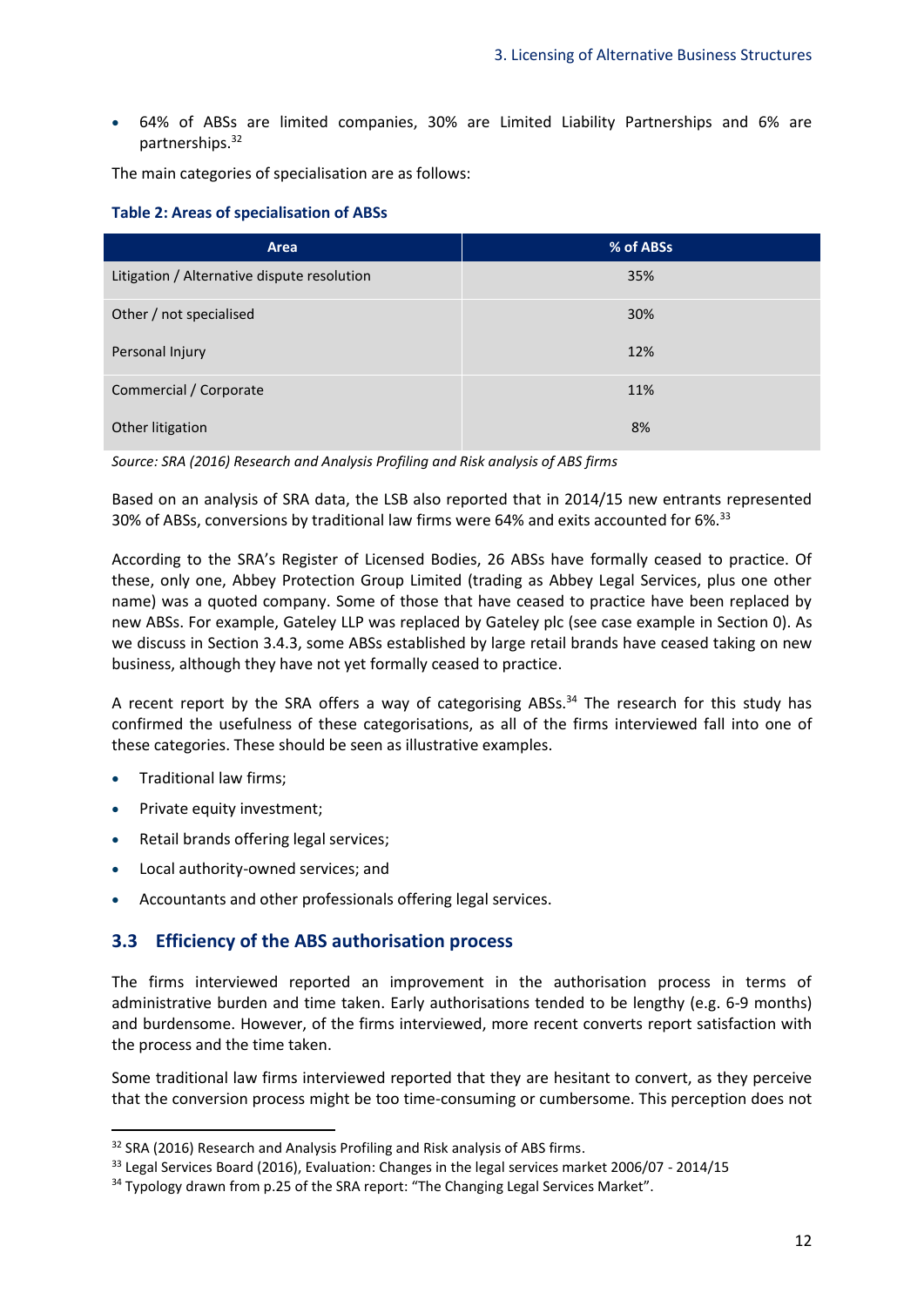reflect the experiences of firms that have converted, particularly those that have done so in more recent years (e.g. after 2014), as the time taken to gain authorisation has reduced.

Certain forms of ABS can face particular difficulties in the authorisation process relating to checks on potential individual owners. For example, where a firm is owned by external investors in other countries or by offshore pension funds, there is a need to consider what checks are necessary and proportionate.

Firms are generally satisfied with the support provided by the SRA. Case officers are seen as approachable, supportive and willing to work with the applicant to resolve barriers to authorisation. Some applicants would welcome the chance for an informal discussion in advance of submitting an application. This has not been routinely offered by the SRA although one firm reported that it had been provided on request.

#### <span id="page-15-0"></span>**3.4 Effects of the ABS reform**

As discussed in Section [3.1,](#page-13-1) the ABS reform was intended to improve consumer choice and value, remove existing restrictions on the ownership of law firms; and allow for increased flexibility through offering integrated legal and other professional activities.

In this section, we examine the extent to which, and the ways in which, the ABS reform has achieved its intended effects, based on the firms interviewed and the other evidence, including consultations with stakeholders. Since the firms represent only a selection of all ABSs, the findings should be seen as illustrative of certain types of ABS.

#### <span id="page-15-1"></span>**3.4.1 Effects on entry**

1

Many ABSs are existing law firms that have converted to ABS status. However, **the removal of restrictions on the ownership of law firms has enabled many genuine new entrants to the market** including the following:

- **Foreign law firms**; of these, the most prominent is Slater and Gordon (see case example below).
- **Multi-Disciplinary Practices (MDPs)**, where the existing firm is authorised as an ABS to provide reserved legal activities. The effects of MDPs are described below in Section [4.](#page-28-0)
- **New firms owned by an existing professional services firm** (or by the owners of an existing professional services firm); owners of new ABSs include debt collection firms authorised by the FCA, such as PDC Law (see case example in Section [5.3\)](#page-34-1) and accountancy firms, such as Price Bailey (see the case example below).
- **Local authority-owned firm**s; some local authorities have established ABSs as social enterprises or other business forms. These can be owned by a single authority or by two or more jointly. They can complement other shared service provision by such arms-length firms. The rationale for such ABSs includes removing the need for unnecessary public procurement (the "Teckal exemption"<sup>35</sup>), retaining control over service provision and quality, keeping prices low through economies of scale and generating profit for reinvestment in frontline services. One example is

<sup>&</sup>lt;sup>35</sup> The Public Contracts Regulations 2006 requires contracting authorities to award public contracts only after fair competition and only on the basis of the lowest price or the most economically advantageous offer. However, under certain circumstances, a contract let to a third party will not count as a public service contract if "the local authority exercises over the person concerned a control which is similar to that which it exercises over its own departments and, at the same time, that person carries out the essential part of its activities with the controlling local authority or authorities". This is known as the "Teckal exemption" based on the 1999 judgement of the European Court of Justice: Teckal (C-107/98). The Teckal exemption was formally codified into Article 12 of the EU's 2014 Directive on Public Procurement and Regulation 12 of the UK's Public Contracts Regulations 2015.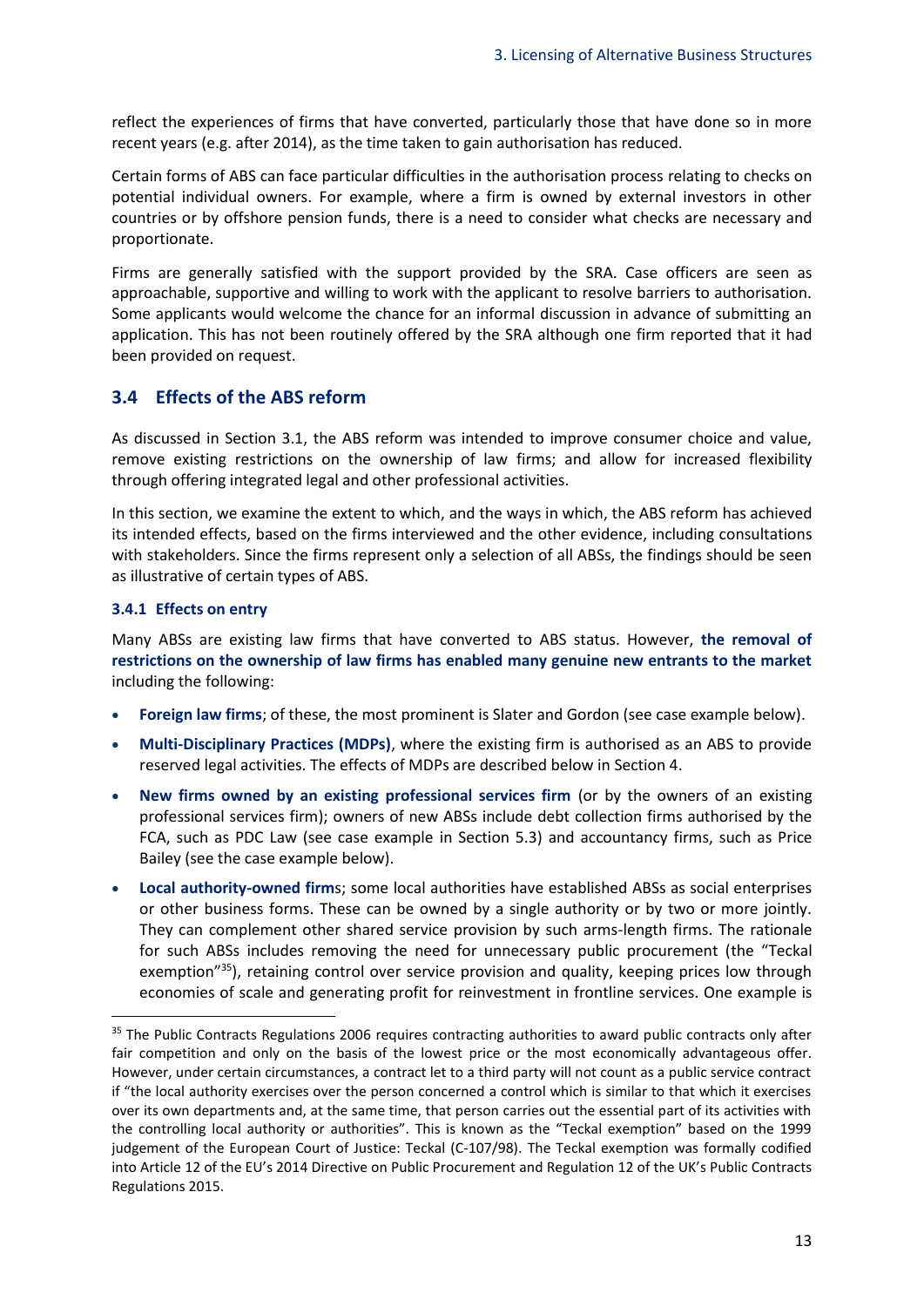LGSS Law (see case example below).

- **Retail brands**; there are some instances of established retail brands (e.g. supermarkets) entering the legal services market as ABSs. In the years before the ABS reforms, several brands had established (non-LSA authorised) firms to provide non-reserved legal services, including the AA, Halifax, Which? and the Co-operative group. Such services would be marketed to consumers either individually or as part of a wider package for existing insurance policy holders. Consumers with legal issues would typically be directed to an automated legal document assembly tool and/or a firm of solicitors. Where consumers were referred to a firm of solicitors, the retail brands were reported to receive referral fees of up to 15%. However, the number of retail brands establishing ABSs has perhaps been fewer than expected by some. Much of the media coverage at the time referred to the introduction of ABSs as "Tesco Law", though Tesco itself has not established an ABS.<sup>36</sup>
- **Trade union-owned**; a small number of new ABSs have been established by trade unions, such as UnionLine (see case example below).

The boxes below provide case examples of each of these types.

#### **Case example (Foreign law firm): Slater and Gordon**

1

Slater and Gordon is a multinational law firm with 2,500 employees and its headquarters in Australia. For Slater and Gordon, authorisation as an ABS represented the only way that the firm could enter the market in England and Wales. The firm gained authorisation for two new ABSs in 2012:

- Slater and Gordon (UK) LLP was licensed from April 2012. The firm provides a range of reserved and non-reserved activities, including in the areas of personal injury, clinical and medical negligence, family law, property law, wills, tax, trusts and probate. As well as Slater and Gordon, the firm also uses other trading names including Russell Jones (an existing top-100 law firm, which Slater and Gordon acquired in 2012) and Walker.
- Slater Gordon Solutions Legal Limited was licensed from December 2012. The firm handles personal injury claims and is regulated by both the SRA and the FCA. As well as Slater Gordon Solutions Legal Limited, the firm also uses other trading names: Pinto Potts Solicitors, Compass Law, Compass Costs Solutions, Fast Claim PPI, Accident Advice Helpline.

Slater and Gordon's UK operation then grew further through the acquisition of several other firms, including Fentons, Flint Bishop (personal injury practice only), Goodmans Law, Taylor Vinters, John Pickering and Partners, Pannone, Leo Abse & Cohen and Walker Smith Way.

<sup>36</sup> See: <http://www.bbc.co.uk/news/uk-17538006> and [http://www.telegraph.co.uk/news/1500817/Lord-](http://www.telegraph.co.uk/news/1500817/Lord-Chancellor-unveils-Tesco-law-reforms.html)[Chancellor-unveils-Tesco-law-reforms.html](http://www.telegraph.co.uk/news/1500817/Lord-Chancellor-unveils-Tesco-law-reforms.html)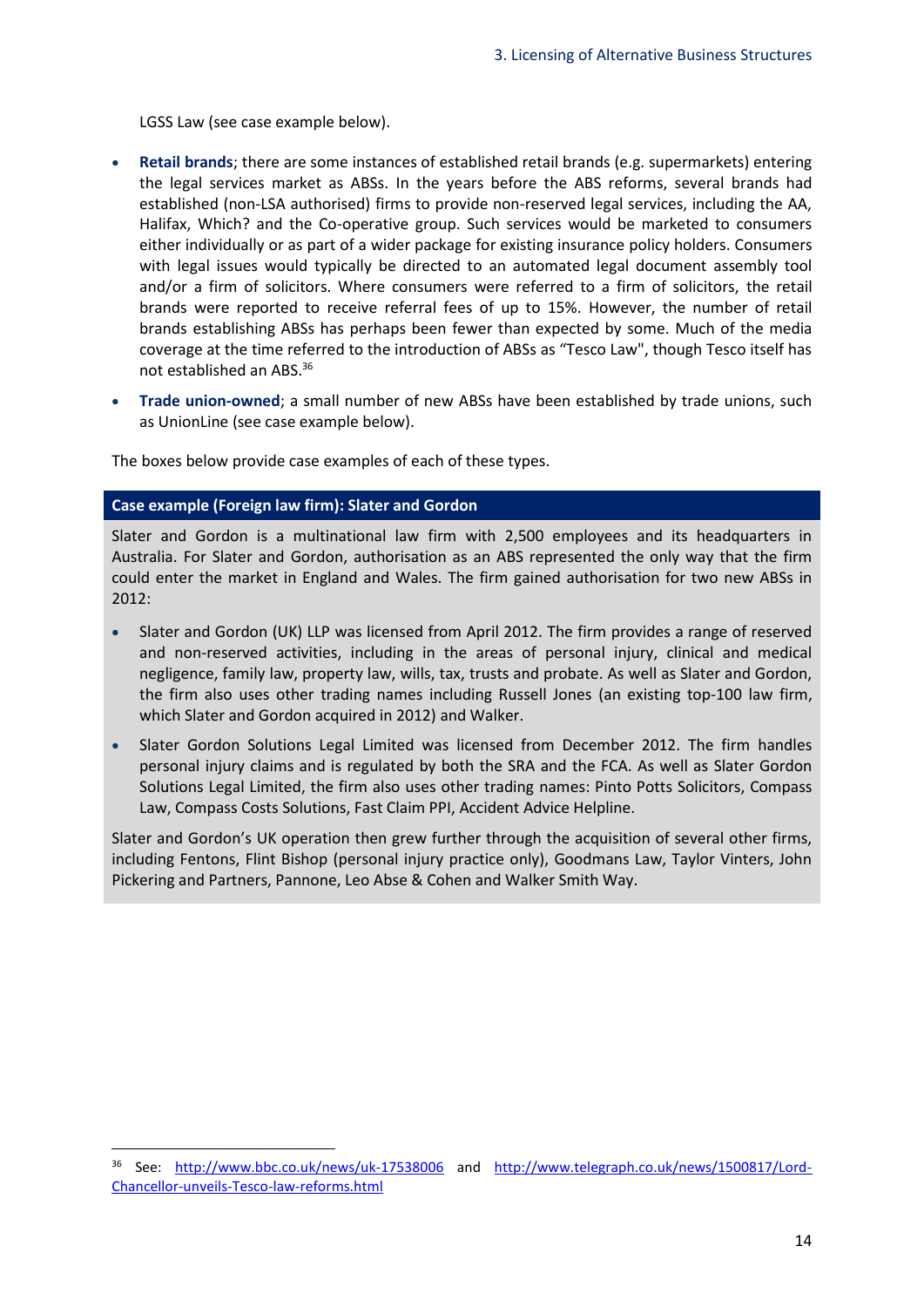### **Case example (New firm owned by an existing professional services firm): Price Bailey Legal Services LLP**

Price Bailey Legal Services is an ABS owned by Price Bailey LLP, an accountancy and business advisory firm employing 350 people. It was the first firm owned by an accountancy practice to be authorised as an ABS. The ABS licence was granted in March 2013 and became effective on 1 April 2013.

The rationale for establishing the ABS was to develop a new business to provide legal advice relating to human resource and employment issues. Clients of the accountancy practice regularly require such legal services but the firm was previously unable to offer these services as part of its overall business advisory package. Although the legal services firm is owned by the accountancy practice, the two firms are separate legal entities. Clients are regularly referred from the accountancy practice but still have to be engaged separately by the legal services firm.

#### **Case example (Local authority-owned): LGSS Law**

LGSS Law Ltd is a wholly owned local authority law firm, specialising in services to the public sector. It is a shared service of LGSS, which is jointly owned by Cambridgeshire County Council, Central Bedfordshire Council and Northamptonshire County Council. LGSS was established in 2010 through the merger of the Corporate Services operations of Cambridgeshire and Northamptonshire County Councils into a single, shared service providing all professional, transactional and operational services to both organisations. LGSS employs 800 staff providing a range of services (e.g. audit, property, IT, human resources) to over 300 public sector customers.

LGSS Law was formed in April 2015 from the merger of the legal teams for Cambridgeshire and Northamptonshire County Councils. It operates as a social enterprise and employs 150 people in specialist teams located in branch offices in Huntingdon, Cambridge, Northampton and Bedfordshire (Shefford). The firm now serves more than one hundred organisations across the public and not-forprofit sectors including, local authorities, clinical commissioning groups, foundation trusts, charities and fire services. Legal services cover corporate governance & regulatory matters, children & adult social care, commercial property matters, highways orders, district law, employment law matters, regulatory risk, litigation & public law matters, contracts & commercial business arrangements and public procurement.

#### **Case example (Retail brand): BT Law**

**.** 

BT Law was authorised as an ABS in March 2013. Previously named BT Claims Limited, the firm mostly serves business clients, drawing on its experience in providing legal services to BT plc. The firm was granted a waiver to enable the managers of two companies which are owners of BT Law to not require approval for a maximum of two years. At the time of authorisation, BT Law employed a legal team of 20, mostly solicitors, and provided an in-house motor claims management service for a fleet of over 35,000 vehicles. According to a statement from BT Law, the firm planned "to offer an inhouse end-to-end motor claims solution for businesses from incident notification, through investigation and resolution and now including full litigation management".<sup>37</sup>

<sup>37</sup> <https://www.lawgazette.co.uk/practice/bt-law-is-born-as-claims-unit-granted-abs-licence/69708.article>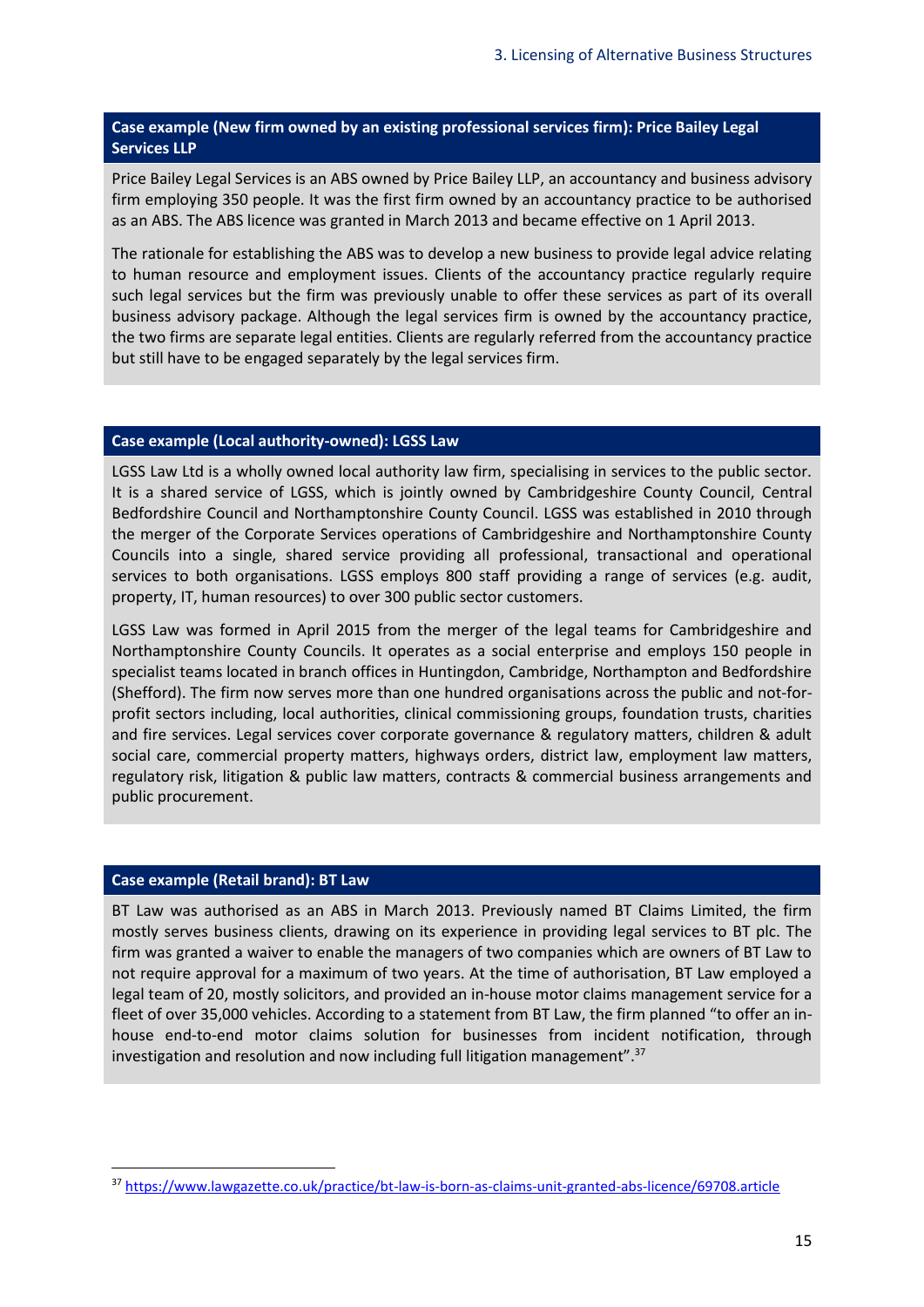#### **Case example: (Trade union-owned): UnionLine**

Trade Union Legal LLP was licensed as an ABS in May 2014. Trading as UnionLine, the firm was established by the GMB and Communication Workers Union (CWU) to provide a broad range of legal services to their members. UnionLine is wholly owned by the two unions and operates on a not for profit basis. Services include personal injury claims, employment rights, motor legal services, conveyancing and wills. The firm employs 50 staff at its offices in Sheffield. Some services are referred to a panel of external law firms, in part due to the level of demand. UnionLine has expressed an ambition to act as the panel firm for other, smaller unions and potentially, in time, to consumers in general.<sup>38</sup>

#### <span id="page-18-0"></span>**3.4.2 Effects on ownership and structure**

Evidence gathered during the study demonstrates that the removal of restrictions on the ownership of law firms has contributed to diversifying the ownership of law firms. Indeed, the ABSs interviewed included some that were owned by non-lawyers including partners, owners of subsidiaries and external investors (flotations), A recent survey shows that two thirds of lawyers believe that traditional law firm partnerships will be less prominent in 10 years' time, whilst 77% believe that ABSs will have a larger role.<sup>39</sup>

**The ABS reform has enabled wider ownership of traditional firms, including by non-lawyer managers and employees**. For some of the firms interviewed, the main driver for converting to ABS is the promotion of non-lawyers into senior positions, e.g. partner. A survey by the LSB found that this was the most commonly-reported motivation for seeking authorisation (by the SRA or by the Council for Licensed Conveyancers) as an ABS, being reported by 23% of ABSs that responded.<sup>40</sup> Some of the firms interviewed that had not converted reported that they might consider doing so in future in order to give non-lawyers equity status. This goal has been achieved by firms converting.

Linked to this, **conversion to ABS can be driven by a desire to allow ownership of the firm by staff** in order to share profits with them – creating greater incentives to raise performance and remain with the firm. Some firms report that this has been achieved in practice: there is better progression, remuneration and rewards at all levels resulting from wider ownership of the firm by staff. This also offers the potential for EDI impacts: since BAME solicitors are under-represented at senior level in traditional law firms, their opportunities for ownership have been limited. However, in instances where firms use ABS status as an opportunity to promote employee ownership, this could reduce this disparity.

At the same time, **traditional firms that convert to ABS status tend to make only gradual changes to their equity structure**. For some of the firms interviewed, ABS status has simply allowed one nonlawyer, often a Finance Director, to become a partner.

**Some traditional firms have used the conversion to ABS as an opportunity to restructure and/or apply a different business model**. Interviews of ABSs identified examples of joint ventures and mergers, acquisitions, creation of subsidiaries, creating a Board of Directors and adopting different capital structures. Conversion to ABS can be seen as an opportunity for traditional law firms to change the culture of the firm and improve its operations, particularly through attracting/promoting/retaining non-lawyers with corporate management expertise.

1

<sup>38</sup> [http://www.legalfutures.co.uk/latest-news/theres-nothing-to-stop-us-competing-with-you-trade-union-abs](http://www.legalfutures.co.uk/latest-news/theres-nothing-to-stop-us-competing-with-you-trade-union-abs-warns-high-street-firms)[warns-high-street-firms](http://www.legalfutures.co.uk/latest-news/theres-nothing-to-stop-us-competing-with-you-trade-union-abs-warns-high-street-firms)

<sup>39</sup> <http://www.legalfutures.co.uk/latest-news/survey-predicts-partnerships-out-abs-in>

<sup>40</sup> Legal Services Board (2016), Evaluation: Changes in the legal services market 2006/07 - 2014/15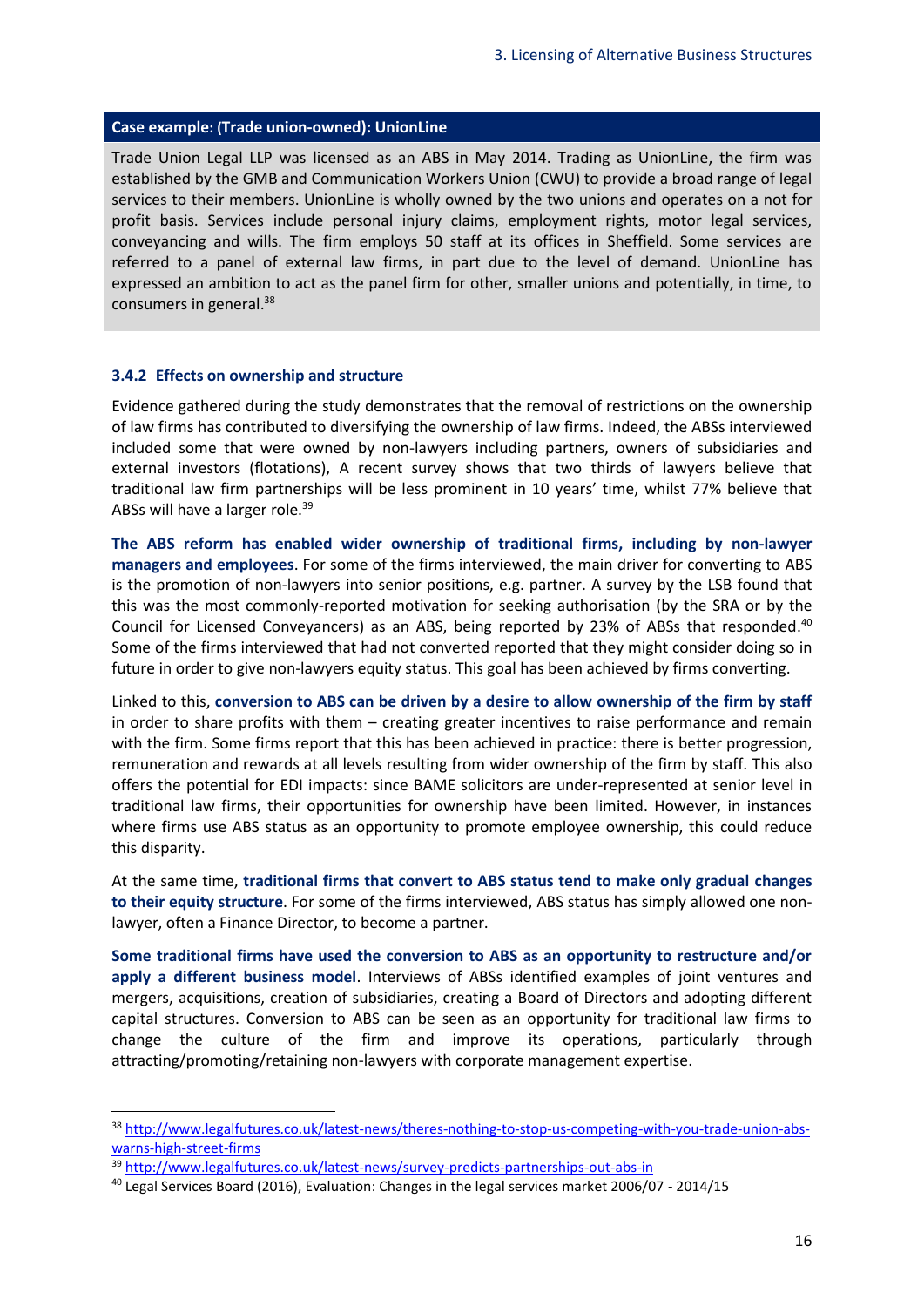**The ABS reform has facilitated the flotation of traditional law firms.** ABS status has allowed at least one firm, Gateley, to undergo a flotation, as described in the box below. This flotation has generally been regarded as successful, particularly since clients of the firm have invested in the firm.

#### **Case example: Gateley plc**

Gateley LLP converted to ABS status at the end of 2013, with its licence becoming effective on 1 January 2014. One of the main drivers of conversion was to allow the Financial Director to become a partner in the firm. However, conversion to ABS allowed Gateley (Holdings) to be floated on the stock market at a later date. The flotation happened in June 2015 when the firm became a publiclyquoted company, Gateley (Holdings) plc, admitted to trading on the Alternative Investment Market of the London Stock Exchange. The initial public offering raised £30m from the sale of 31.6m million ordinary shares at the placing price of 95p. This represented a 30% share in the firm, which was valued at £100m.<sup>41</sup> Approximately 10% of gross placing proceeds were monies raised from Gateley clients.<sup>42</sup>

The LLP ceased to practice on 1 May 2015 and its licence was revoked on 9 November 2015. In the meantime, a new ABS, Gateley plc, had been authorised to operate by the SRA.<sup>43</sup>

**The ABS reform has facilitated foreign ownership of firms**. This has allowed new entrants into the market (see Section [3.4.1](#page-15-1) above) and facilitated investment in firms (see Section [3.4.3](#page-19-0) below).

**Some trade unions now own law firms**. In some cases, trade unions have established new ABSs, such as in the case of UnionLine (see case example in Section [3.4.1\)](#page-15-1). In other cases, the ABS reform has enabled trade unions to take ownership or part-ownership of an existing ABS. For example, the Transport Salaried Staffs' Association (with 22,000 members) took part ownership of Morrish Solicitors soon after the law firm was authorised as an ABS in December 2013. This ABS employs 100 people in Leeds, Bradford, Yeadon and Pudsey.

#### <span id="page-19-0"></span>**3.4.3 Effects on growth and investment**

**.** 

Part of the rationale for removing restrictions on the ownership of law firms is to encourage investment in legal services and improve services for consumers, whilst also improving opportunities for innovation, growth and profitability amongst providers. The evidence gathered by the study suggests that the reforms do facilitate new investment but this arises in different ways for different types of ABS and generates different effects.

**The majority of ABSs have made investments since obtaining their licence.** In a recent report, the LSB notes that 52% of ABS had made an investment in their business since obtaining their licence and another 14% are planning to do so. Such investments mainly relate to hiring more staff, increasing marketing activity or purchasing IT equipment. 44

**External sources of finance account have funded investments in only a small proportion of ABSs**. Indeed, only 12% of ABS had used any form of external finance, according to the recent LSB report. Instead, the most frequent source of funding for investments was business profits or cash reserves, which were used by 49% of ABSs, followed by bank loans (29%) and overdraft facilities (27%). Capital injections by owners/partners were also common, whether by existing owners/partners (24%), new

<sup>41</sup> <https://www.lawgazette.co.uk/news/ipo-to-value-gateley-at-100m/5049106.article>

<sup>42</sup> [https://www.thelawyer.com/issues/online-june-2015/gateley-raises-30m-after-first-law-firm-flotation-on](https://www.thelawyer.com/issues/online-june-2015/gateley-raises-30m-after-first-law-firm-flotation-on-lse/)[lse/](https://www.thelawyer.com/issues/online-june-2015/gateley-raises-30m-after-first-law-firm-flotation-on-lse/)

<sup>43</sup> [https://www.thelawyer.com/issues/online-june-2015/gateley-raises-30m-after-first-law-firm-flotation-on](https://www.thelawyer.com/issues/online-june-2015/gateley-raises-30m-after-first-law-firm-flotation-on-lse/)[lse/](https://www.thelawyer.com/issues/online-june-2015/gateley-raises-30m-after-first-law-firm-flotation-on-lse/)

<sup>44</sup> Legal Services Board (2017), Evaluation: ABS and investment in legal services 2011/12-2016/17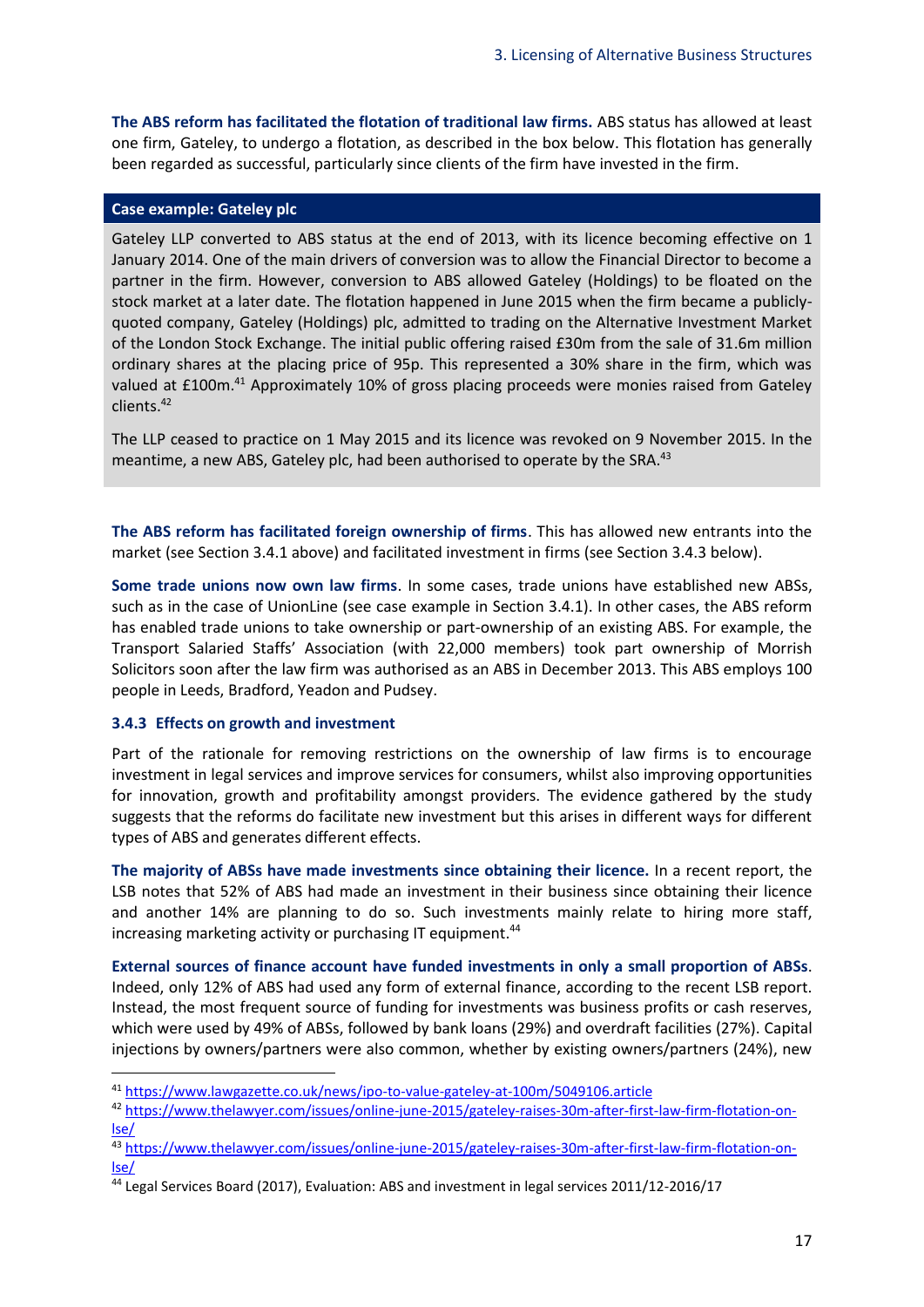owners/partners who are authorised persons (20%) or new owners/partners who are not authorised persons (2%).<sup>45</sup>

**The attraction of new investment or the flotation of a firm has not been an immediate driver of ABS conversion for many traditional law firms**. For example, of those ABSs taking the form of an LLP or other type of partnership, only 2% had received any form of external funding.<sup>46</sup> Instead, as discussed above, the main driver for traditional firms converting to ABS has been the promotion of non-lawyers into senior positions, e.g. Partner. Moreover, the LSB refers to research highlighting that "the ability to accept and incentivise external or internal investment remains missing in a large number of traditional law firms with partners having no incentive to accept external investment or to invest themselves for fear of losing long held annuity streams without adequate compensation".<sup>47</sup> Clearly, such constraints on and disincentives to investment may persist for many traditional law firms that convert. However, some of the firms interviewed considered the attraction of investment as a future possibility at the time of conversion, which has therefore contributed to the decision to convert.

**ABS status has increased the opportunity for foreign firms to invest in the UK legal services market** through the acquisition of firms. One of the most prominent examples has been Slater and Gordon, a multinational law firm headquartered in Australia (see case example in section 3.4.3 above).

**Where existing firms owned by solicitor-partners have used the opportunity of ABS to seek external equity, this is driven by a variety of factors, including extracting value/capital for the owner, funding acquisitions and growth, and drawing on the financial acumen of investors**. The recent LSB report found that, for some ABSs, bank funding was not appropriate because of the scale of capital required for investments, for example in technology, that can make the business more efficient and increase market share.<sup>48</sup> One driver for external investors can be the opportunity to control their main supplier of legal services. For some of the firms interviewed, ABS status has allowed the attraction of private equity investment, which can then fund acquisitions. Similarly, a review by the LSB of articles published in Legal Futures, Law Gazette, and the Solicitor Journal has identified examples of ABSs securing new forms of financing in the form of private equity investment and stock market flotation.<sup>49</sup>

**Whilst ABS status can help a law firm attract the investment funds needed for acquisitions, such acquisitions pose the "usual" risks associated with any investment**. As in any sector of the economy, firms need to undertake the required level of due diligence prior to finalising any merger or acquisition. There are instances of ABSs making investments that fail to deliver the expected return or even lead to a loss. This is not a failure of regulation, but may affect consumers if the law firm they are using ceases operation or downsizes following an unsuccessful investment. Perhaps the most prominent example of such an investment was the acquisition of the professional services division of Quindell by Slater and Gordon in March 2015 for £637m. This acquisition increased Slater and Gordon's share of the UK personal injury law market from 5% to 12%, making the firm the largest law firm in the country with respect to personal injury. However, difficulties with the newly-

<sup>45</sup> Legal Services Board (2017), Evaluation: ABS and investment in legal services 2011/12-2016/17

<sup>46</sup> Legal Services Board (2017), Evaluation: ABS and investment in legal services 2011/12-2016/17

<sup>&</sup>lt;sup>47</sup> Arden Partners (2016), Analysis of external and corporate investment in UK law firms: sustainable momentum established (quoted in Legal Services Board (2016), Evaluation: Changes in the legal services market 2006/07 - 2014/15)

<sup>48</sup> Legal Services Board (2017), Evaluation: ABS and investment in legal services 2011/12-2016/17

<sup>49</sup> Legal Services Board (2016), Evaluation: Changes in the legal services market 2006/07 - 2014/15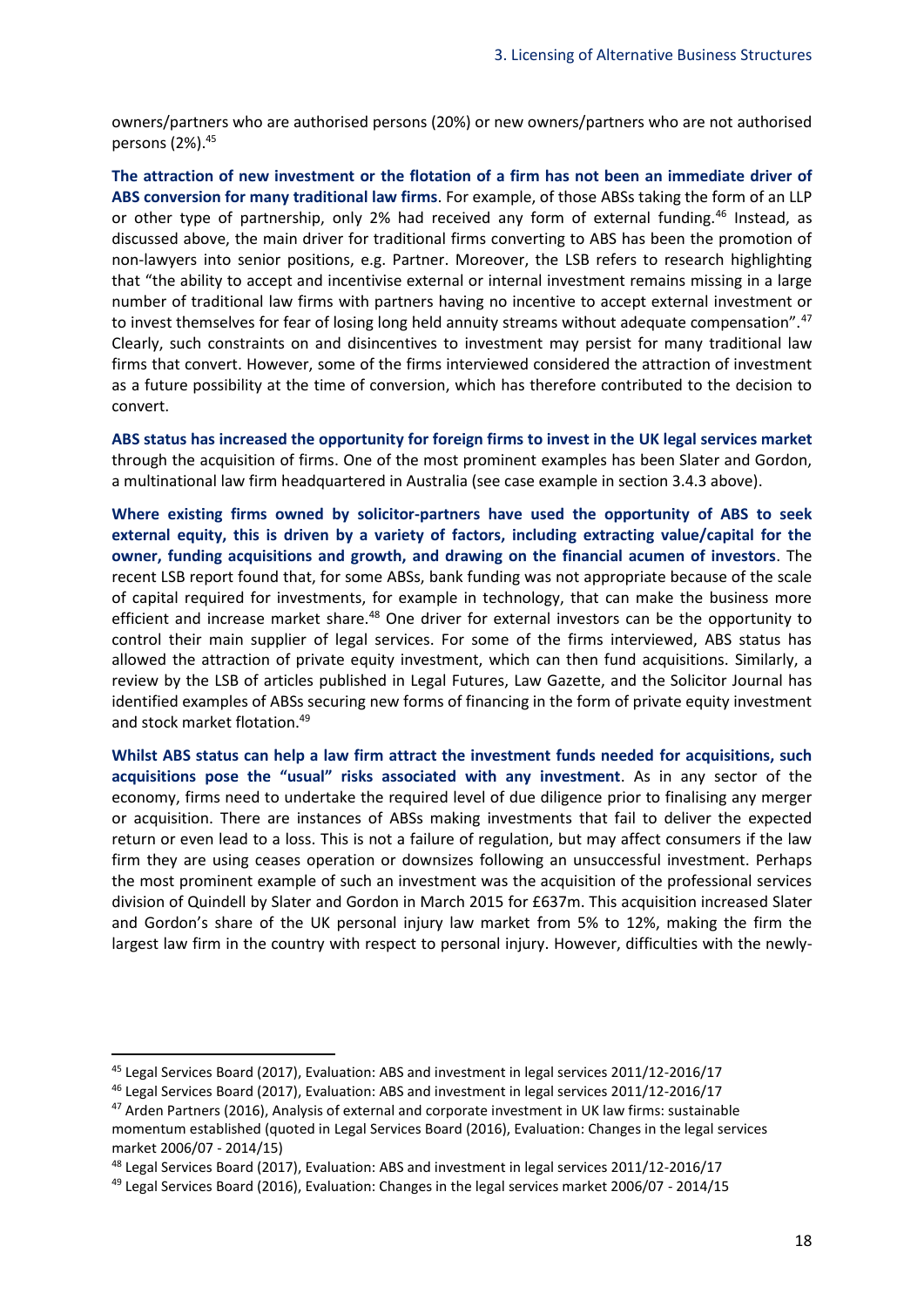acquired firm (including an investigation by the Serious Fraud Office and a restatement of historical accounts) led to Slater and Gordon posting a loss of £577m in the year to June 2016.<sup>50</sup>

**Some retails brands have exploited opportunities for innovation, growth and profitability whilst others have struggled to deliver a profit or have exited the market**. With the advent of ABSs, several leading retail brands established ABSs and announced ambitious plans for growth. Some have proved commercially successful, such as Cooperative Legal Services (see Co-op Legal below).

#### **Case example: Co-op Legal**

The expansion of services by Co-op Legal has not fulfilled expectations. For example, the plan to increase staff numbers to 3,000 (up from 450 in 2012) has not been achieved. Difficulties have been faced in family legal aid contracts, which have not been renewed, and in the proposed changes to personal injury (Autumn Statement 2015). These have contributed to losses in 2014 and lower than expected profits overall. Such difficulties also reflect wider problems in the Co-operative Group, which announced a record loss of £2.5bn in 2014.<sup>51</sup> However, the situation has since improved with the firm breaking even in 2015 and delivering a 4% profit of £700k on sales of £18m in 2016. The improvement was reported to be due in part to acquisitions and growth in probate and estate administration services.<sup>52</sup>

#### <span id="page-21-0"></span>**3.4.4 Effects on the provision of services and on innovation**

There is no such thing as a "typical" ABS and therefore the impact of the reform varies widely. However, some effects identified for the firms covered by the study are as follows.

**For some Legal Disciplinary Practices, the purpose of conversion to ABS status has been to allow non-solicitors to continue in roles that are similar for most practical purposes rather than to provide new or expanded services**. For example, Freeths was licensed as an LDP in order to allow three non-solicitors to operate as partners or managers. The main purpose of ABS conversion was to allow these individuals to continue in these roles, rather than to enter new markets or provide new services.

**Entering new markets and/or providing new services is not the main driver for some traditional firms seeking ABS status**. Many traditional firms are seeking to entering new markets or provide new services, but they tend not to see ABS as providing any great advantage over traditional structures in that sense. However, the opportunity to enter new markets or provide new services might be sufficient for firms to consider ABS, if they perceived that ABS would create such opportunities in practice. In practice, some of the traditional firms interviewed have not substantially widened or changed their client base or substantially expanded or changed the services offered, as a result of conversion to ABS. Some report that any changes to service provision would mostly have been possible without ABS status, as they do not feel constrained by traditional structures.

**ABS conversions driven by private equity investment do not necessarily lead to substantial change in the types of service provided**. Those investors interviewed recently by the LSB tended to emphasise the potential for increased returns via cost savings and consolidation rather than from the launching of new services.<sup>53</sup> One of the firms interviewed for this study reported that ownership

<sup>50</sup> [http://www.telegraph.co.uk/business/2016/09/19/slater--gordon-to-sue-watchstone-after-disastrous-](http://www.telegraph.co.uk/business/2016/09/19/slater--gordon-to-sue-watchstone-after-disastrous-637m-quindell/)[637m-quindell/](http://www.telegraph.co.uk/business/2016/09/19/slater--gordon-to-sue-watchstone-after-disastrous-637m-quindell/)

<sup>51</sup> https://www.ft.com/content/a71c2556-c2fa-11e3-b6b5-00144feabdc0

<sup>52</sup> http://www.legalfutures.co.uk/latest-news/co-op-legal-services-recovery-continues-growth-sales-profit

<sup>53</sup> Legal Services Board (2017), Evaluation: ABS and investment in legal services 2011/12-2016/17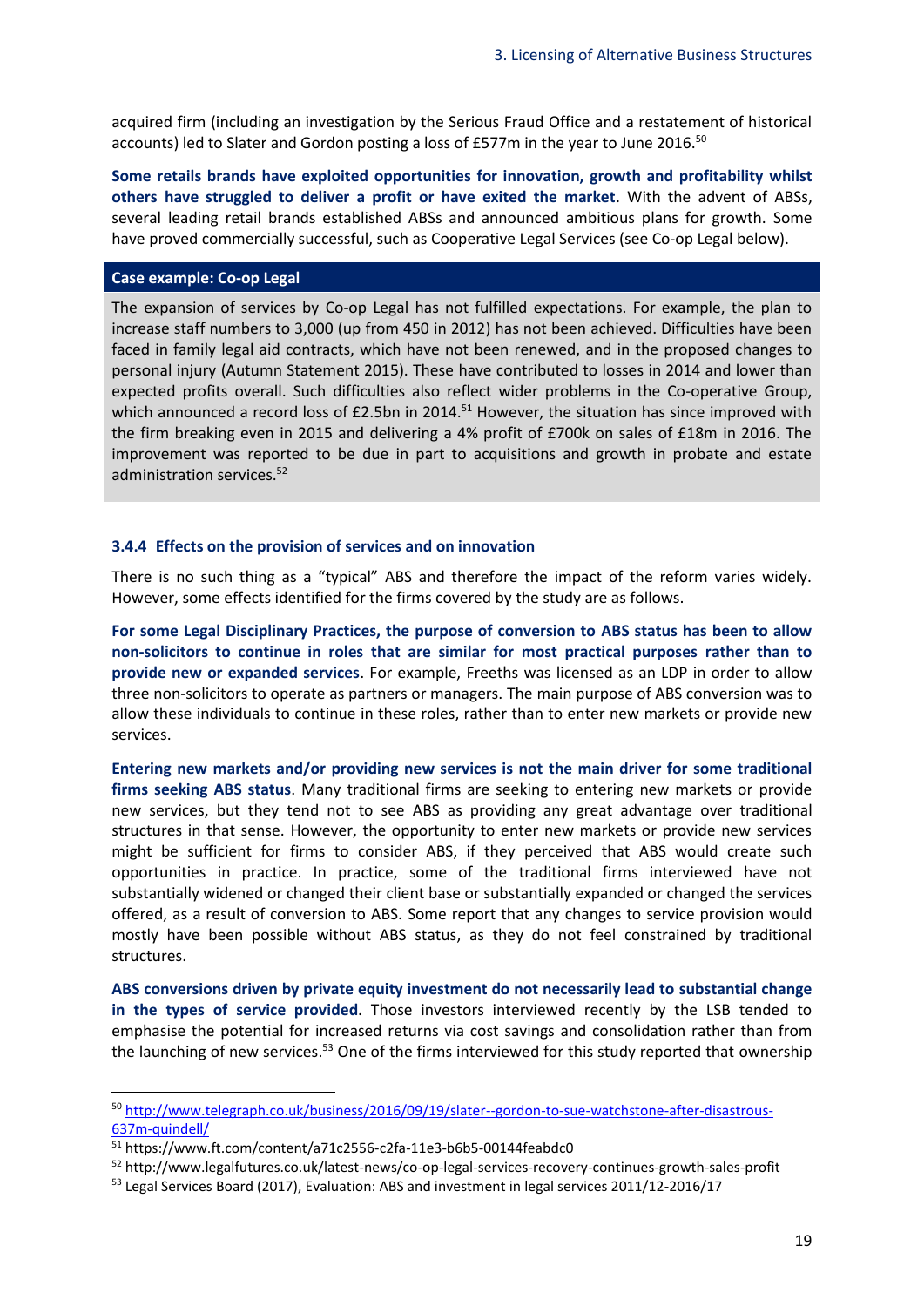of ABSs by external investors can, in some cases, slow the pace of decision-making, as investors may expect to be consulted on certain issues and do not (at least at the outset) always have the in-depth understanding of the legal services market that the solicitor-directors have.

<span id="page-22-0"></span>**ABSs appear, however, to be significantly more likely to innovate in service provision than non-ABSs**. A survey by the Legal Services Board in 2013 found that Alternative Business Structures made greater use of technology to deliver services than did other firms.<sup>54</sup> According to a more recent survey, ABSs are particularly likely to have introduced radical service innovations, organisational innovations or service innovations in the last three years compared to non-ABSs. The table provides a summary of the results of that survey.

<sup>&</sup>lt;sup>54</sup> Legal Service Board (2013), Evaluation: Changes in competition in different legal markets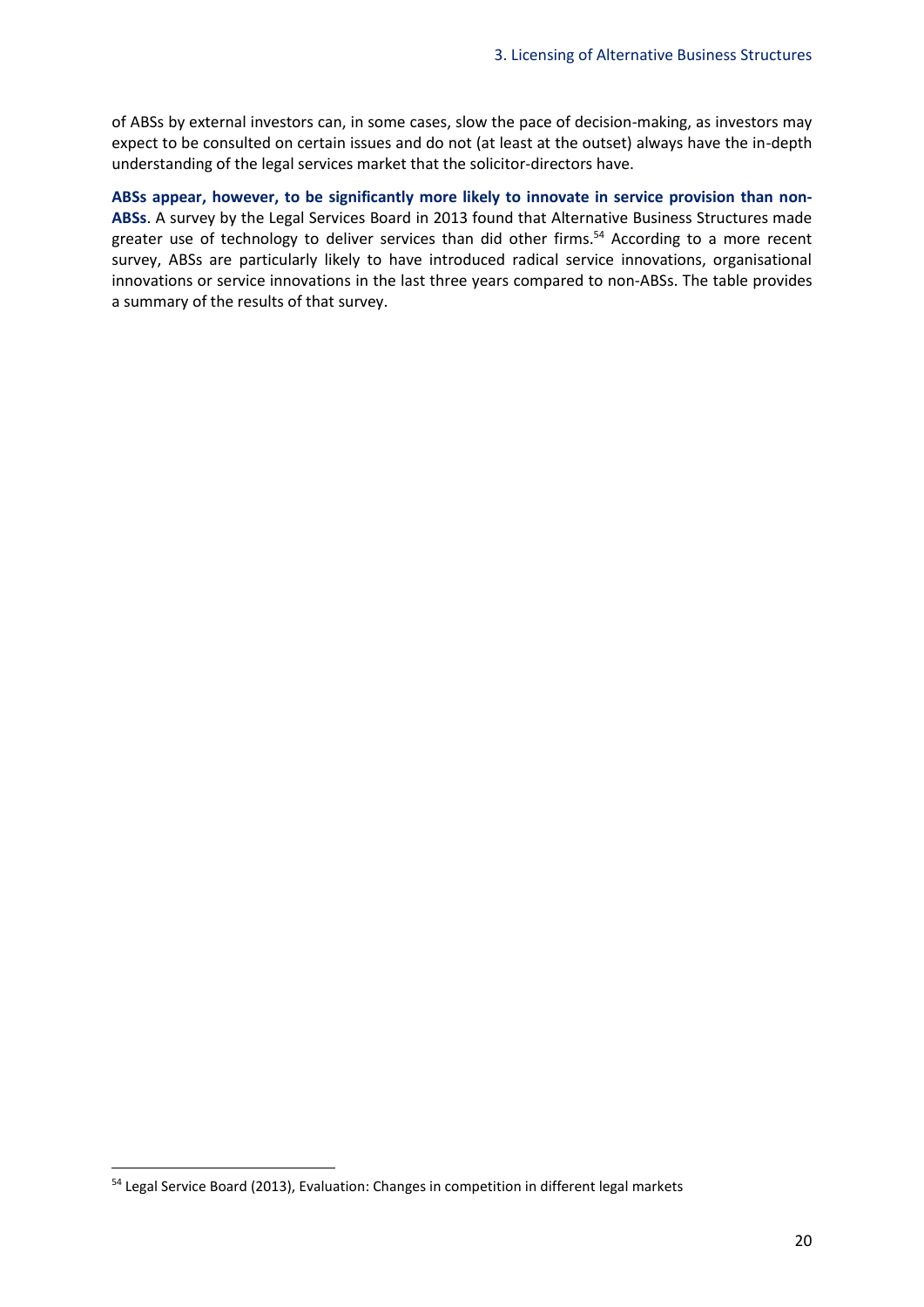| <b>Type of innovation</b>  | <b>ABSs</b><br>$(n=93)$ | <b>Non-ABSs</b><br>$(n=850)$ | <b>All solicitors</b><br>$(n=943)$ |
|----------------------------|-------------------------|------------------------------|------------------------------------|
|                            | %                       | %                            | %                                  |
| Service Innovation         | 36.2                    | 24.2                         | 25.3                               |
| Radical service innovation | 13.0                    | 6.2                          | 6.8                                |
| Delivery innovation        | 29.5                    | 25.3                         | 25.6                               |
| Strategic innovation       | 28.6                    | 15.9                         | 17.0                               |
| Management innovation      | 20.1                    | 18.4                         | 18.5                               |
| Organisational innovation  | 40.6                    | 20.3                         | 22.4                               |
| Marketing innovation       | 57.8                    | 34.5                         | 36.6                               |

#### **Table 3: Extent of innovation by ABSs and non-ABSs**

*Source: Enterprise Research Centre (2015), Innovation in Legal Services*

The same research has found that ABSs:

- are more open to new ideas than non-ABS organisations;
- have higher levels of investment in research and development;
- generate a higher proportion of turnover from new services than non-ABS organisations;
- are innovating across more aspects of their activities than non-ABS organisations;
- spend on average more than twice as much of their turnover on reputation and branding than do non-ABSs; and
- are nearly three times as likely to be using some form of intellectual property protection.<sup>55</sup>

Linked to this, the current study has identified **instances of ABSs (or certain types of ABSs) increasing choice and competition, improving services to consumers, reducing price and driving innovation in service provision**. These can include increased use of fixed hourly rates or fixed prices (particularly for individual consumers). Co-op Legal provides an example (see box below).

#### **Case example: Co-op Legal**

**.** 

The establishment of Co-op Legal as an ABS has enabled it to introduce services and pricing that are more specifically targeted at a mass consumer market. This includes fixed prices for some services or fixed hourly rates otherwise and detailed quotes on price does not change. It also includes greater opportunities to provide legal services provided by phone, email or post as well as face-to-face.

One feature of the Co-op model is that its members receive a 5% personal reward for using Co-op Legal. Although this is a longstanding practice of the Co-op in respect of other goods and services, it is an innovation for the legal services market.

<sup>55</sup> Enterprise Research Centre (2015), Innovation in Legal Services, p.21.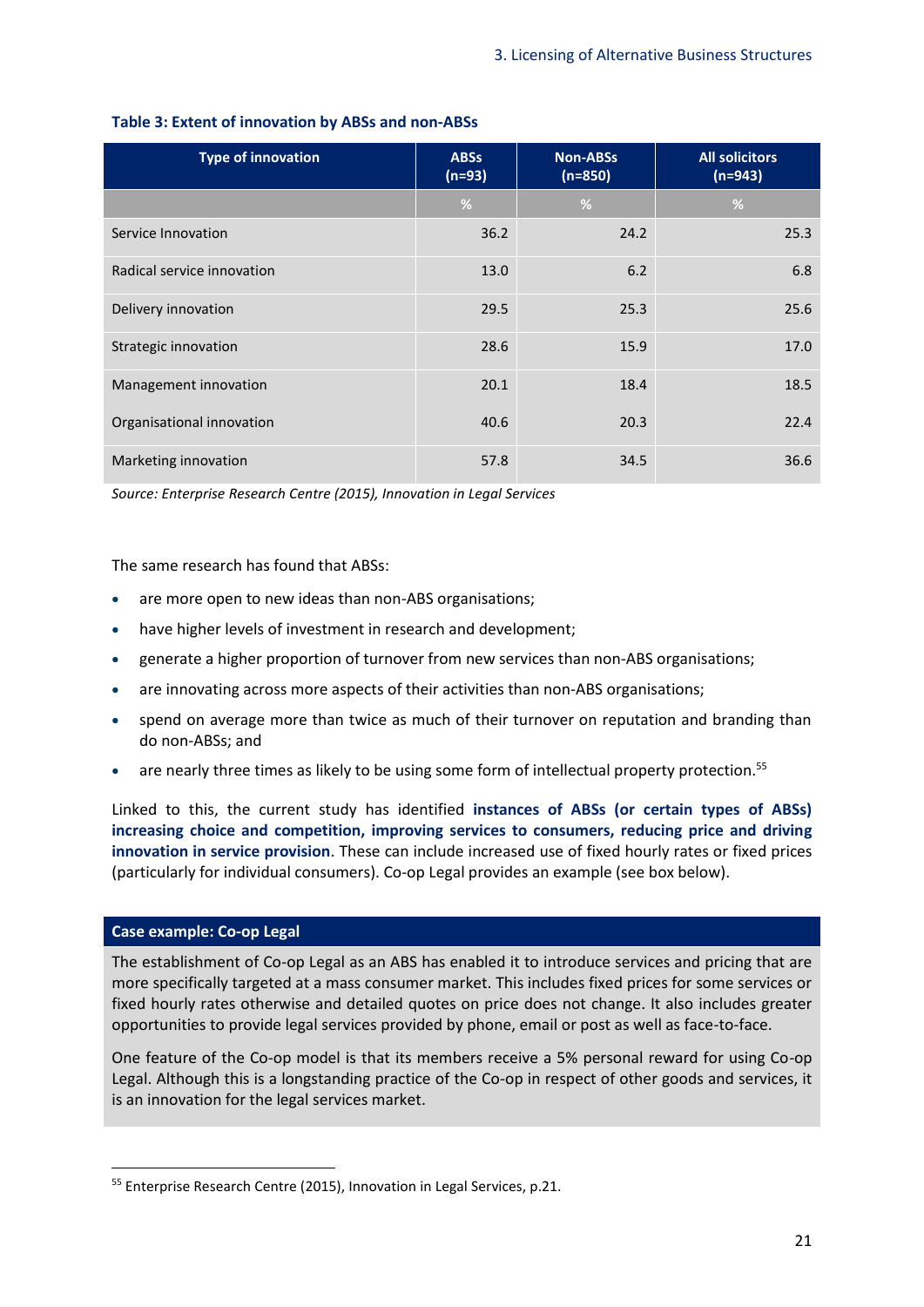**ABSs owned by local authorities and other public sector bodies can provide a service that is highly valued and appropriate to their needs of their clients, in part because they remain under the control of those clients**. There are examples of ABSs that are achieving the aims set for them, i.e. they are retaining a public service ethos, retaining and developing specialist legal expertise, and making savings that can be shared between customers (low prices), the ABS (reinvestment in services) and owners (small dividend). They can also offer a high degree of transparency and accountability through the democratic oversight offered by the local authorities. Where the ABS is owned by more than one public body, it can be preferable to have a single corporate body, which employs all staff, and uses a single case management system. This arrangement can produce economies of scale, e.g. through centralised back office functions or a single cloud-based case management system. Successful ABSs of these types, such as LGSS Law, have expanded in terms of staff and turnover and taken on other customers, e.g. NHS Trusts, housing associations, schools, charities.

#### **3.4.5 Effects on consumers**

The consumers consulted commented on issues such as access, quality and cost and the trade-offs that they must sometimes make between the level of protection and price. Those views have been complemented by evidence from stakeholder and firm interviews and desk research (e.g. document review). Most of the reforms are "upstream" of consumers; most effects on consumers will therefore be indirect. Moreover, external factors, such as the reforms of legal aid introduced by the LASPO, are likely to have a greater impact on the access to justice of certain groups of consumers, particularly those that would previously have received legal aid related to housing, welfare, medical negligence, employment, debt and immigration.

**The research has identified no evidence that the introduction of ABSs, as well as the revision of the Separate Business Rule, have so far had any adverse effects on consumers**. Instead, the research suggests that the introduction of ABSs could potentially benefit consumers, albeit in some cases in the medium to longer term.

**Some ABSs are more accountable to their clients than traditional law firms, where those firms are, in effect, owned by their clients**. They include ABSs owned by co-operatives and trade unions and whose clients are the members of those bodies. For example, UnionLine lists as one of its benefits the fact that it will not make deductions from personal injury awards made to its clients.<sup>56</sup> However, some other ABSs might offer no particular benefit for consumers compared to traditional law firms. For example, many traditional firms convert to ABS for "internal" reasons and have not focussed on widening access to their services, diversifying their client base or reducing prices any more than they would have done without converting to ABS.

**The introduction of ABSs has facilitated the entrance of new firms who might not otherwise have entered the market, although these perhaps represent only a modest proportion of ABSs** However, such new competition offers the potential, in time, to reduce prices and improve services for consumers, particularly if the number of new entrants steadily increases in number. Where trade unions acquire or establish law firms by trade unions also offers the potential to address unmet legal needs and serve a more diverse client basis.

**ABSs owned by retail brands have the potential to inspire confidence in consumers and facilitate their choice of solicitor, although this potential has not yet been fully realised.** A previous SRA focus group with consumers highlighted the greater trust that might be associated with a strong and reputable retail brand. However, the full potential of ABSs has not as yet been realised, as relatively few retail brands have entered the legal services market. Given that some high-profile brands have

<sup>56</sup> http://www.gmb.org.uk/newsroom/union-law-firm-gets-go-ahead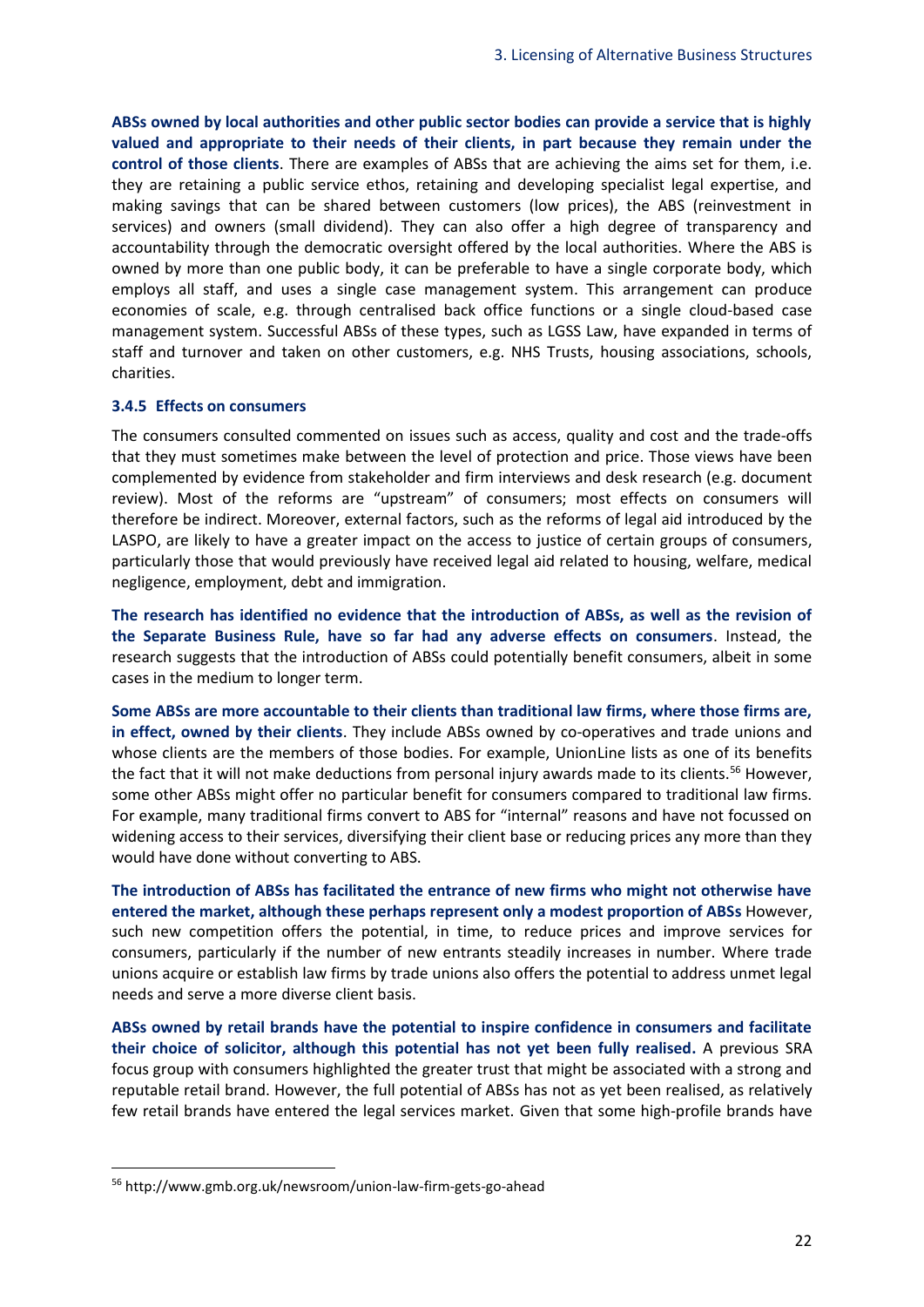ceased taking on new business and others have struggled to fulfil their ambitions for growth (e.g. Coop), other brands might be discouraged from establishing ABSs.

**The entry of retail brands and other new firms as ABSs offers the potential to improve services to consumers who no longer qualify for legal aid, although this potential remains unrealised due to the difficulties faced by retail brands in entering the legal services market** (as already described). One prominent brand, Co-op Legal Services has specifically targeted such consumers but has not reached as many as originally intended.

Co-op Legal Services has also introduced fixed prices for some services or fixed hourly rates and detailed quotes on price that do not change according to the particular case being dealt with. This addresses a key concern of the individual consumers consulted over the transparency of charges made by solicitors' firms and highlighted by the CMA report and other research (see Section [2.1\)](#page-7-1). This was also highlighted by a previous SRA focus group with consumers that current pricing structures are not always very clear, especially where initial appointments and letters are charged for, and they expressed a preference to pay upfront for a solicitor's services.

**The individual consumers consulted expressed indifference to whether a firm was an ABS or a traditional law firm**. Instead, they tend to place more emphasis on the previous experiences of family and friends, in part because of the "information asymmetry" between consumers and lawyers. For that reason, word-of-mouth seems to be most the common method of selecting a lawyer amongst individual consumers. However, the consumers expressed some unease about legal services provided by firms such as insurance companies (e.g. motor insurance claims) or by law firms recommended by property developers or estate agents (conveyancing). Consumers are concerned about a possible conflict of interest or lack of transparency and some complained about receiving a slow or poor service. At the same time, such services were usually priced competitively. Consumers may also be unaware who owns the firms that they use, e.g. firms trading under different names but owned by same firm. But there are some instances of uniform branding introduced.

**Similarly, the small business consumers consulted also expressed relative indifference to whether a firm was an ABS or a traditional law firm**. Indeed, ownership of an ABS by a non-lawyer is not a particular concern to them. For these consumers, the main criterion for selecting a lawyer is their trustworthiness and competence and, for that reason, word-of-mouth seems to be most the common method of selecting a lawyer, again, reflecting the "information asymmetry" between consumers and lawyers. This is consistent with previous research commissioned by the SRA, which found that most consumers choose their provider following a recommendation from a trusted, source, either family, friends, personal networks or other trusted professionals, such as an independent financial advisor or an estate agent.<sup>57</sup>

**Evidence from the focus group of small business consumers suggests the importance of being able to choose from a diversity of suppliers and having providers that can respond flexibly, as the needs of the consumer change over time**. In the early days of establishing the business, the small business consumers required unreserved activities and several had made use of unregulated providers on the basis of personal recommendations. However, as they expand, some then needed reserved activities. In some cases, they could make use of the same provider, if regulated by the SRA, whereas in other cases, they would have to identify a new firm.

**The data on misconduct does not suggest that ABSs pose greater risks to consumers, although there are some differences between ABSs and other firms regarding the extent and nature of misconduct**. SRA data finds that 32% of all reported allegations against ABS firms are assessed by the SRA as "amber" or "red", compared to 39% for all firms. This rose to 57% for small ABSs compared to 49% of all small law firms regulated by the SRA.

<sup>&</sup>lt;sup>57</sup> GfK NOP Social Research (2010), Research on Consumers' Attitudes towards the Purchase of Legal Services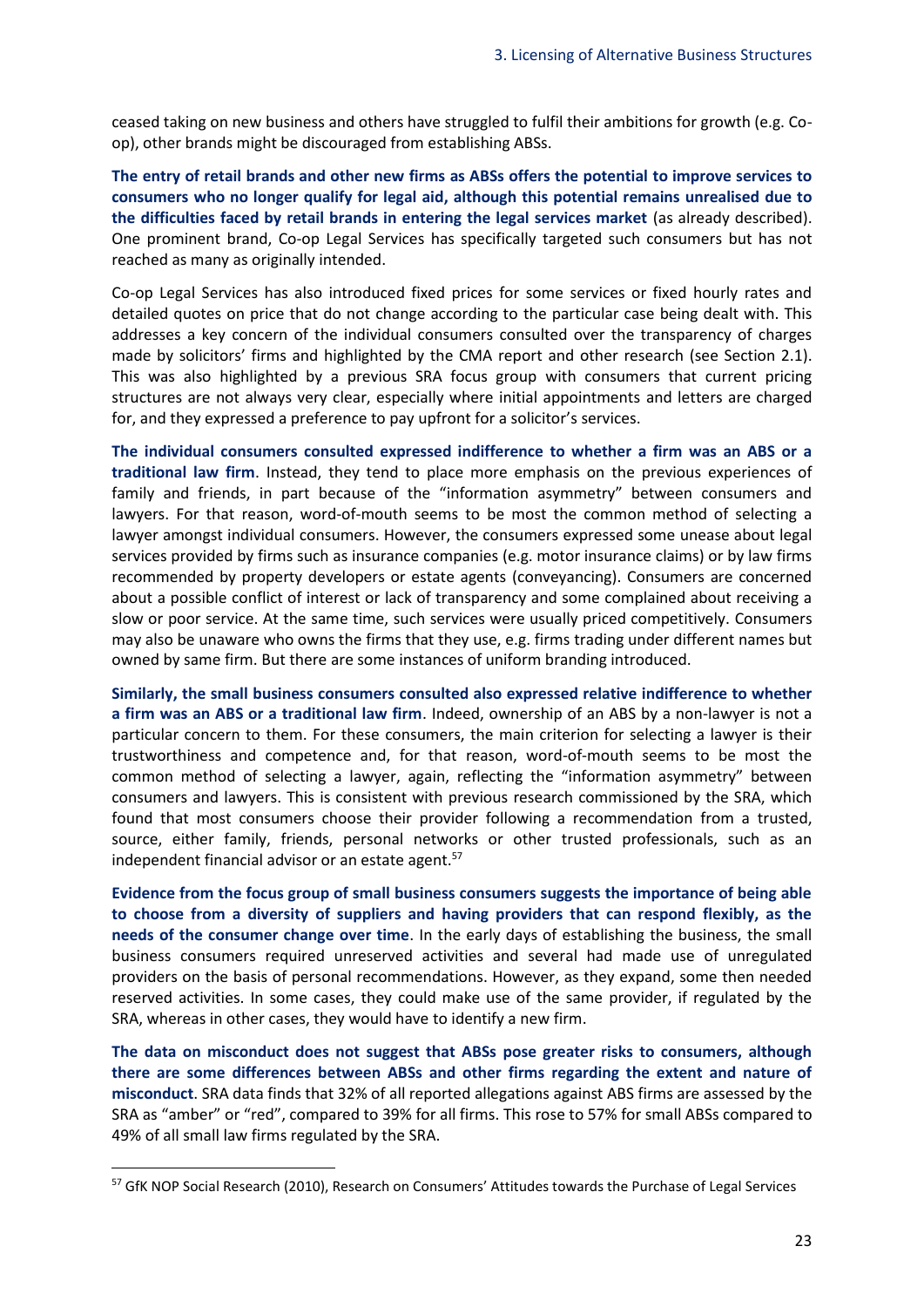SRA data on the outcome of investigations shows that ABSs are no more prone to serious misconduct than are other firms. Although ABSs have a higher proportion of upheld outcomes (11%) than non-ABSs (9%), the outcome of the majority of them (9%) was classified as "No further action – Issue of misconduct – Resolved with engagement" compared to only 5% for non-ABSs. Thus only 2% of reported allegations of misconduct relating to ABSs resulted in further action, compared to 5% for non-ABSs. 58

The SRA has also found that a higher proportion of ABSs (25%) self-report breaches than non-ABSs (14%). However, this reflects, in part, the fact that large firms are generally more likely to self-report breaches and ABSs are more likely to be large firms (turnover >£1m p.a.) than non-ABSs. When only large firms are considered, non-ABSs are more likely to self-report breaches than are ABSs. There is no significant difference between ABSs and non-ABSs regarding the likelihood of enforcement action. 59

#### **3.4.6 EDI impacts**

All the firms interviewed were keen to highlight their commitment to equality, diversity and inclusion (EDI). There was also recognition that the solicitors' profession needs to make more/better progress on EDI both in terms of recruitment and progression and in terms of serving consumers.

**There was a consensus amongst the firms and stakeholders interviewed that ABS and MDPs have not been harmful to EDI, although they offer only modest potential for positive EDI impacts**. Instead, the firms and stakeholders interviewed reported that the bigger drivers of EDI in respect of entry to the profession tend to include: corporate culture, strategic/policy commitment, location of firm (i.e. firms in localities with more diverse populations have a more diverse workforce) and wider social effects (e.g. differences in educational attainment of different groups in society). Similarly, the LSB reports that "the fundamental underlying issue with diversity in the profession is cultural, and not to do with legal ownership structures".<sup>60</sup> Some firms saw more potential for EDI impacts from other SRA reforms, notably reforms of the Solicitors Qualifying Exam (SQE), etc. There is a need for comprehensive data, which will help clarify the EDI impacts of ABSs. For example, future editions of the SRA reports on "Workforce data for solicitors' firms" could provide breakdowns between ABSs and other law firms.

**Where ABSs take the form of a company, this might offer the potential for greater recruitment of ethnic minority staff**, since companies regulated by the SRA employ a higher proportion of staff from ethnic minorities (35%) than do LLPs (10%) or other types of partnership (16%).

**Similarly, positive EDI impacts might also arise where ABSs consist of large accountancies, insurance companies or retail brands**. Such firms often bring greater commitment to and experience of promoting EDI than traditional law firms. For example, BT Group (which owns BT Law) is accredited as a "Two Ticks" employer, meaning that the firm will put any applicant with a disability or long-term health condition, who meets the minimum criteria for any vacancy, through to the first stage of the recruitment process. $61$  Amongst the firms interviewed, a large accountancy firm gave specific instructions to its recruitment consultants to provide a diverse range of candidates for new posts in the legal services team; as a result, the team of 60 is particularly diverse. Similarly, ABSs owned by local authorities, such as LGSS Law or by trade unions also offer the potential for EDI impacts amongst staff due to the strong commitment of their parent bodies to EDI. For example, UnionLine reports that: 60% of its employees were the first generation of their family to go to university (34% across all SRA-registered firms) and 10% of employees considered themselves to

<sup>58</sup> SRA (2016), Profiling and Risk analysis of ABS firms

<sup>59</sup> SRA (2017), Firms' self-reported matters: Jan 2014-Dec 2016

<sup>&</sup>lt;sup>60</sup> Legal Services Board, The potential impact of Alternative Business Structures (ABS) on the diversity of the legal workforce

<sup>61</sup> http://www.btplc.com/Careercentre/WhyjoinBT/Diversityandequality/Diversityandequality.htm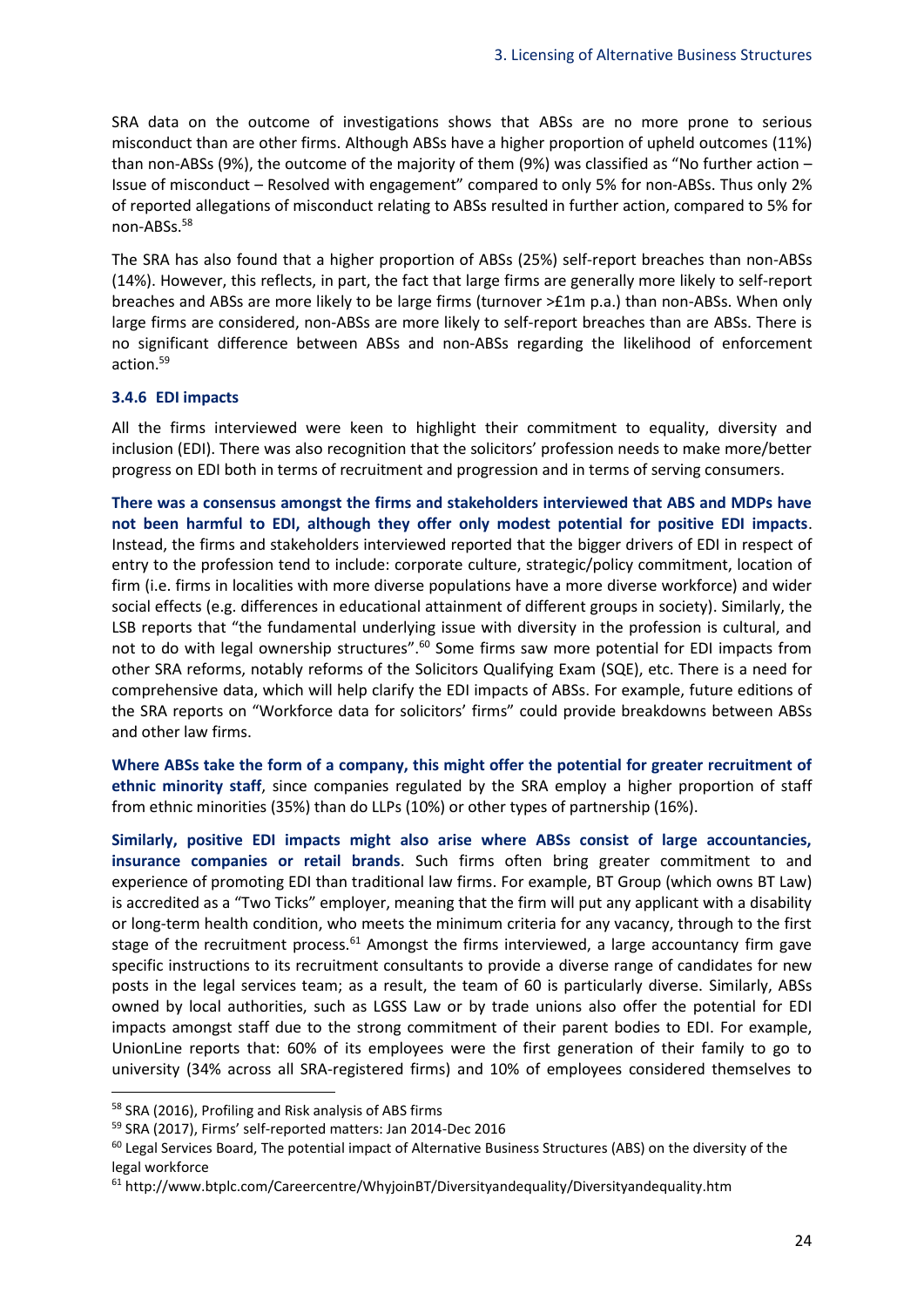have a disability under the definitions of the Equality Act 2010 (2% across all SRA-registered firms). The percentage of BAME employees at UnionLine was slightly lower than in all SRA-registered firms (15% versus 17%).<sup>62</sup>

**Firms and stakeholders interviewed reported that the bigger drivers of EDI relate to the overall accessibility of legal services, rather than to the specific reforms covered by this study** (which are "upstream" of consumers). One reason for this is that, as explained in Section [3.4.4,](#page-21-0) many ABS applications made by traditional firms (who account for around two-thirds of ABSs) are not specifically driven by an ambition to enter new markets and/or change their service offer. For example, for one firm of solicitors providing legal services to the health and social care sector, the main rationale for conversion was to allow the managing partner's wife (a medical consultant) to become a director and own part of the business. However, ABSs owned by trade unions and serving the membership of those unions would tend to offer the potential for EDI consumer impacts as female, disabled and black employees constitute a greater share of union members than in society generally.<sup>63</sup> Moreover, the sheer size of union membership would suggest that union-owned ABSs offer the potential to reach consumers that would not otherwise access solicitors, for example, the +800,000 members of the GMB and Communication Workers Union (which own UnionLine).

**Some ABSs have targeted a mass consumer market, including consumers that have lost access to legal aid, e.g. Co-op Legal. This would tend to increase the diversity of consumers served by solicitors and improve quality of access and promote inclusion**. However, the full potential of ABSs to reach a wider and more diverse customer base has perhaps not yet been realised due to the relatively limited number of retail brands establishing ABSs and the fact that ambitions have not always been realised (e.g. Co-op Legal) and some have ceased taking on new business. Moreover, the recent reforms to legal aid have required some ABSs to adapt their business models and reduce their cost base quite considerably. This may have limited their ability to reach a wider and more diverse customer base, particularly disadvantaged groups and those that are no longer eligible for legal aid. For example, one provider of personal injury legal services reported that the number of clients it serves had fell from around 70,000 in 2013 to less than 40,000 in 2016 due to the legal aid reforms introduced by LASPO. This would suggest that some of the positive EDI impacts arising from ABSs will be outweighed by the impact of the legal aid reforms.

1

 $62$  http://www.unionline.co.uk/2015/11/unionline-publishes-equality-and-diversity-data/

<sup>63</sup> Department for Business, Innovation and Skills (2015), Trade Union Membership 2015: Statistical Bulletin.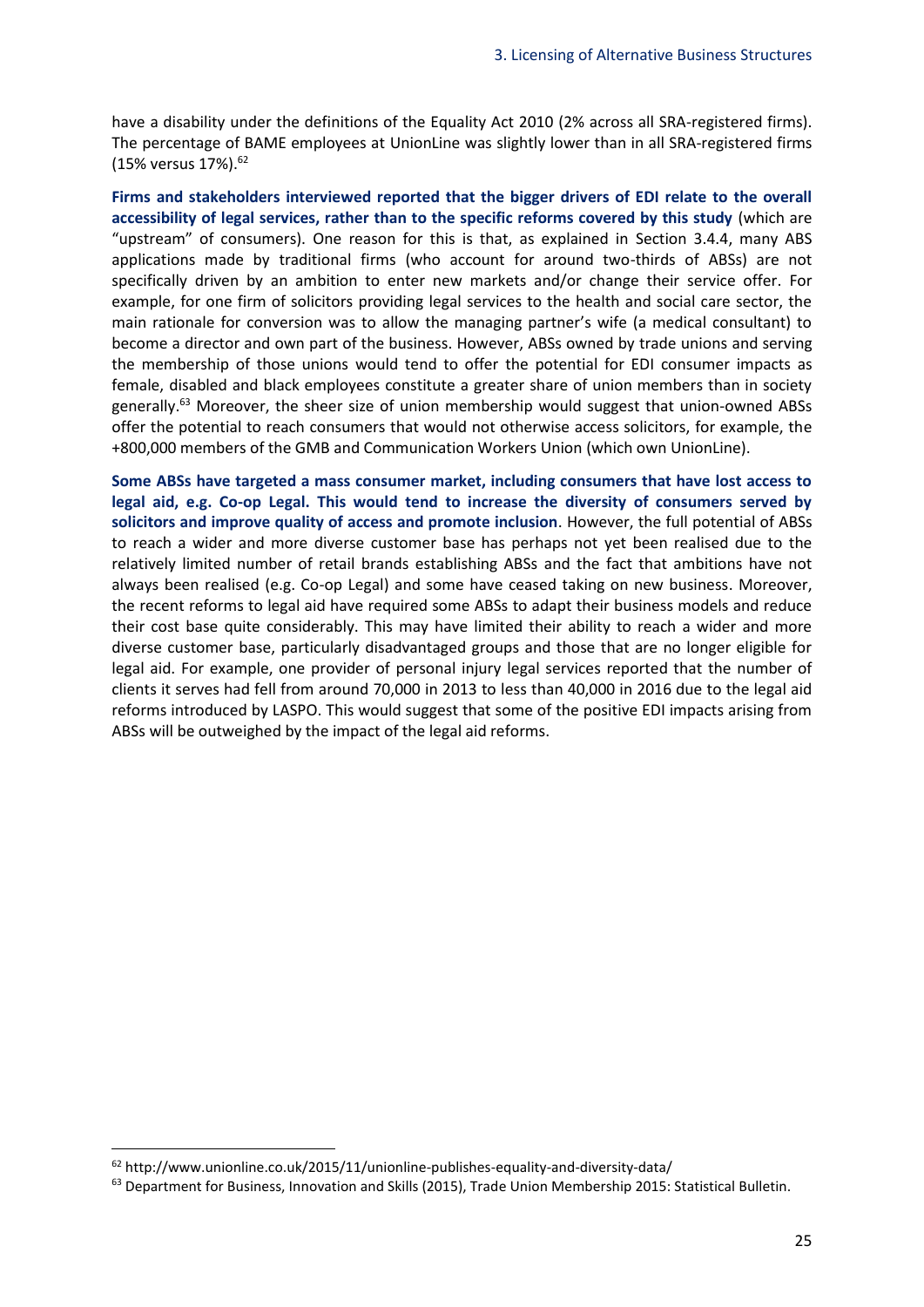# <span id="page-28-0"></span>**4. Licensing of multi-disciplinary practices**

# <span id="page-28-1"></span>**4.1 The reform**

According to the SRA's policy statement of September 2014, a multi-disciplinary practice (MDP) is a licensed body that combines the delivery of reserved legal activities with other legal and other professional services, such as accountancy, land and housing management, corporate services or financial services.<sup>64</sup> Reserved legal activities provided by MDPs remain regulated by the SRA. Nonreserved legal activities delivered by MDPs, if not regulated by the SRA, will usually be regulated by another regulator. For example, the Financial Conduct Authority (FCA) makes no distinction between reserved and non-reserved activities and will therefore regulate all the activities of the firms that it authorises. A legal activity provided by an MDP that falls out of SRA regulated activity will not be subject to many of the provisions in the Handbook, such as professional indemnity insurance, the Compensation Fund and the Accounts Rules but will normally be subject to broadly equivalent arrangements by another regulator. The SRA requires MDPs to act in the client's best interests and not to 'case split' in a way that removes appropriate protections or which will leave the client confused as to the regulatory position. With respect to Professional Indemnity Insurance, the SRA expects MDPs to use the same insurer across all of their activities to avoid consumers being prejudiced by disputes over which policy covers a particular situation.<sup>65</sup>

MDPs, as a whole, are authorised and regulated by the SRA and those who own or work within them must comply with SRA rules and principles. Solicitors working within the MDP are subject to personal regulation by the SRA, whilst other authorised individuals are subject to the relevant personal requirements of their own regulator. In any conflict between the rules of the Approved Regulator (an entity requirement) and the rules of another regulator (an individual requirement) the entity requirement prevails. In some cases, the SRA may choose not to regulate an activity, provided that the activity is subject to a suitable external regulatory regime. Such a regime would have to ensure compliance with certain principles, such as upholding the rule of law, acting with integrity and acting in the best interests of each client. The SRA has confirmed that a number of external regulatory regimes satisfy this requirement:

- Association of Chartered Certified Accountants (ACCA);
- Association of Taxation Technicians (ATT);
- Chartered Institute of Taxation (CIOT);
- Financial Conduct Authority (FCA);
- Insolvency Practitioners Association (IPA);
- Institute of Chartered Accountants in England and Wales (ICAEW); and
- Royal Institution of Chartered Surveyors (RICS).

# <span id="page-28-2"></span>**4.2 Effects on providers**

**.** 

As of April 2014, the SRA reported that the number of applications from MDPs had been "in the tens rather than the hundreds"<sup>66</sup>, although more up-to-date data was not available. Based on the

<sup>64</sup> SRA Policy Statement, September 2014[: https://www.sra.org.uk/sra/policy/policies/multi-disciplinary](https://www.sra.org.uk/sra/policy/policies/multi-disciplinary-practices-sept-2014.page)[practices-sept-2014.page](https://www.sra.org.uk/sra/policy/policies/multi-disciplinary-practices-sept-2014.page)

<sup>&</sup>lt;sup>65</sup> SRA Policy Statement, September 2014[: https://www.sra.org.uk/sra/policy/policies/multi-disciplinary](https://www.sra.org.uk/sra/policy/policies/multi-disciplinary-practices-sept-2014.page)[practices-sept-2014.page](https://www.sra.org.uk/sra/policy/policies/multi-disciplinary-practices-sept-2014.page)

<sup>66</sup> <http://www.sra.org.uk/sra/policy/policies/multi-disciplinary-practices.page>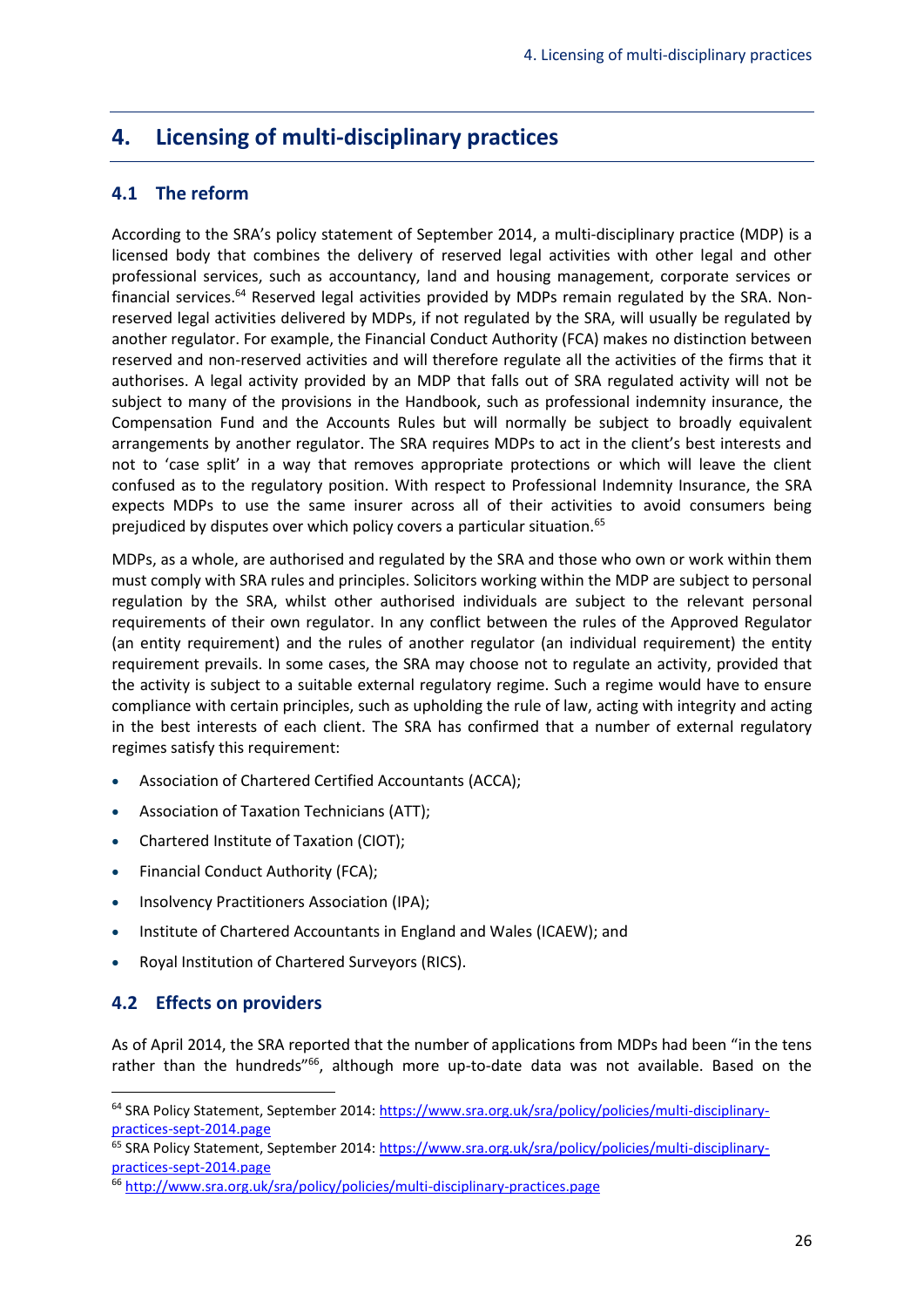interviews, a range of accountancy firms and other professionals have expanded provision of legal services through newly-established ABSs. They include the global accountancy practices, other financial services providers (e.g. wealth management providers) and debt collection firms.

**For the global accountancy practices, the main driver is to provide the full range of professional and business services required by clients (including reserved activities) by creating a dedicated service under SRA oversight**. These firms have integrated legal services into their overall business services offer and their legal services teams can now sit in same office as other professionals. In this way, the firms consider that they are providing a better service to clients, e.g. when clients wish to litigate, they no longer need to use another law firm or do it themselves. There is also evidence that creating multi-functional teams of different professionals (including lawyers) can promote innovation and improve communication, information exchange and mutual learning. $67$ 

#### **Case example: EY Law**

**.** 

EY, the multinational professional services firm with its headquarters in London, has launched a new legal services practice in the UK. EY had been involved in legal services in the late 1990s and early 2000s when its legal services business was a stand-alone entity. However, like some of the other big accountancy firms, EY reduced its provision of legal services following the bankruptcy of the American energy, commodities, and services company, Enron, which was linked to fraudulent accounting practices at Enron.

Whilst the global EY business started to rebuild its legal services arms from around 2005, this did not happen in the UK until the LSA. This was both a response to regulatory reform and to demand, as clients were increasingly requesting the provision of legal services alongside other professional services already provided by EY, such as tax, people, advisory and transactions services. For example, EY's legal services team works with the firm's tax and transaction advisory team on mergers, acquisitions and group reorganisations, with human capital professionals on employee reward and mobility projects and with the financial services advisory practices on the legal aspects of regulatory issues facing clients.

EY's licence became effective on 1/12/2014 and the firm launched its legal services practice in March 2015. The team includes around 100 people and there is an initial 5-year plan to grow the business. Unlike the situation pre-Enron, EY's UK legal services team is now an integrated part of EY, not a separate business. For example, the legal services team sits on the same office floor as the other professionals. Clients are therefore served in an integrated way, with legal services provided alongside other professional services.

**Given their size and capacity, the large accountancy practices perhaps offer more potential than many law firms to make greater use of technology in the provision of legal services**. This includes new software to facilitate document automation and increase the quality and speed of producing documents. It also includes new IT platforms to help due diligence. As MDPs, the accountancy firms are able to draw on the extensive technological innovations in the financial sector (known as "FinTech") and adapt those innovations to the provision of legal services. For example, EY has appointed a partner with extensive FinTech experience to its UK legal services business specifically to grow a legal technology team and to support the firm's wider technology practice. $68$ 

 $67$  Enterprise Research Centre (2015), Innovation in Legal Services, p.21.

<sup>68</sup> [http://www.ey.com/uk/en/newsroom/news-releases/16-02-11---ey-appoints-partner-to-lead-tech-drive-in](http://www.ey.com/uk/en/newsroom/news-releases/16-02-11---ey-appoints-partner-to-lead-tech-drive-in-growing-uk-legal-team)[growing-uk-legal-team](http://www.ey.com/uk/en/newsroom/news-releases/16-02-11---ey-appoints-partner-to-lead-tech-drive-in-growing-uk-legal-team)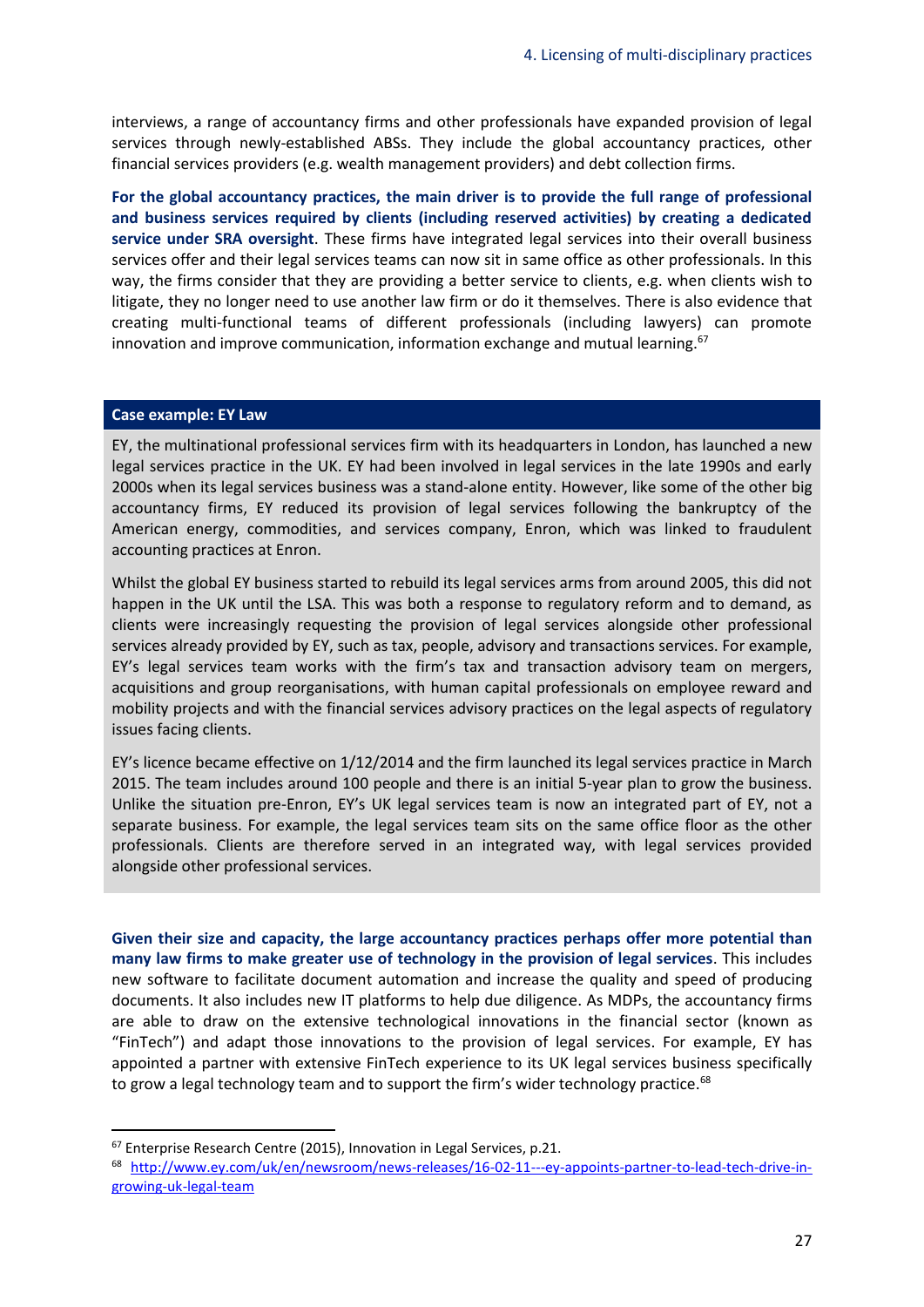**With ABS status, these firms are increasing their legal service provision both through mergers and acquisitions and though an increase in practicing solicitors employed**. In particular, they are providing more transactions for (existing) corporate clients. The global accountancy practices have mostly expanded their provision of legal services as an add-on to their wider professional services offer; most clients have been referred internally to the legal services teams rather than vice versa. However, as their legal practices grow, one might assume that the global accountancy practices will start to market themselves more specifically as law firms. Legal services will then increasingly become the "entry point" into the provider, with clients then referred onwards to a wider range of professional services. Likewise, the introduction of ABS enables the larger accountancy firms to offer a more comprehensive package of audit, consulting, legal, IT and other services, which can be important to many larger clients that want issues addressed in a holistic and integrated way.

**Steps have been taken by the firms and the SRA to avoid the need for the entire business to come under the regulatory oversight of the SRA**, e.g. tax advice given by non-legal professionals (since legal services forms a small part of all their work), as the Code of Conduct is restricted to SRAregulated activities. In any case, these firms pose relatively low risk as much of the non-SRAregulated part of the business comes under regulatory oversight of FCA and ICAEW.

#### **Case example: KPMG**

As a global provider of professional services, KPMG had been considering MDP status for some time before formally entering into dialogue with the SRA in 2013. A key concern from the outset, was to ensure that if the firm became a regulated licensed body, the SRA's regulatory oversight would not be unnecessarily extended to non-legal professional services overseen by other regulators or to activities that would not otherwise be subject to regulation by the SRA. For example, tax advice provided by non-legal tax professionals within the firm which were, and continue to be regulated by the ICAEW.

Another concern was the requirement for all managers or owners of the firm to be formally approved under Part 4 of the SRA Authorisation Rules 2011. Applying the conventional SRA regulatory approach would have meant that all KPMG partners, comprising over 600 individuals, would have required SRA approval, when in reality only a limited number would have any direct influence or control over the firms proposed SRA-regulated Legal Services business. After discussions with the SRA, it was ultimately agreed that only those non-legal professional partners with direct influence and control required approval (initially circa 23).

KPMG's licence as an MDP was granted and became effective on 1 October 2014 with a number of waivers granted. One waiver relates to indemnity insurance and was granted on the basis of the insurance arrangements already in place at the time, subject to the condition that any material change be approved by the SRA. Another waiver was granted in relation to the SRA Compensation Fund Rules, provided that KPMG does not hold client money in relation to any SRA-regulated activity.

**There are some continuing difficulties in respect of non-practising solicitors providing unreserved legal services (such as tax or forensics) under the oversight of non-solicitor partners in other parts of the organisation**. Within KPMG, such individuals have had to either come off the roll of solicitors or gain a practising certificate. Also, there had been uncertainty over whether the "multidisciplinary" engagement letter and whether the £3m minimum liability cap applies to non-legal and legal services, although this has been resolved after discussions with the SRA. Training and ongoing monitoring is required regarding legal advice, privilege, conflicts of interest and confidentiality.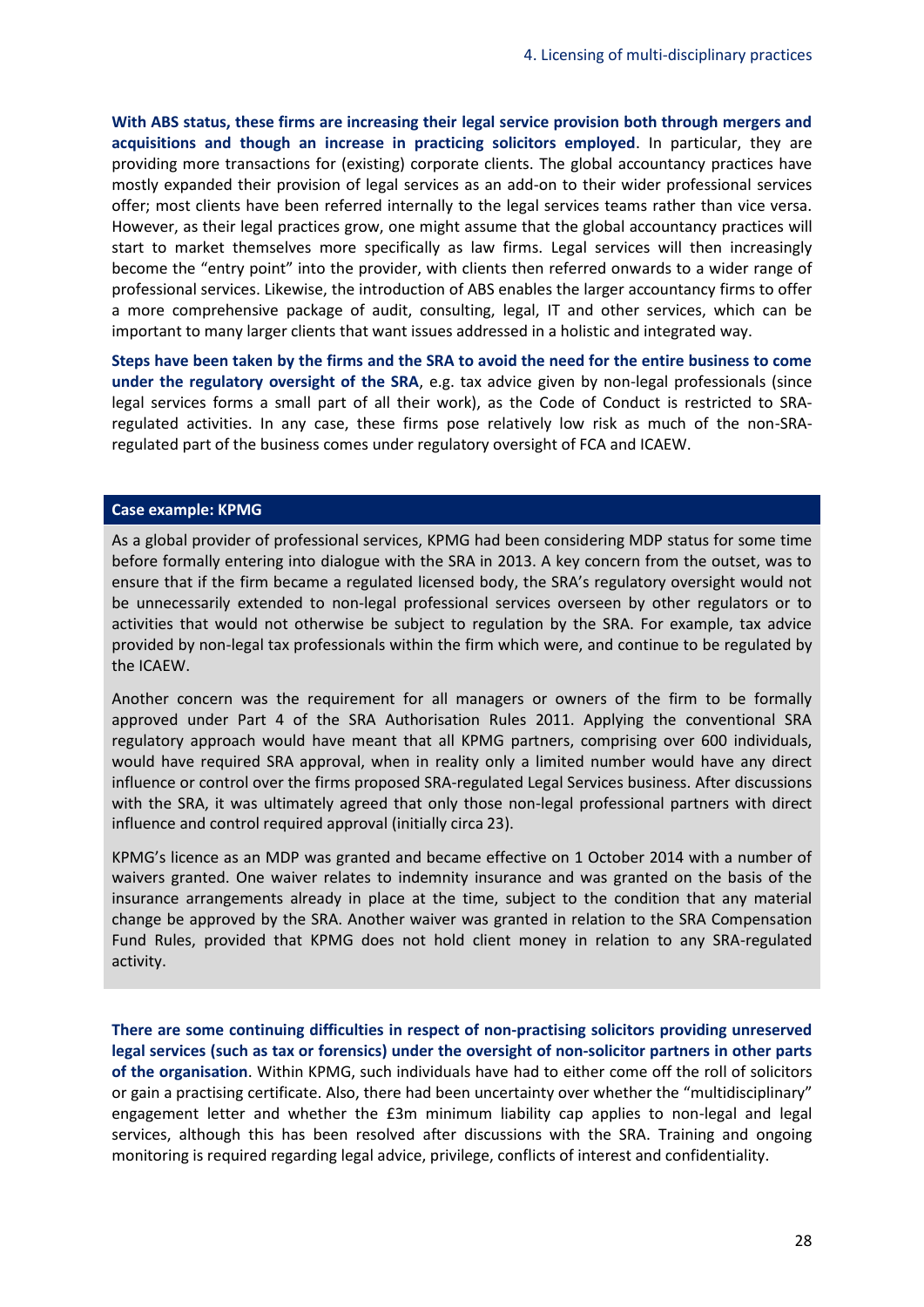**Aside from the global accountancy practices, there are instances of other providers of professional services seeking authorisation as ABSs in order to provide an add-on service to the core services of the business**. ABS status allows such businesses to employ solicitors to provide reserved and nonreserved activities to their clients, instead of having to refer their clients on to an external firm of solicitors. At present, ABS status represents the only possibility for such firms to retain such business and provide a full service to clients.

#### **Case example: LCM Wealth Management**

LCM Wealth Management was an existing provider of financial services, authorised and regulated by the FCA, which was authorised as an ABS in October 2016. This authorisation was made on condition that the firm informs the SRA as soon as reasonably practicable in the event of it or any part of its business ceasing to be regulated by the FCA; and/or becoming the subject of any regulatory proceedings or sanctions by the FCA or any other regulator.

LCM Wealth Management is a Multi-Family Office providing financial services for families, including tax management, wealth management, retirement and pensions advice, investment advice and management, and succession planning. Previously, if clients needed any legal advice or services, they had to be referred to a law firm (or to the clients' own solicitors, if they had them). The law firm would then have to undertake various checks and other compliance requirements, including identity checks (typically, this might be necessary for 20-30 family members) and a new client care letter and communicate with the client in order to retake instructions before they could even start providing the legal service required.

However, engaging a separate law firm was not always the most cost-effective or time-effective option for clients and limited the service that LCM Wealth Management could offer its clients. By gaining ABS status, the firm has been able to provide a further choice to its clients by employing solicitors to provide reserved and non-reserved activities to its existing clients. Many of the specific legal tasks can be fairly basic non-contentious services, such as the simple transfer of properties, preparation of wills, tenancy agreements, gifts of property between family members, deeds of appointment for trusts or deeds appointing new or retiring trustees and transferring private company shares gifted to family members.

The firm reports that ABS status enables it to offer these additional services to clients of its core business, so clients get a comprehensive service and do not always need to go to entirely different solicitors firm. Clients can save time and money on these legal services, which are often covered by a retainer or provided at low additional cost. Indeed, many of these tasks can be performed by the inhouse solicitor in fewer hours than an external firm. A separate law firm would have to open a new client file, nominate a partner, etc. Where clients place a high emphasis on trust and personal relationships, which takes time to establish, they can particularly value the option now available to them, rather than having to appoint a separate law firm. The firm continues to work with the clients' existing solicitors, whenever this is appropriate and in the best interest of its clients.

**These ABSs have tended to remain niche players to date, providing a relatively narrow range of services and not competing head-to-head with traditional law firms**; most business still comes from clients referred by the main business. Some of these ABSs are now starting to sell their services to their own new clients, although only gradually.

Services cannot be completely integrated: clients still need to give separate express authorisation to use the legal services business and the firms need to use separate customer relationship management systems.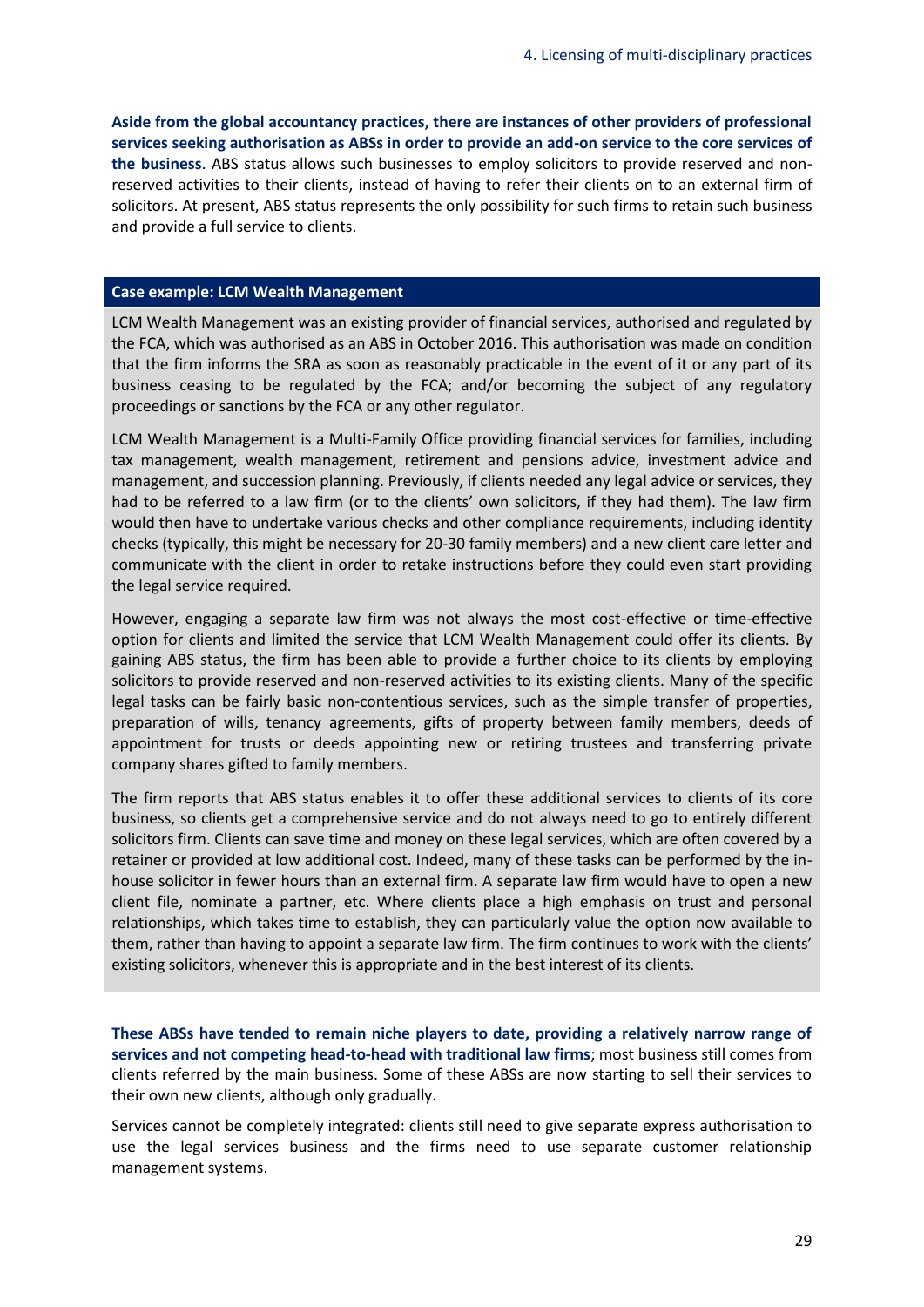There is some potential overlap with accountants, as the ICAEW is now an approved regulator and licensing authority for (non-contentious) probate services; some accountants can instruct Counsel direct, rather than via a solicitor under the 'Licensed Access Scheme. There is also a risk of overlap with FCA, e.g. regarding tax advice.

#### <span id="page-32-0"></span>**4.3 Effects on consumers**

As with ABSs, the MDP reform is "upstream" of consumers and most effects on consumers will therefore be indirect. The scope of the research did not extend to consulting clients of MDPs and so the main sources of evidence of effects on consumers are the consultations of stakeholders and firms and the desk research.

**T**h**e research has identified no evidence that the introduction of MDPs, as well as the revision of the Separate Business Rule, have had adverse effects on consumers**. The data on misconduct are not disaggregated for MDPs and non-MDPs. However, it is reasonable to assume that MDPs pose no greater risks to consumers than do other ABSs or, indeed, other solicitors' firms.

**As noted above, clients of accountancy firms and other professional services providers are benefiting from a more integrated service offer, as they do not need to engage a law firm separately**. The licensing of MDPs is also reducing the costs faced by some consumers in accessing certain legal services alongside other professional services. These are often businesses or relatively affluent consumers who would typically not "go without" but would usually absorb the higher price.

**There is a strong case for saying that MDPs, if overseen by other regulators, offer as much, if not more, protection for consumers as traditional law firms**. In the case of accountancy firms, the parts of the business not regulated by the SRA are typically subject to the oversight of other regulatory bodies, such as the FCA or the ICAEW. This means that such firms usually have rigorous systems in place to protect clients, as well as the necessary expertise and a culture of responsibility to clients. Such firms could be offered as instances where "individuals, systems and cultures combine to reduce ethical risk".<sup>69</sup>

The consultation of small business consumers highlights their need to access a range of professional services at the time of establishing their businesses. Given their limited resources at that time, the SME consumers reported that they would have benefited from the type of integrated service provision offered by MDPs. Some have benefited from legal services offered by their bank as part of the support for new start-ups (albeit provided by a separate legal firm recommended by the bank). Others suggested that it would have been useful to have legal services provided by professional service providers that they were already in contact with, e.g. accountancy firms.

<sup>&</sup>lt;sup>69</sup> Moorhead et al. (2016), Mapping the Moral Compass, University College London.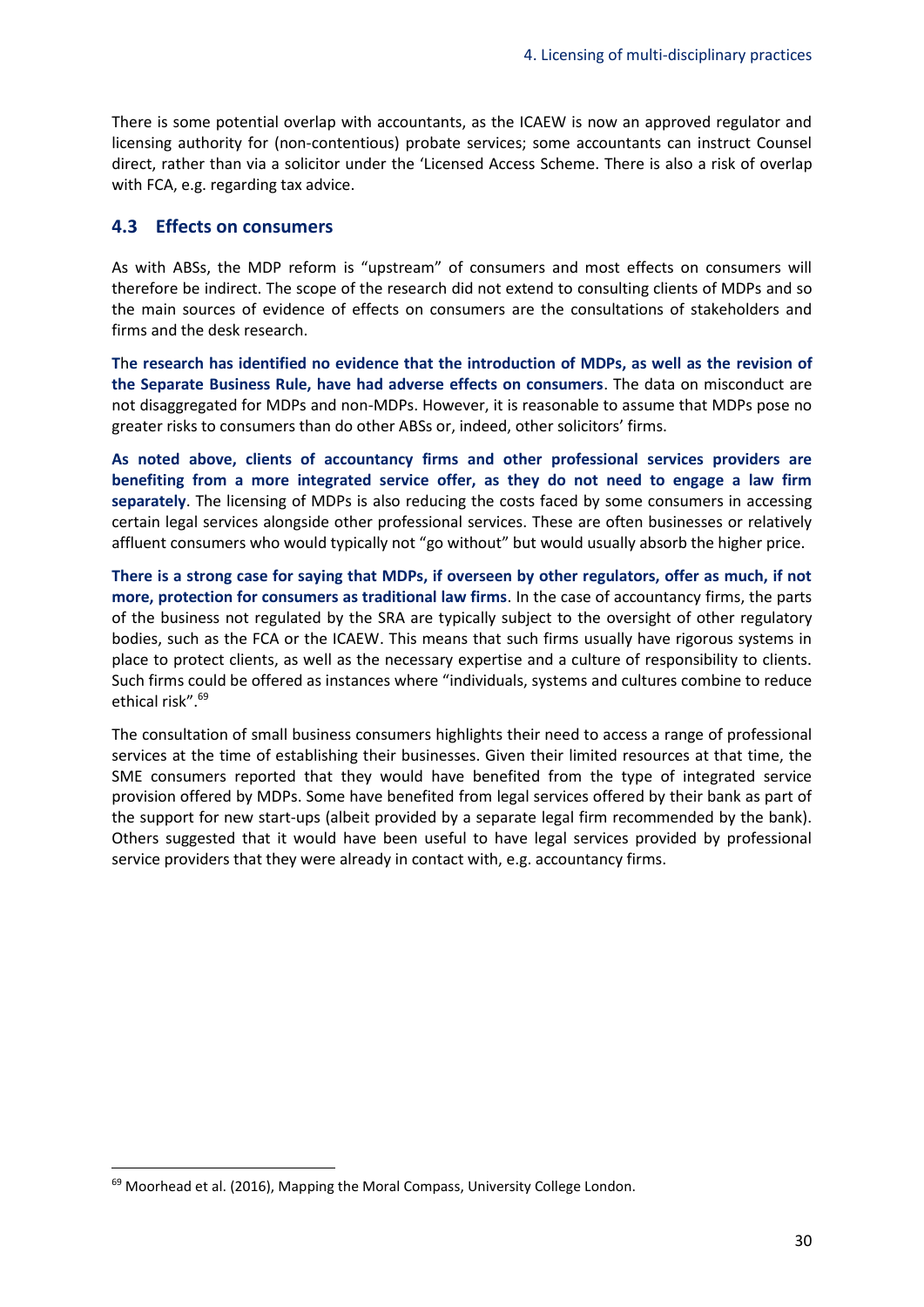# <span id="page-33-0"></span>**5. Reform of the Separate Business Rule**

# <span id="page-33-1"></span>**5.1 The reform**

The SRA defines a "separate business" as "a business, wherever situated, that is not authorised by the SRA or any other approved regulator under the Legal Services Act 2007, but which has certain defined links to an SRA authorised person (body or individual). These links are that the SRA authorised person owns, is owned by, is connected to, or actively participates in, the separate business." 70

The SRA regulates the links that people or entities authorised by the SRA (such as solicitors' firms, ABSs, or individual solicitors) have with the separate business. Under the Separate Business Rule, people or entities authorised by the SRA were forbidden from having links to separate businesses that specialise in providing non-reserved legal activities (such as drawing up wills, carrying out estate administration or providing general legal advice) or that purport to provide reserved legal services.

The SBR was intended to:

**.** 

- ensure that members of the public are not confused or misled into believing that a separate business is regulated by the SRA or another approved regulator when it is not;
- ensure that the protections afforded to the clients of practising lawyers are in place in relation to certain legal services; and
- prevent an SRA authorised person from splitting part of a case with the separate business in such a way that the client loses statutory protection.

In 2015, the SRA revised the rule which had prohibited links with separate businesses that provide non-reserved legal activities that are not subject to any form of legal regulation, such as will-writing, some aspects of employment law and provision of legal advice. Solicitors are now permitted to own and manage legal services firms that are not authorised and regulated by the SRA. The rationale for this reform was to: help level the playing field between traditional solicitors, ABSs and unregulated service providers; formalise what is being implemented by waivers in a significant number of cases; and align the SRA with the approach taken by other legal services regulators and with developments in the market.

Around the same time, the SRA also expanded the range of professional services that could be carried out within traditional solicitor's firms to include professional and specialist support services to business. These include human resources, recruitment, systems support, outsourcing, transcription and translating, and accountancy. The rationale for this reform was to allow traditional solicitor's firms to provide a wider range of services and compete with ABSs. In that way, it complemented the reform of the SBR.

Appropriate safeguards have been maintained (via new outcomes) to address the risk of consumer harm. These include:

- ensuring that clients are clear about the extent to which the services offered by the SRAauthorised firm and the separate business offer are regulated;
- ensuring that separate businesses do not present themselves as being regulated by the SRA or any of their activities as being carried on by an individual who is regulated by the SRA; and
- allowing solicitors to refer a client to the separate business only when it is in the client's best

<sup>70</sup> <https://www.sra.org.uk/sra/consultations/separate-business-rule.page>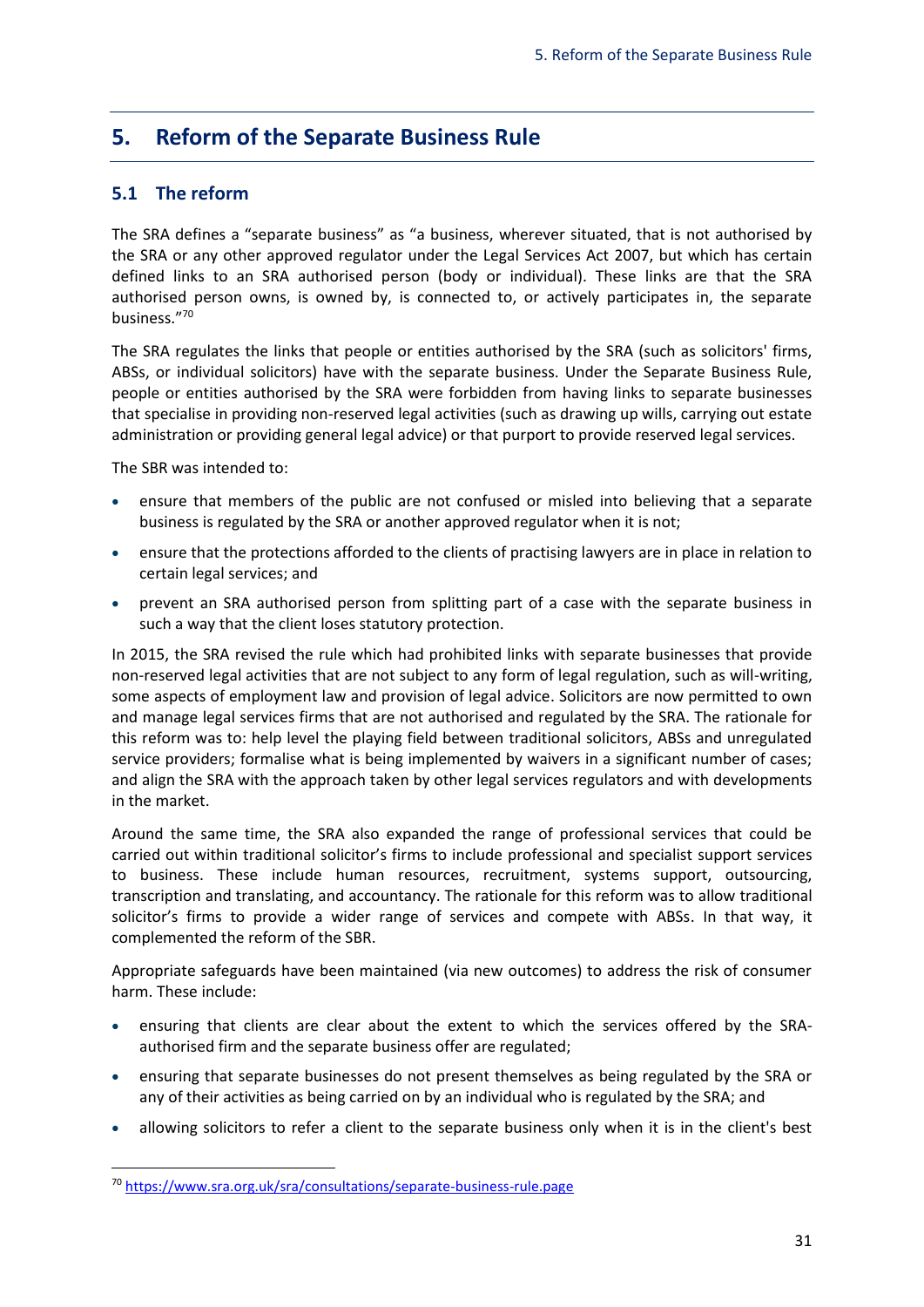interests and when the client has given informed consent to the referral and has been informed of the connection with the separate businesses.

Prior to the reform, the SRA held a public consultation and then published an analysis of responses.<sup>71</sup> According to this analysis, the responses to the consultation were largely supportive of the proposals to remove the general prohibition on links with separate businesses. However, some respondents were opposed in principle to the proposals on the basis that: the market analysis carried out by the SRA is insufficient and does not identify significant demand for the changes or that these would address areas in which there is unmet need for legal services; that, as a matter of principle, solicitors should be subject to the same regulatory regime and requirements for all of the work that they do; and that the growth of the market of unregulated legal services would lead to detriment for consumers (particularly vulnerable consumers) due to the SRA's inability to ensure good standards of practice and service. This last concern will be addressed by the proposed reform to allow solicitors to provide non-reserved activities in a non-LSA authorised provider. The interviews of firms also show that there is some demand for this reform, as discussed next.

### <span id="page-34-0"></span>**5.2 Profile of firms with a separate business**

Research by the SRA offers the following profile of firms with a separate business (based on annual renewal application data):

- 236 firms with links to separate businesses
- Of these, 84 (36%) were ABSs, whilst ABSs account for only 6% of firms regulated by the SRA
- Medium to large firms are more likely to have a separate business
- Firms with a separate business mostly specialise in litigation/alternative dispute resolution (32%), corporate/financial/intellectual property (15%) and private client (12%) or in no particular area (31%)
- Firms with a separate business are more likely to be a company limited by shares or LLP, receive referral fees up to £1m p.a., have medium to very large turnover and be a newly-formed firm or have recently changed constitution type.<sup>72</sup>

### <span id="page-34-1"></span>**5.3 Effects of the reform**

1

Since the SBR was only revised in 2015, the full effects of this reform have not yet manifested themselves. However, the interviews provided qualitative evidence of the types of effects that have emerged to date. Some quantitative data was also available regarding reported allegations of misconduct.

**The revision of the SBR has facilitated the entry of new providers into the market showing that there is demand for this reform**. This includes instances where owners of alternative providers of legal services have set up ABSs that are authorised and regulated by the SRA. For example, one entrant, PDC Law, is owned by an individual that also owns an existing business which already provided (non-reserved) general legal advice as part of its property debt collection service.

<sup>71</sup> <https://www.sra.org.uk/sra/consultations/separate-business-rule.page>

<sup>&</sup>lt;sup>72</sup> SRA (2017), Data analysis of firms who have a separate business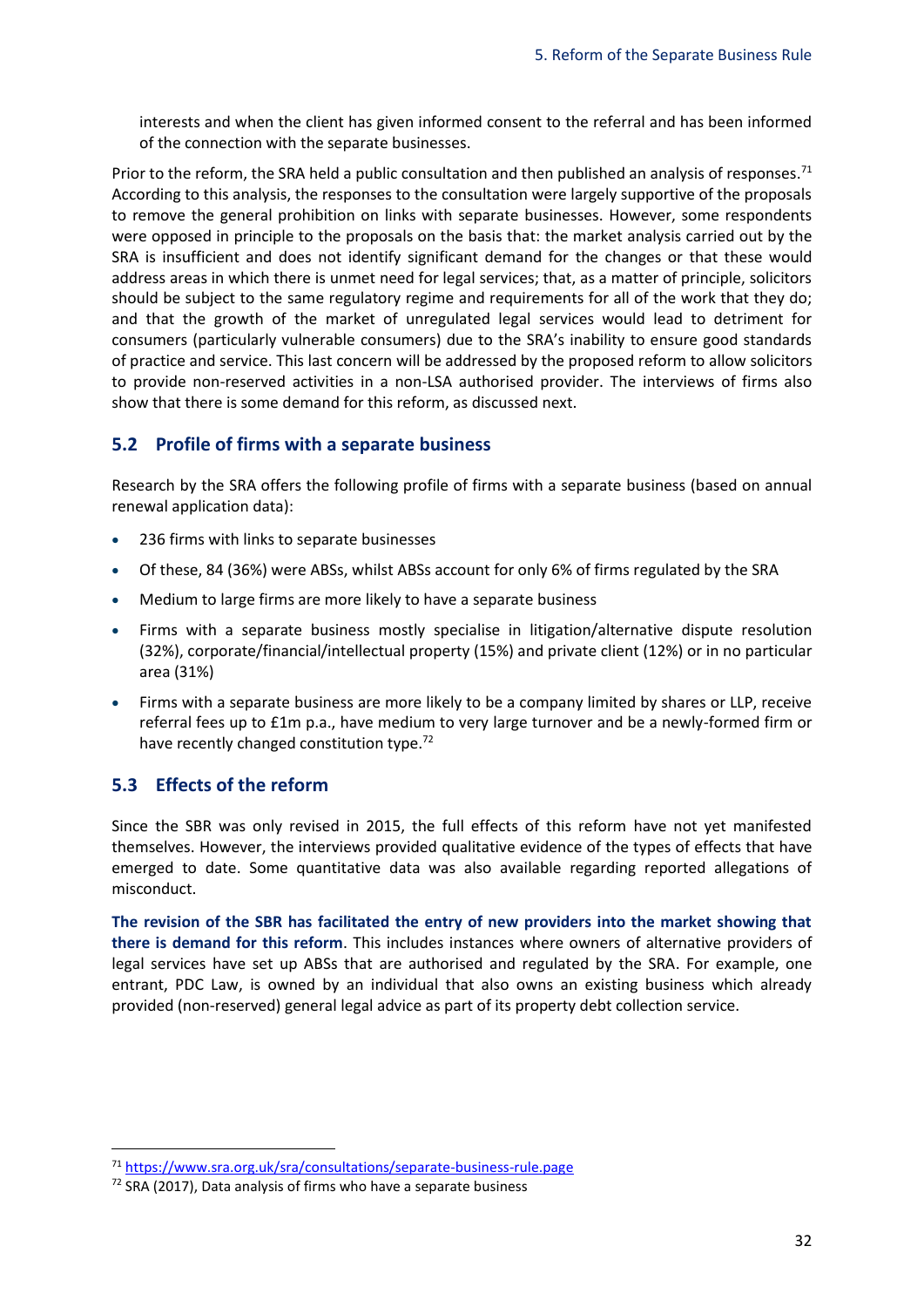#### **Case example: PDC Law**

Property Debt Collection (PDC) is a debt collection company established in 1993 to provide a service for Managing Agents and Landlords. It collects around 15-20,000 debts per year mostly on behalf of landlords. Much of the operation is automated or administrative, e.g. involving sending standard letters to debtors. It has 20 staff including one director/shareholder, two associate directors and three managers. PDC Is regulated by the Financial Conduct Authority.

The owner of PDC established a new firm, PDC Law, which gained authorisation as an ABS on 28/7/2016. Prior to the ABS, if PDC could not recover debts, then it would advise clients to instruct a solicitor to take the necessary legal steps. Whilst only the client could instruct a solicitor, PDC would refer clients to a panel of solicitors. This represented a loss of potential revenue to PDC. It also posed the risk that the solicitors might chose not to accept instructions from PDC's clients or might cease trading. This was recognised as a high risk to PDC's operations. PDC Law was therefore established to provide legal services for clients of PDC.

Although both companies are separate legal entities, most clients accept the recommendation to use PDC Law. Most are sizeable property management companies and therefore use both PDC and PDC Law on a regular basis. Clients mostly require litigation services (e.g. enforcing judgements, applications to first tier tribunals, county court actions, possession claims), although PDC Law is increasingly offering other services, such as enfranchisement and lease extensions, as well as legal services related to debt recovery, such as letters to debtors. The majority of PDC Law clients are direct referrals from PDC, although PDC Law has attracted a few clients directly.

**The revision of the SBR has enabled greater diversity in business models and ownership, again showing that there is demand for this reform**. For example, the reform has enabled Gateley plc (the UK's first commercial law firm to become a publicly-quoted company admitted to trading on the AIM market of the London Stock Exchange) to own a solicitors' firm authorised and regulated by the SRA, as well as unregulated businesses that provide non-reserved legal activities. This structure would not have been possible without the revision of the SBR. Similarly, the SBR reform has greatly facilitated the entry of global accountancy practices into the legal services market, as such firms usually own or are connected to "separate businesses" that provide non-reserved legal activities. In these cases, the risk to the consumer could be assumed to be minimal, as the other parts of the global accountancy practice are very often subject to other regulatory regimes, such as the Association of Chartered Certified Accountants (ACCA) or the Financial Conduct Authority (FCA).

**The evidence to date does not suggest that firms with a separate business ("SB firms") cause a significantly greater risk to consumers due to misconduct**. Data from the SRA shows that a reported matter is less likely to be assessed as "red" when it is reported against SB firms compared to other firms. There is little difference in the reasons for reported matters against SB firms compared to other firms. Reported matters against SB firms are more likely to be closed without an investigation (52%) compared to other firms (43%). There is no significant difference in the percentage of regulatory actions as a result of investigation decisions between medium to large SB firms and other medium to large firms. Outcomes, as well as actions of the investigations of the issues linked to misleading are consistent across SB firms and other firms.<sup>73</sup>

**There is no evidence that any the firms interviewed have split part of a case with the separate business in such a way that the client loses statutory protection**. One firm, DAC Beachcroft, considered establishing a separate business to provide non-reserved activities related to highvolume insurance claims handling, such as steps prior to litigation. At that time, this was not possible

<sup>&</sup>lt;sup>73</sup> SRA (2017), Data analysis of firms who have a separate business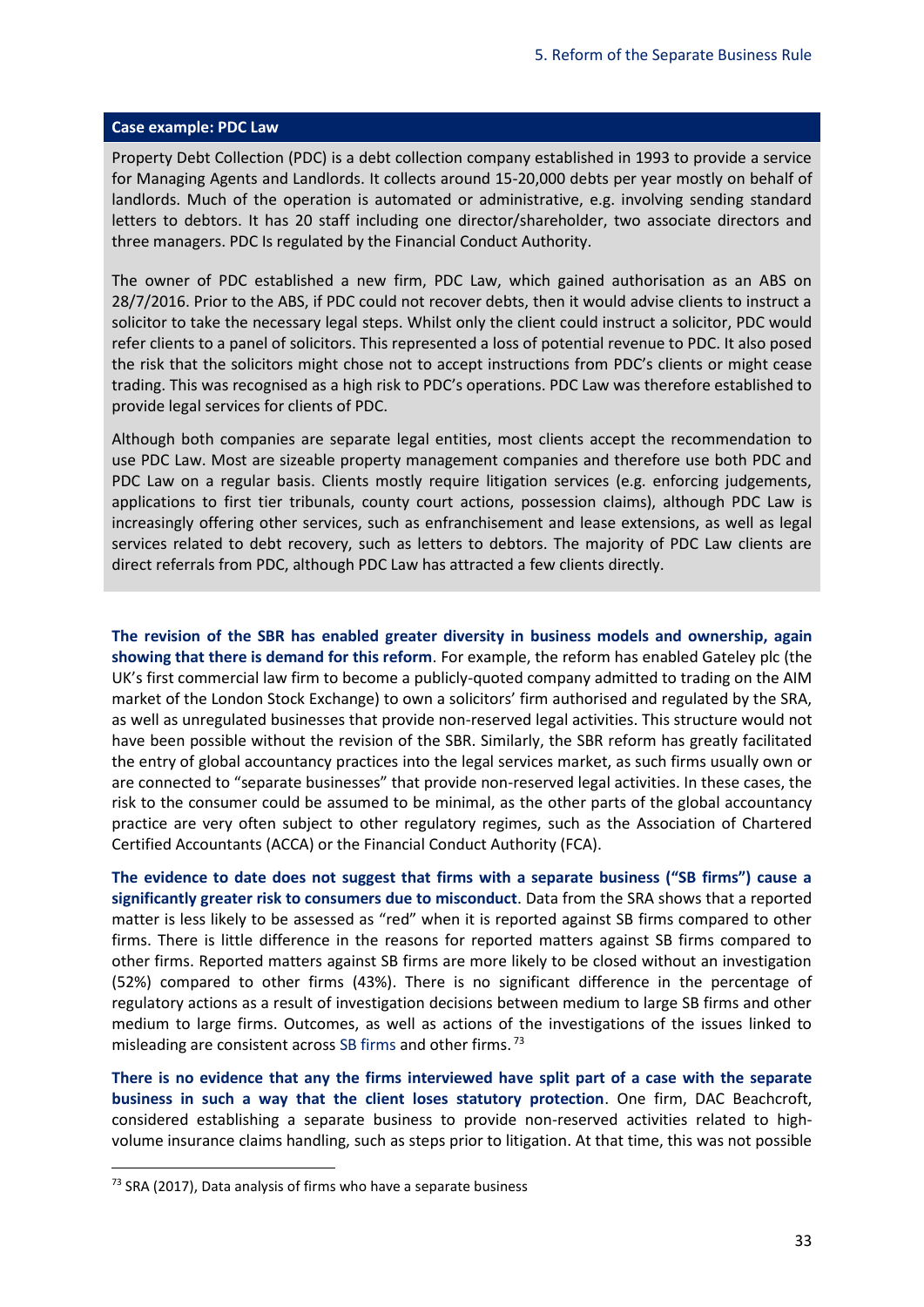under the SBR, so the firm decided to establish an ABS (DAC Beachcroft Claims Ltd) to provide reserved activities (mostly litigation) and non-reserved activities. The SBR was revised before the ABS was licensed. Ultimately, however, the firm decided for commercial reasons to retain nonreserved activities within the ABS, rather than establishing a separate business.

**There are, examples of solicitors' firms (or partners thereof) setting up separate (unregulated) businesses specifically to provide non-reserved legal activities**. Part of the rationale for setting up such businesses is to ensure that regulatory oversight by the SRA (and thus the associated regulatory burden) is not unnecessarily extended to such activities (although there is no suggestion that the ownership of these firms by solicitors has proved detrimental to consumers).

#### **Case example: Freeths Solicitors**

Partners within Freeths Solicitors have set up a separate business (outside of the regulatory oversight of the SRA) to provide certain non-reserved legal activities, namely insurance and other mediation services. Freeths also has a separate business to provide IT services for other firms of solicitors, which also involves non-reserved legal activities.

#### **Case example: Winn Group**

Winn Group, the holding company that owns Winn Solicitors, also owns two other companies that provide some non-reserved legal activities and to which Winn Solicitors might refer certain clients. They are: On Hire Limited, a nationwide supplier of replacement vehicles and repair management solutions to victims of road traffic accidents; and On Medical, a provider of independent medicolegal reports and rehabilitation services. However, in both cases, the non-reserved legal activities are not the primary service offered to consumers. In neither case does the company website suggest that the firm is regulated by the SRA or that consumers will be served by solicitors or other individuals authorised by the SRA. In the case of On Medical, staff include physiotherapists regulated by the Health and Care Professions Council, which thus provides certain protections for consumers.

**In these instances, consumer protection might be strengthened by the proposed Looking to the Future reforms**. Solicitors would be able not only to own an alternative provider but also to provide non-reserved legal activities through such a provider. This would offer greater protection than in cases where a non-solicitor provides the same (non-reserved) services through the same firm (owned by a solicitor). In the meantime, the SRA will need to remain alert to the risk of the members of the public being confused or misled into believing that a separate business is regulated by the SRA or another approved regulator when it is not. The relevant safeguards will remain necessary to ensure that clients are clear about the extent to which the services that the SRA-authorised firm and the separate business offer are regulated.

**The firms interviewed that have benefitted from the SBR are mostly serving clients that were already accessing (or would have accessed) legal services rather than meeting unmet need**. For example, MDPs are now providing reserved legal activities in-house rather than referring their clients to external solicitors' firms.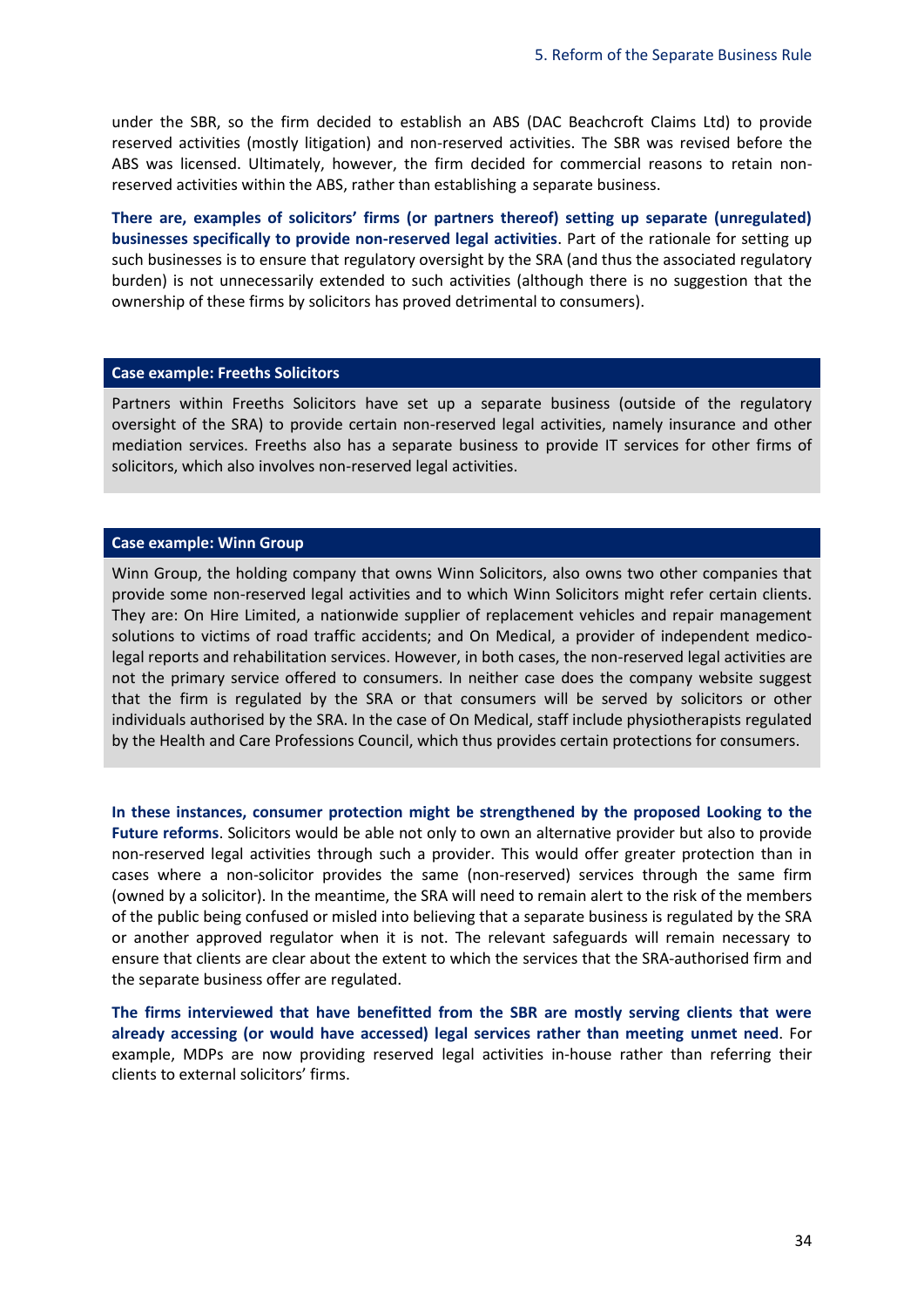# <span id="page-37-0"></span>**6. Other SRA initiatives**

The regulatory reforms have been complemented by other initiatives to reduce the administrative burden on firms. Some of the firms and stakeholders interviewed stated an opinion regarding the desirability of the initiatives (e.g. changes to the Handbook, changes to accounts rules) and a few pointed to changes in their behaviour or to direct effects on their firms. The findings here reflect the views expressed rather than an assessment of impact.

### <span id="page-37-1"></span>**6.1 Changes to the Handbook**

On 6 April 2011, the SRA published its Handbook on its website. The SRA Handbook sets out the standards and requirements they expect their regulated community to achieve and observe, for the benefit of the clients they serve and in the public interest. It includes key regulatory elements, notably: principles, code of conduct, accounts rules, authorisation and practising requirements, rules on client protection, provisions on discipline and costs recovery, overseas rules and provisions on specialist services. Version 1 of the Handbook came into force on 6 October 2011. Since then, another seventeen versions have been released, the most recent of which was released on 1 November 2016. Taken together, these revisions have reduced the length of the Handbook by from about 600 pages to 400 pages.

The SRA has analysed visits to the Handbook section of its website to gauge frequency of use. Between October 2014 and September 2015, there were more than 400,000 visitors who made more than 700,000 visits to the Handbook page. On average, users made 1.6 visits to the Handbook page.<sup>74</sup>

Each version of the Handbook has featured revisions on average to around two of the Code's fifteen chapters. The SRA estimates that if around 5,000 solicitors on average read each update this would equate to a cost of around £0.2m-£0.6m in time spent, based on a notional wage rate of £30/hr.<sup>75</sup>

On 1 June 2016, the SRA published a paper: "Looking to the Future - flexibility and public protection" for a consultation which closed on 21 September 2016. This included a phased review of the SRA Handbook and the SRA's regulatory approach: Principles, Code of Conduct and Practice Framework Rules. The new combined firm and individual codes will have a word-count that is one-third that of the current code. The SRA has undertaken an initial analysis of responses and will publish its final analysis later in 2017. Based on the reduced word-count, the SRA estimates that each reader will save between 30 minutes and nearly two hours in reading the Handbook just once. This would equate to total savings across the profession of 150k-£500k.<sup>76</sup>

The interviewees were invited to comment on the effects of the previous reforms and the likely effects of the future reforms on their firm. In general, they tended to "rehearse" the views already expressed by respondents to the SRA consultations and others. Whilst all consultees agreed with the objective of simplifying the Handbook and removing unnecessary text, there was a divergence of views as to the desirability and likely effects of the change. Some were in favour of the outcomesbased approach, provided that the SRA makes proper use of its discretion and takes an approach that is proportionate, pragmatic and focussed on clients' interests. Others, perhaps in the majority, favoured more detail; one mentioned the risk of unnecessary divergence in approaches to compliance. A few mentioned that, in practice, they referred to the 2007 Handbook or to common law when detailed guidance on specific issues was required.

<sup>74</sup> SRA (2017), Impact Assessment

<sup>75</sup> SRA (2017), Impact Assessment

<sup>76</sup> SRA (2017), Impact Assessment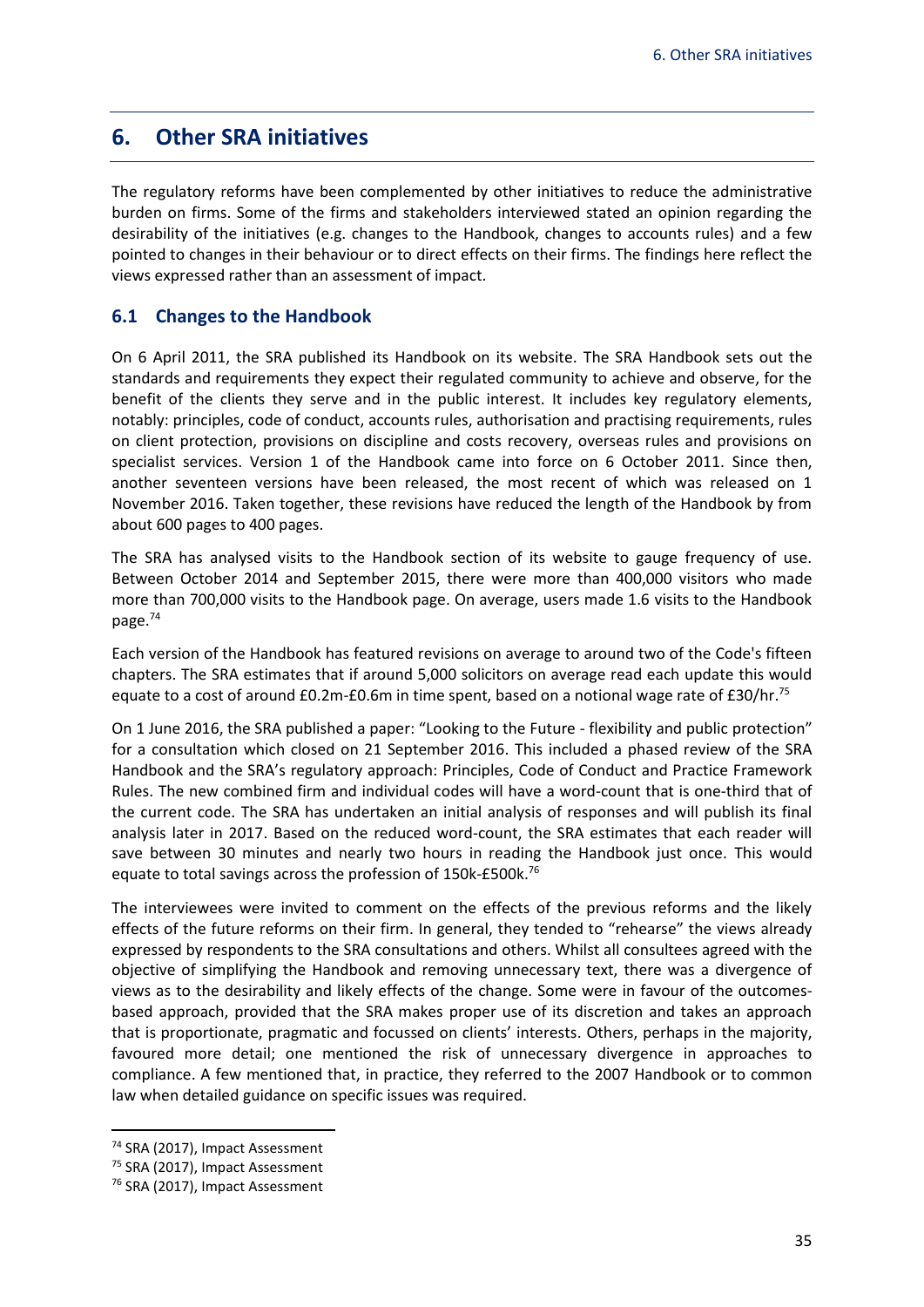#### **Case example**

One London-based LLP with 30 members of staff (of which five partners and three other solicitors) reported that one of the partners is a full-time manager of the business, which includes fulfilling the COLP role. Each time the Handbook is reformed, the COLP updates the office manual, which requires all references to be updated. Each mandatory outcome in the Handbook is mirrored in the firm's processes and procedures, with guidance on how to implement it. This requires training of staff, which requires a significant commitment of time and resources. Each month, the COLP follows a series of routines to ensure that the firm complies with all the requirements of the Handbook and specifically the Code of Conduct. Staff are monitored to ensure their compliance with all the requirements of the Handbook. With the reform of the Handbook, the firm expects to have to organise two half-day training sessions in order to make the staff familiar with the reforms and the new requirements that they face. This would be complemented by regular updates by email and ongoing support and monitoring by the COLP. The firm believes that the simplifications introduced to date have been essential and believes that a small firm without a full-time manager/COLP officer would struggle to implement all the detailed requirements that were in previous versions of the Handbook. Regarding the outcomes-based approach, the firm reports that it already has the procedures in place and will therefore not be adversely affected.

Some of the other comments expressed were as follows:

- "The SRA needs to restructure the Code into a sensible structure; the current structure requires the reader to jump from one part to another, in part due to the various references to different pieces of legislation and to principles."
- "Chapter 7 of the Code of Conduct specifies mandatory outcomes in relation to the management of the business. Firms are free to determine how they achieve these outcomes. To a certain extent, this repeats what is in the Handbook (e.g. Rule 8.2, which requires firms to have suitable arrangements for compliance) but without the detail, such as the need to have a system for ensuring that undertakings are given only when intended and compliance with them is monitored and enforced (Rule 8 Guidance Notes)."
- "Separation of the codes of conduct is confusing and not necessary if the aim is to allow unregulated providers to operate."
- "Uncertainty over how the separate Codes of Conduct will work; we rely on the solicitors to comply with the codes, so we tell them to achieve the outcomes."
- "Separate codes: we will apply with them whatever they are; the key is public confidence."
- "No problem with separate codes: the same rules will apply because you are a solicitor; you have to maintain the trust of the public, put clients' interests above your own and allow them to talk to you in confidence."
- "Uncertainty over how the support staff (non-lawyers) would be covered by the separate Codes."
- "Concerns that clients will be confused and assume that certain protections are in place when using a solicitor providing unreserved activities in an unregulated firm."
- "We're supportive of freeing up solicitors to provide unreserved legal activities outside of regulated firms, as unregulated providers are already providing such services."
- "We're unsure of the benefit to consumers or freeing up solicitors to provide unreserved legal activities in unregulated firms. Regulation does not affect the ability to provide services."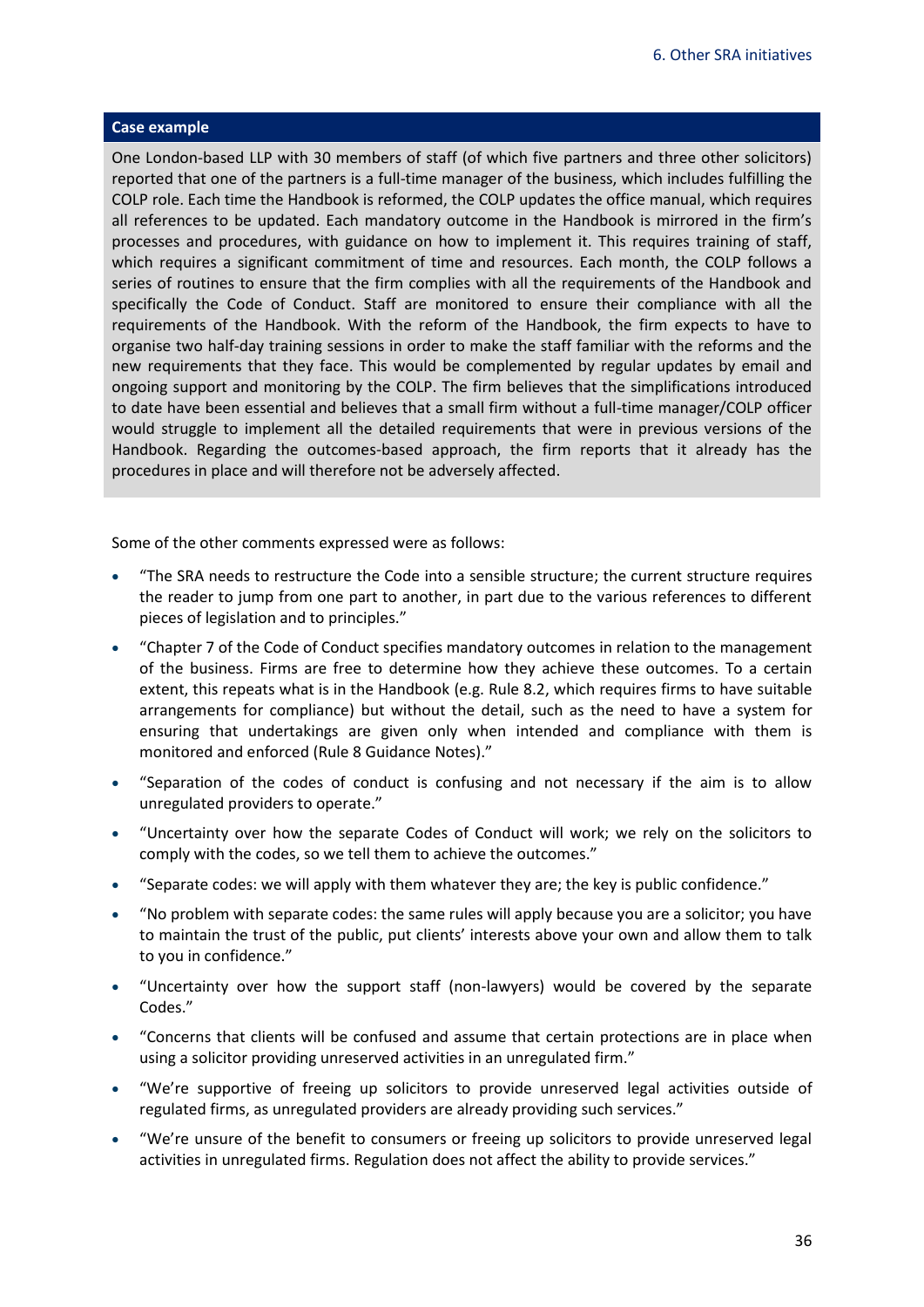- "Regulated firms could be disadvantaged compared to an unregulated firm employing a solicitor."
- "Risk of actions of commercial businesses conflicting with acts of compliance that individual solicitors are required to undertake."
- "There is a risk of moving from a prescriptive approach to an outcomes-based approach. Some of the Code needs to be prescriptive, otherwise solicitors will merely refer back to the detail in the 2007 Handbook."
- "Deregulation, by reducing costs and therefore increasing consumers' access, can help address the reductions in legal aid. However, it is important to retain clarity over who is regulated and what protections and insurance are in place."

### <span id="page-39-0"></span>**6.2 Support for small firms**

The SRA defines a small firm as a sole practitioner or a firm with no more than four partners, members or directors, which has an annual turnover of no more than £400,000.<sup>77</sup> To support such firms, the SRA has established a Small Firms Supervision Group, so that firms with a regulatory issue can discuss it with the SRA and get help. Information and guidance is also provided via a dedicated section on the SRA website. None of the firms interviewed were able to offer a view on the utility of such support.

# <span id="page-39-1"></span>**6.3 SRA Innovate**

SRA Innovate: provides two main forms of support:

- "Soft" support in the form of information on the website and conferences for firms considering innovation. Such support can be helpful but by itself may be insufficient. One attendee at a conference pointed out that he, like other innovators, would be unwilling to share his ideas for innovation with a wider audience, where those ideas had a potential commercial value.
- In-depth support for firms, including waivers for certain regulatory requirements combined with greater supervision; around five firms are currently supported in this way (though none were interviewed as part of the study). A few of the firms interviewed for this study supported the principle of "safe spaces" to innovate, which allowed waivers for innovative firms (with appropriate regulatory supervision).

Anecdotal evidence from this study suggests that some of the most important innovations might relate to activities that are not subject to SRA regulatory oversight. For example, the CMA report highlights the importance of facilitating the development of digital comparison tools. Other innovations might relate to increased provision of (unreserved) "DIY" legal services accessible online.

# <span id="page-39-2"></span>**6.4 Changes to Accounts Rules**

The SRA's regulatory reform programme includes a review of the SRA Accounts Rules 2011 which govern the handling of client money by solicitors. The purpose of the Accounts Rules is to ensure that money belonging to clients is kept safe. The reform programme aims to remove any unnecessary restrictions, prescription and detail while, at the same time, maintaining appropriate consumer protections.

A minor revision to the Accounts Rules was made in 2011. This removed the requirement for firms to enter into a written agreement with the bank or building society before opening a client account

<sup>77</sup> https://www.sra.org.uk/solicitors/small-firms.page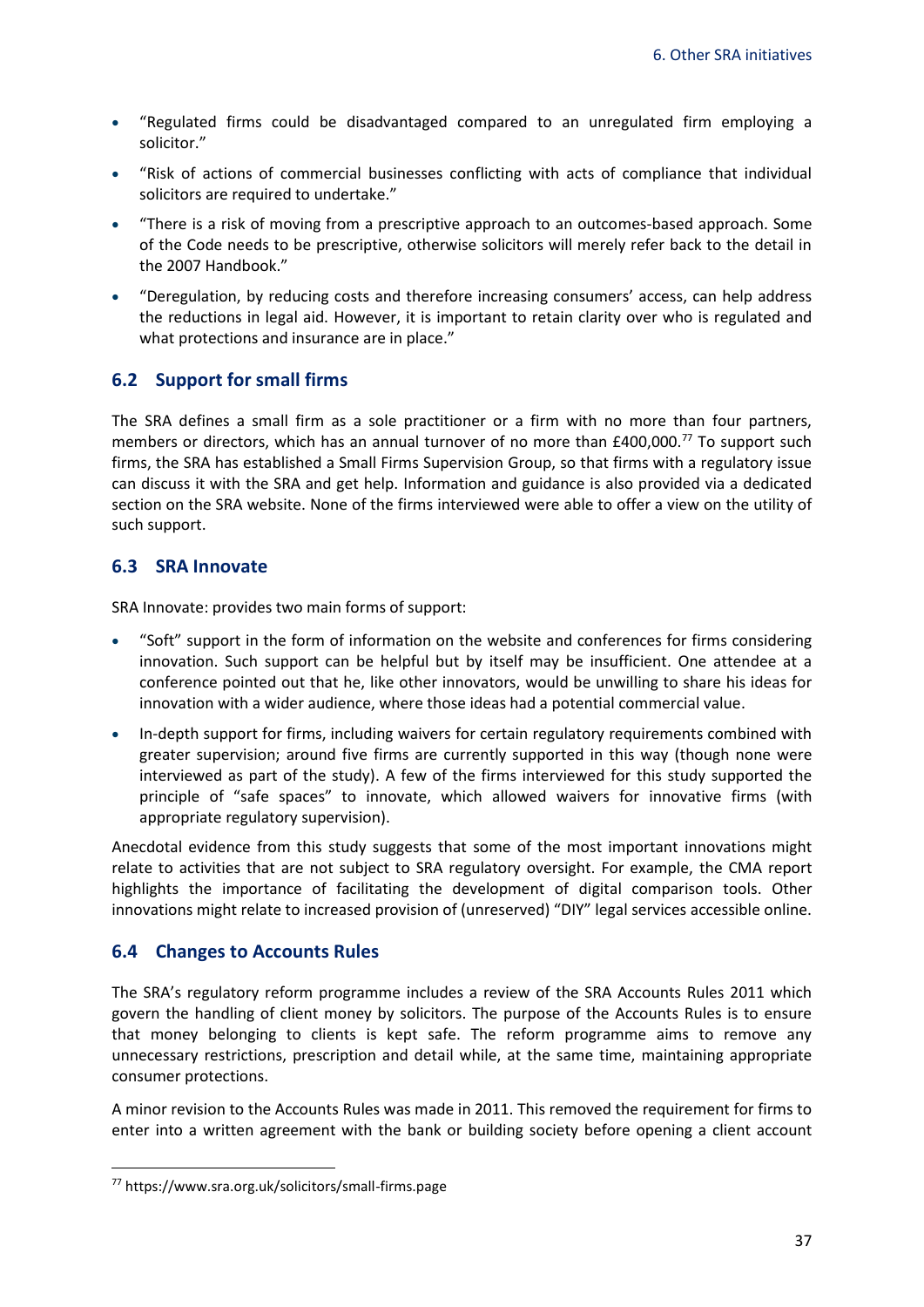acknowledging that the account will hold client money, and that the bank or building society shall not have any recourse or right against the money standing to its credit in respect of any liability of the licensed body to the bank or building society, other than a liability in connection with the account. (Removed in Version 2, 23 December 2011.)

Phase One of the review then made minor changes to the format of the annual accountant's report that firms were required to obtain. The SRA also removed the requirement for firms who hold client money to submit an accountant's report to the SRA, unless the report is qualified, in which case it must be delivered to the SRA within six months of the end of the accounting period. (Revised in Version 12, 31 October 2014.)

Phase Two of the review encouraged reporting accountants to apply an outcomes-based approach to assessing compliance, with a greater focus on risks to client money. The SRA also removed the requirement for firms to obtain an accountant's report, provided that all of the client money held is money held or received from the Legal Aid Agency or if the average balance of client money is under £10,000 and the maximum balance is below £250,000. (Revised in Version 15, 1 November 2015.)

Phase Three of the review was subject to a consultation, which ran alongside the consultation on flexibility and public protection, both of which closed on 21 September 2016. This phase made proposals for broader change, namely:

- Simplifying the Accounts Rules by focusing on key principles and requirements for keeping client money safe;
- Changing the definition of client money to allow money paid for all fees and disbursements for which the solicitor is liable (for example counsel fees) to be treated as the firm's money;
- Providing an alternative to the holding of client money: through the introduction of clear and consistent safeguards around the use of third party managed accounts (TPMA) as a mechanism for managing payments and transactions.

Amongst the firms interviewed, there was a consensus that the Phase One and Phase Two changes had been necessary and that the effects had been positive. No firms disagreed, although some interviewees had no opinion either because they were unaware of the change (i.e. the interviewee was not the COFA), the firm did not hold client money or the firm was new and had not yet had to obtain an accountant's report. Some of the accountancy firms interviewed (authorised by the SRA as multi-disciplinary practices) do not hold client money for regulatory reasons related to their role as auditors. For one of the global accountancy firms, this was in part because of the strict rules of the U.S. Securities and Exchange Commission regarding the independence of auditors.

There was a consensus about the need to maintain current regulatory requirements around accounting for and proper handling of client money, even if the relaxation of the rule on reporting was welcomed. Some firms reported that the reform had reduced the administrative burden by enabling the auditor to focus on material items rather than minor issues and also to use their discretion and professional judgement. One interviewee reported that, as a result, the accountant's report was now better aligned with the firm's financial processes. For other firms, particularly larger ones, the previous reporting requirements had not been particularly onerous and could be incorporated into their routine audit and accounting processes. One interviewee expressed the view that submission of the accountant's report was of little value, except that non-submission of a report triggers an investigation by the SRA. Another interviewee stated that the substance of the previous rule had not caused the firm any problems but had been articulated in a way that was unclear; the current rule offered much more clarity. However, one interviewee did highlight the importance of the SRA providing appropriate guidance for accountants regarding the Accounts Rule in order to reduce the potential for ambiguity.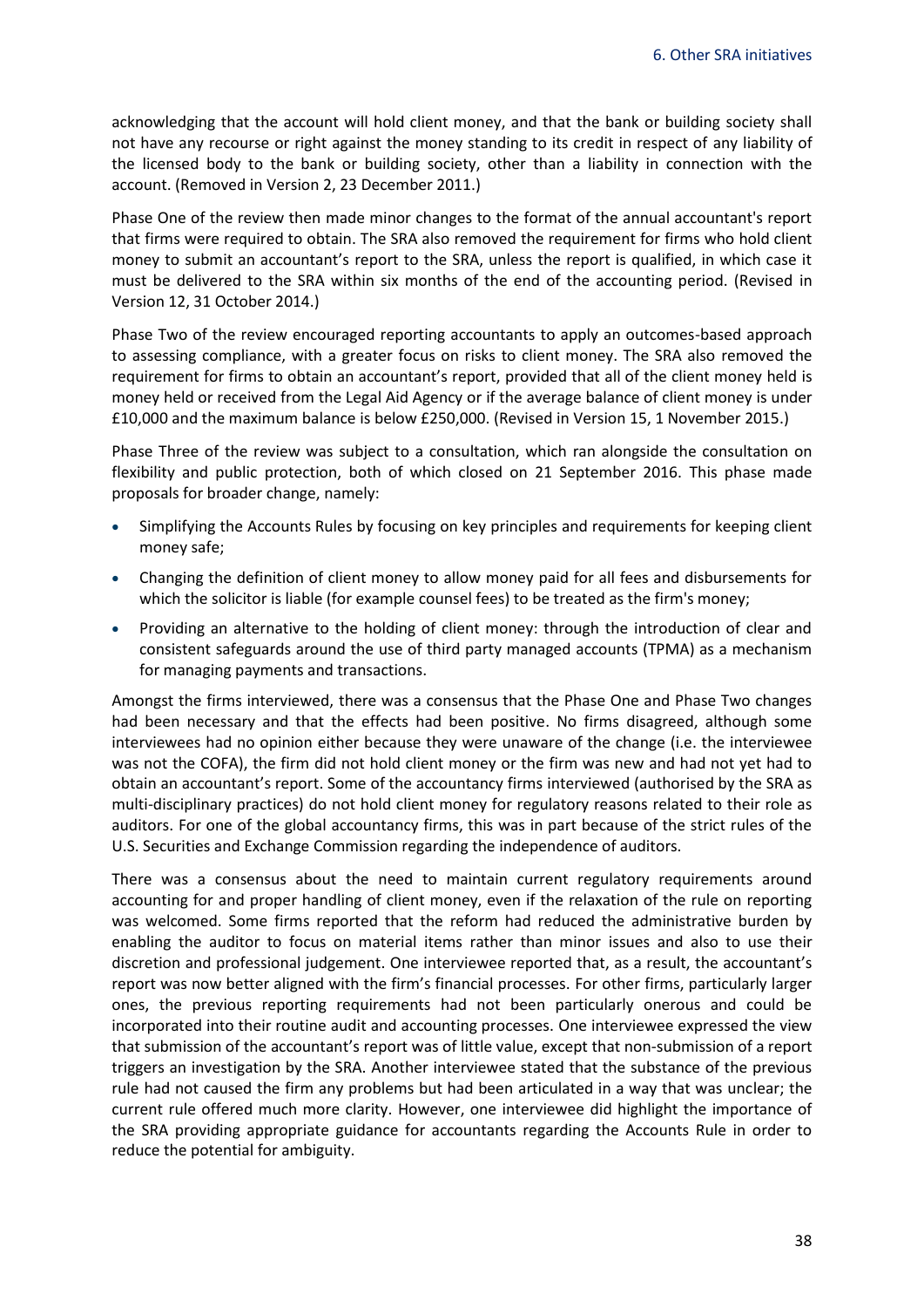# <span id="page-41-0"></span>**7. Conclusions and recommendations**

### <span id="page-41-1"></span>**7.1 Conclusions**

This study has taken a wide-ranging look at recent reforms and other initiatives introduced by the SRA. It has gathered evidence from previous studies and other literature, data provided by the SRA, interviews of stakeholders and firms and focus groups involving consumers and law firms. It has allowed us to identify general trends and to look at a number of firms that have converted to ABS status or that are considering doing so. Of course, the full impacts of the reforms will not be visible for some time. However, the analysis of the (mostly qualitative) evidence allows us to draw some conclusions about the initial impacts of the reforms and of the other initiatives, as well as the general direction of travel.

**Although significant in their own right, the impact of the reforms on the overall market for legal services is likely to be overshadowed by bigger drivers of change, at least in the short-term**. These include, in particular, the reduction in legal aid resulting from the LASPO reform, regulatory review of personal injury compensation and new uses of technology. There was a consensus amongst the stakeholders and firms interviewed that these drivers create more opportunities and challenges for providers and consumers than the SRA's reforms.

**The reforms have demonstrated that there was demand for the revision of restrictions on the ownership of law firms.** Around 7% of all law firms are now ABSs that can be owned by nonsolicitors and that proportion is expected to grow. The reforms have contributed to diversifying the ownership of law firms with many firms now owned by foreign law firms, local authorities, trade unions or other professionals. Some existing law firms have welcomed the opportunity to extend ownership to valued non-lawyer employees.

**The reforms have stimulated a gradual evolution rather than a sudden disruption in the legal services market**. For many existing law firms, conversion to ABS has meant "business as usual", except that some non-lawyer employees have now been brought into the partnership or allowed to own shares. Some retail brands have entered the market but, overall, these have been fewer than expected, their influence has been less than expected and some have ceased trading; (positive and negative) expectations related to "Tesco Law" have not been fulfilled.

**The reforms have enabled more comprehensive service offers to clients, such as combining legal services with other professional services (e.g. accountancy) or combining car repair, car hire and medical services with insurance claims.** Clients of accountancy firms and other professional services providers are benefiting from a more integrated service offer, as they do not need to engage a law firm separately. This can reduce the cost of some legal services, particularly basic non-contentious services where the in-house solicitor can complete the work without having to rely on an external firm. Where clients wish to establish a long-term relationship based on trust and personal connection (and would thus prefer to use a single provider of professional services), they also benefit from the opportunities offered by MDPs. The revision of the SBR also allows a more joinedup service for clients where a law firm and another professional services provider come under the same ownership (even though the two firms are separate legal entities and clients still have to engage the law firm separately).

**It may be more common for other professions to expand into legal services rather than vice versa**. None of the firms interviewed were law firms that had expanded into the provision of accountancy services. There may be barriers to the employment of other professionals, such as surveyors, within ABSs regulated by the SRA. This issue merits exploration, in order to improve opportunities for law firms to provide a better service to consumers and enjoy increased growth and profitability.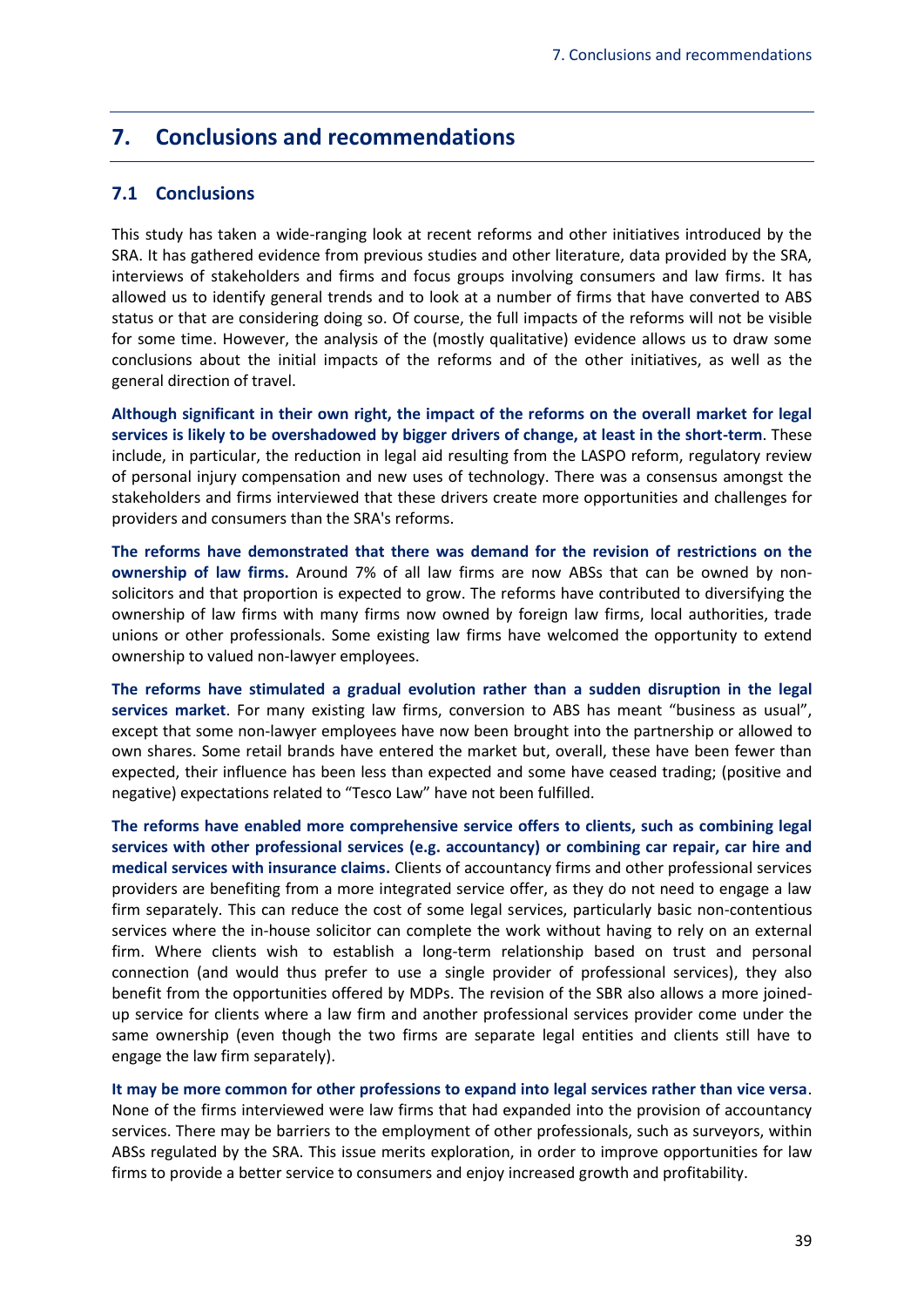**Consumers should benefit from the reforms.** Little, if any, evidence has emerged of the reforms causing increased harm to consumers. Of course, the full effects of the reforms will only become evident over the next few years. Most stakeholders and firms interviewed expect impacts to be significant in long run. However, SRA data on misconduct does not suggest that ABSs pose greater risks to consumers than other firms regarding the extent and nature of misconduct. Moreover, the fact that many ABSs are subject to other regulatory regimes would tend to limit risks to consumers. Such firms also have rigorous systems in place to protect clients, as well as the necessary expertise and a culture of responsibility to clients. Some ABSs appear to be more accountable to their clients than traditional law firms, where those firms are, in effect, owned by their clients. They include ABSs owned by co-operatives and trade unions and whose clients are members of those bodies. They also include ABSs established and owned by the local authorities that they serve. Being publicly-owned, such ABSs are also subject to democratic oversight and have to demonstrate high levels of transparency and accountability.

**The reforms have contributed to innovation in the legal services market.** The reforms are not the main drivers of innovation, although there is evidence that a higher proportion of ABSs are introducing new innovations in strategy, organisation, service delivery, management or marketing. However, firms' motivation for conversion to ABS status rarely relates to innovation and many traditional law firms do not consider that regulations prevent them from innovating. Instead, firms are more likely to innovate in response to the new opportunities offered by technology, changing consumer behaviour or out of necessity, e.g. the need to respond to the cuts to legal aid. Some of the more important innovations come from bodies not regulated by the SRA rather than ABSs or traditional law firms, including unregulated on-line legal services, digital comparison tools and other online tools.

**There is evidence to suggest that the reforms have supported new investments in the legal services market.** Law firms wishing to expand can now do so with the support of an external investor. Foreign firms have invested in UK firms. Solicitors wishing to extract value from their businesses can do so more easily, as a result of the easing of restrictions on ownership. Investments offer the potential to improve and expand services for the benefit of consumers (due to lower cost and/or improved quality). Conversion to ABS status also opens the door to future changes to ownership, including through flotation. However, as in any sector, not all investments are profitable and some fail to deliver the expected return or even cause a loss. This is not a failure of the regulation or a reflection on ABSs, merely the manifestation of the "usual" risks associated with any business investment.

**The reforms are leading to improvements in the commercial management of law firms**. One of the main drivers of conversion to ABS status has been to allow non-lawyers to own and manage law firms. Some of the firms interviewed report that the promotion and retention of finance directors or corporate managers offers the potential to improve the management of the firm. In other cases, external investors in law firms offer not only financial investment but management expertise and financial acumen. This also offers the potential to improve the commercial operations of the firm, provided that such individuals have, or can gain, a good understanding of running a law firm. In the case of MDPs, there is also the challenge of co-ordinating the provision of financial and legal services, which may prove difficult, given the different regulatory requirements.

**There is some evidence that the reforms may be aiding consolidation in some parts of the legal services market**. By easing restrictions on ownership, the reforms have facilitated mergers and acquisitions including by new entrants and external investors. This is potentially leading to a concentration of ownership and consolidation in parts of the market, such as personal injury. Consolidation has the potential either to increase economies of scale and reduce prices charged to consumers or to reduce competition. More research is needed to determine the full effects.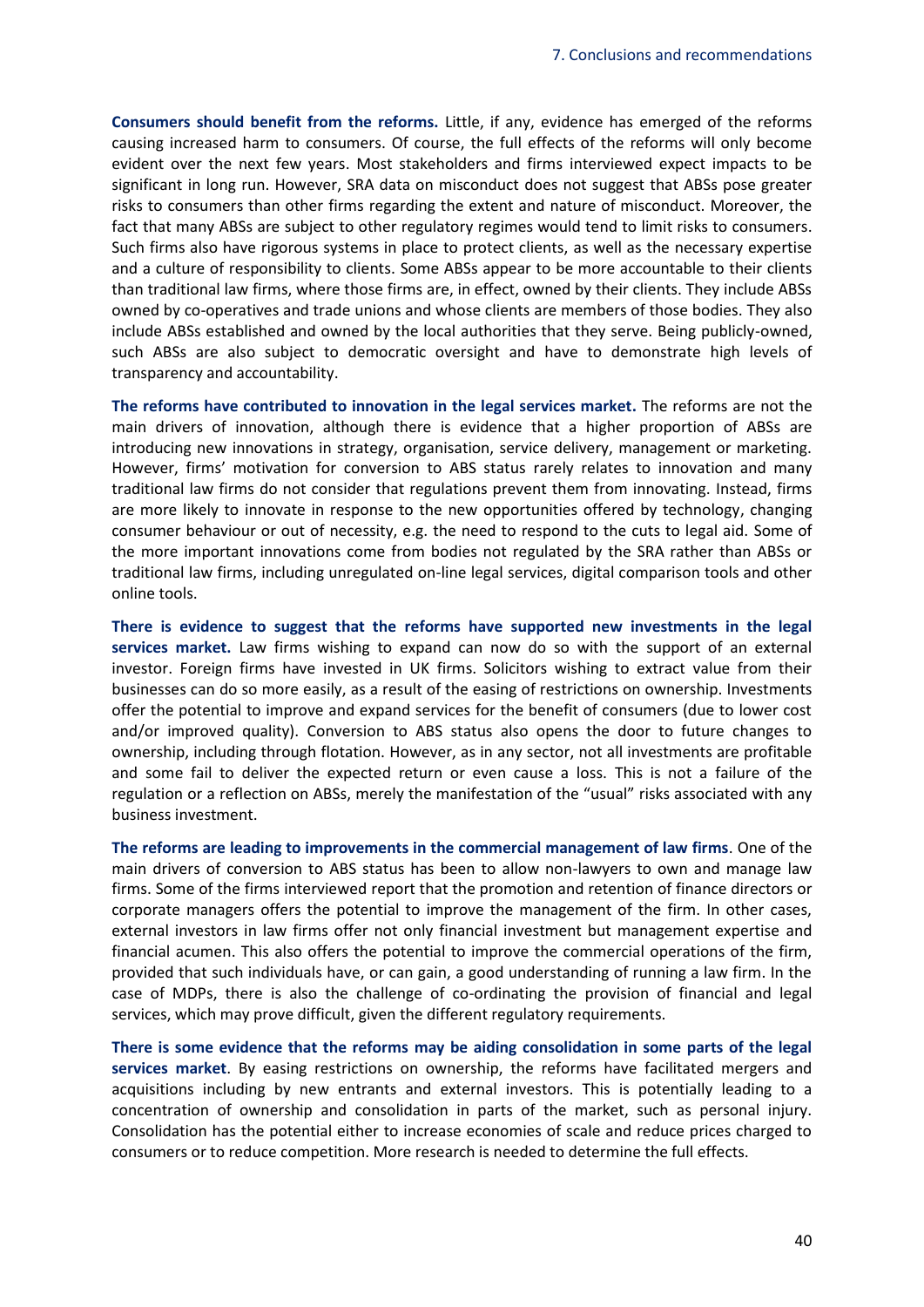**The transition between the statutory regimes for ABSs and for traditional law firms has been facilitated both in terms of the regulatory requirements and the process of transition.** Some 700 firms have been authorised as ABSs, of which many were existing law firms. Moreover, data from the SRA demonstrates that the time taken to convert has reduced, whilst interviews of firms suggests that the process has become smoother and that firms are generally well-supported to make the transition.

**In some cases, traditional law firms may have lost market share to new ABSs or to existing firms that have converted to ABS status**. For example, there are instances of solicitor firms that previously received referrals from non-solicitors (e.g. accountants, financial service providers, debt collection firms) that are now losing out because the non-solicitors have either become MDPs (and thus keep the work in-house) or have set up new ABSs (to which they refer their clients).

**In some parts of the market, there has (as yet) been little loss of market share from traditional firms to ABSs**, particularly where it is difficult to compete on price, such as where there are call-off contracts with low rates. Many large corporate clients are not switching to flexible services based on freelance lawyers, such as Lawyers on Demand.<sup>78</sup> MDPs are increasing their provision of legal services as part of their wider offer, but are tending not to compete "head to head" with existing law firms. Their priority has been to widen their service offer to existing clients and reduce the need to refer own clients to other solicitor firms. However, once established, it would be expected that MDPs might market themselves more actively as legal services providers.

**Some anomalies remain in the provision of legal services**. Solicitors and solicitors' firms are now able to own unregulated alternative providers of non-reserved activities. However, they are unable to provide the non-reserved activities themselves but must instead rely on individuals that are unauthorised by the SRA and are not required to comply with the Code of Conduct.

**The reforms have not had much effect on EDI and offer only modest potential for positive EDI impacts; other factors are more important**. Large accountancy practices, insurance companies and retail firms might offer the potential for the recruitment of a more diverse workforce than traditional law firms, where they have a good track record. The full potential of ABSs to reach a wider and more diverse customer base has perhaps not been realised due to the relatively limited number of retail brands establishing ABS. Overall, the solicitors' profession needs to make more/better progress on EDI both in terms of recruitment and progression and in terms of serving consumers. But the bigger drivers of EDI in respect of serving consumers relate to the overall accessibility of legal services, rather than to the specific reforms covered by this study. Other reforms are likely to diversify recruitment into the profession, such as the proposed new Solicitors Qualifying Examination.

#### <span id="page-43-0"></span>**7.2 Recommendations**

The conclusions noted above will inform the development of the evaluation framework against which to assess the impact of future regulatory reforms, which forms Part II of this study.

In addition, based on the conclusions, we offer some recommendations for the SRA.

- Undertake more comprehensive research into all ABSs to determine the short-term effects of conversion for the firms. In time, undertake more comprehensive research to identify the longterm effects on providers, consumers and the market in general.
- Undertake further research to identify: (i) the extent to which existing lawyer firms have converted to MDP status and started to provide other professional services; (ii) successful examples of such conversions; (iii) the barriers to such conversions; and (iv) further actions that

<sup>78</sup> <https://www.lodlaw.com/>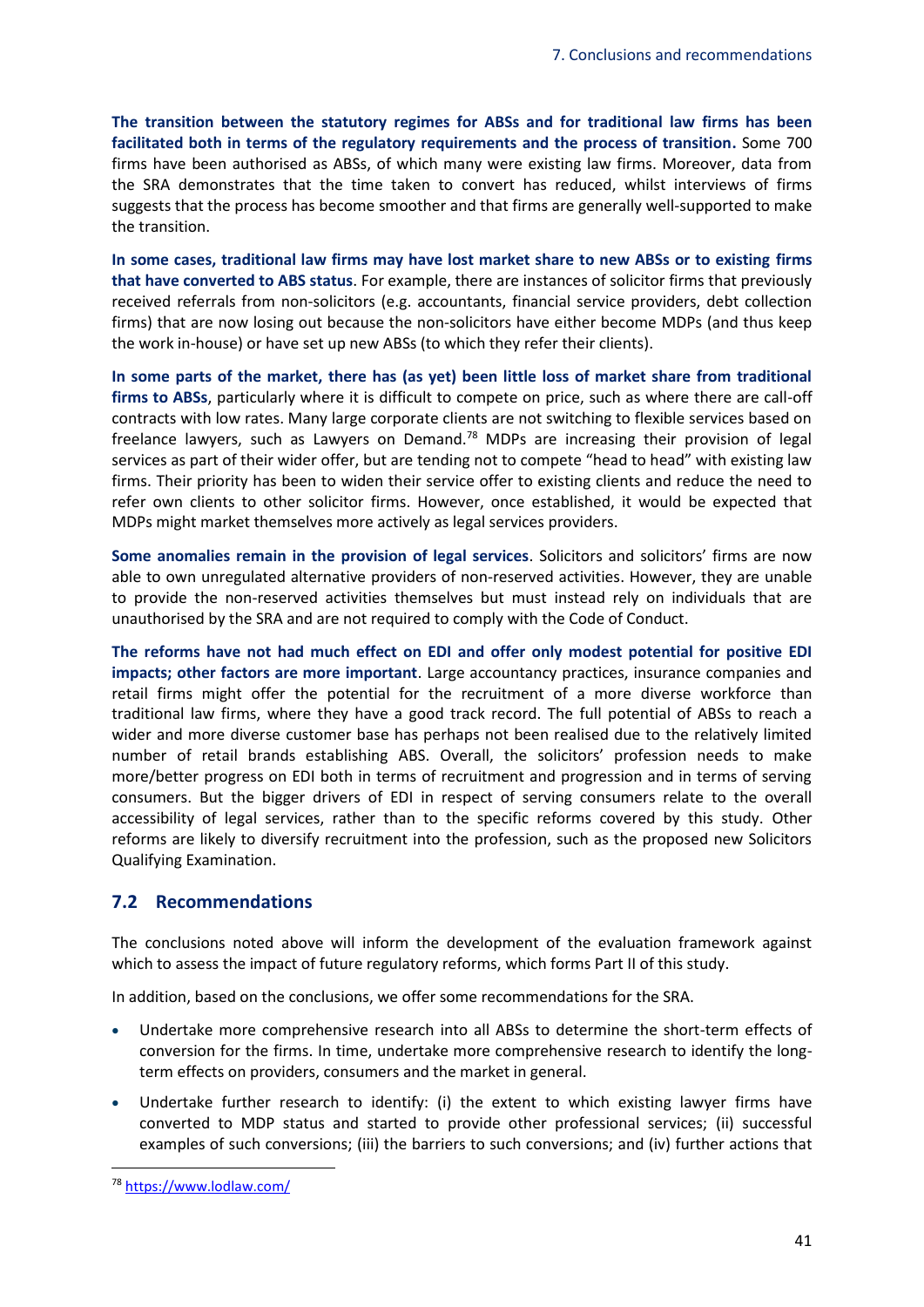are required to overcome such barriers.

- Future editions of the SRA reports on "Workforce data for solicitors' firms" could provide breakdowns between ABSs and other law firms in order to help evaluate the EDI impacts of reforms.
- Establish a monitoring framework for the firms receiving waivers as part of SRA Innovate in order to gather data on actions taken and effects arising.
- Review the drivers of the reforms in this report and the outcomes to date for any light this might shed on the issue of allowing solicitors to deliver unreserved activities through unregulated legal entities.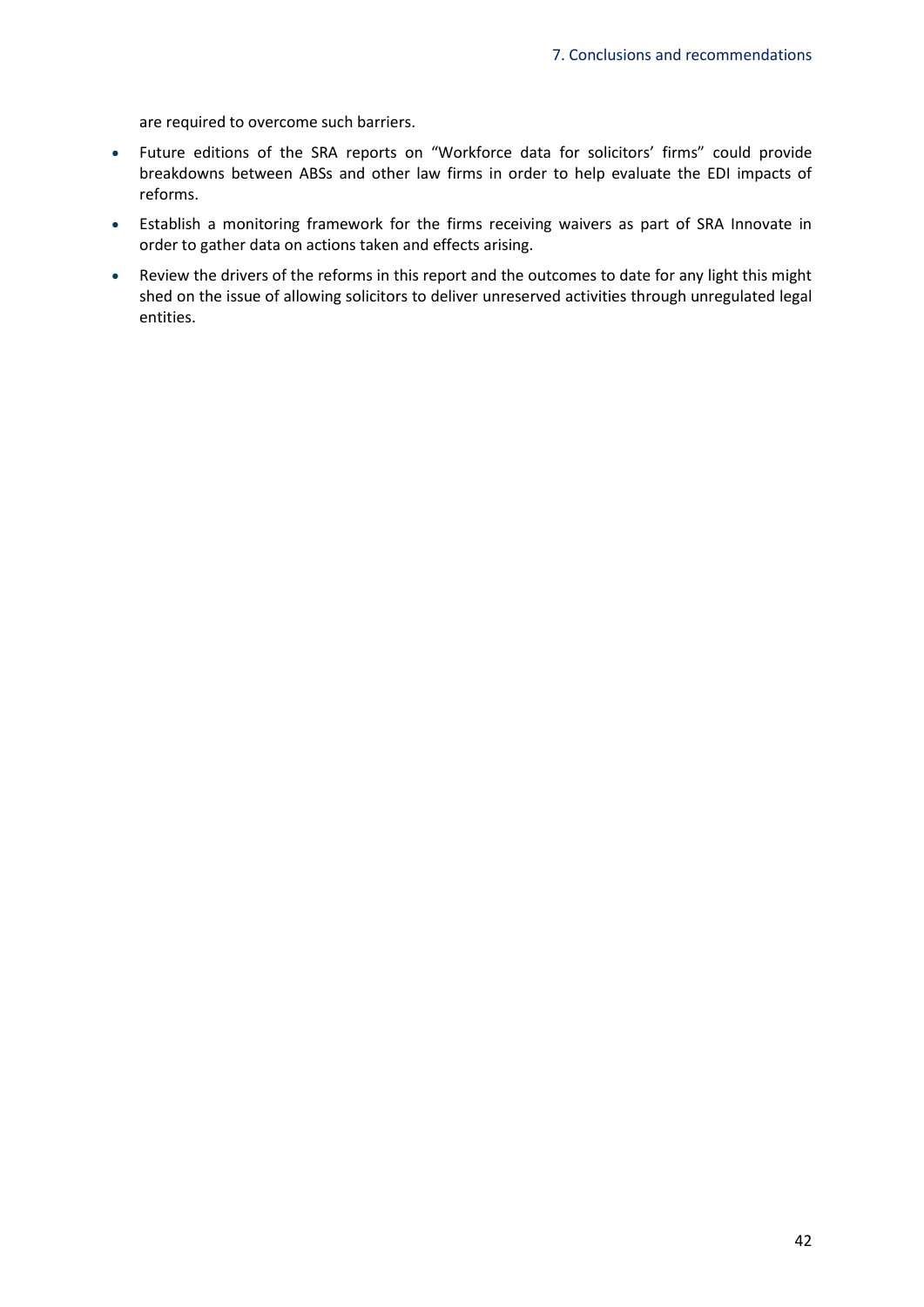# <span id="page-45-0"></span>**8. Annexes**

# <span id="page-45-1"></span>**8.1 Annex One: Stakeholders and providers consulted**

| <b>Stakeholders and providers consulted</b>                  |
|--------------------------------------------------------------|
| <b>SRA</b>                                                   |
| Crispin Passmore, Executive Director of Policy and Education |
| Chris Handford, Director of Regulatory Policy                |
| Julie Brannan, Director of Education and Training            |
| Patrick Reeve, Policy Consultant                             |
| Emma Tunley, Policy Manager                                  |
| Amanda Fox, Policy Associate                                 |
| <b>Other stakeholders</b>                                    |
| Legal Services Consumer Panel                                |
| <b>Sole Practitioners Group</b>                              |
| Legal services providers                                     |
| Anthony Collins LLP                                          |
| Bevan Brittan LLP                                            |
| <b>Bizlaw UK Ltd</b>                                         |
| <b>Brightstone Law LLP</b>                                   |
| <b>DAC Beachcroft LLP</b>                                    |
| <b>Eagles Solicitors</b>                                     |
| <b>England Kerr Hands Solicitors Ltd</b>                     |
| Ernst & Young LLP                                            |
| <b>Freeths LLP</b>                                           |
| Gateley plc                                                  |
| <b>KPMG LLP</b>                                              |
| Lawyer Checker Ltd / Practical Vision Ltd                    |
| LCM Wealth Management Ltd                                    |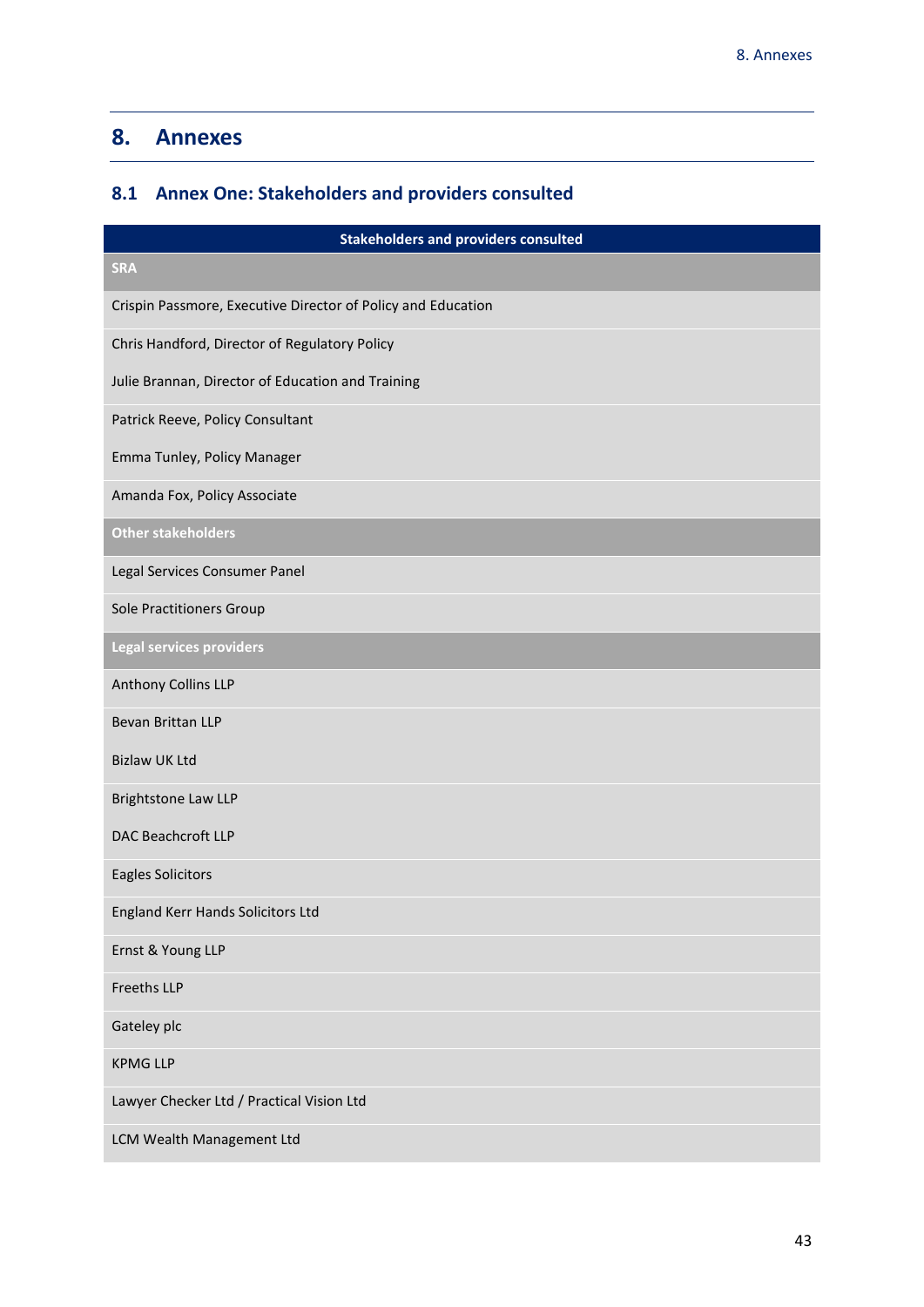| <b>Stakeholders and providers consulted</b> |
|---------------------------------------------|
| <b>LGSS Law Ltd</b>                         |
| Minster Law Ltd                             |
| <b>PDC Law Ltd</b>                          |
| Price Bailey Legal Services LLP             |
| Ridouts Professional Services plc           |
| Rocket Lawyer UK Ltd                        |
| Sarah Mumford                               |
| Slater and Gordon LLP                       |
| Winn Solicitors Ltd                         |
| <b>WLS Solicitors Ltd</b>                   |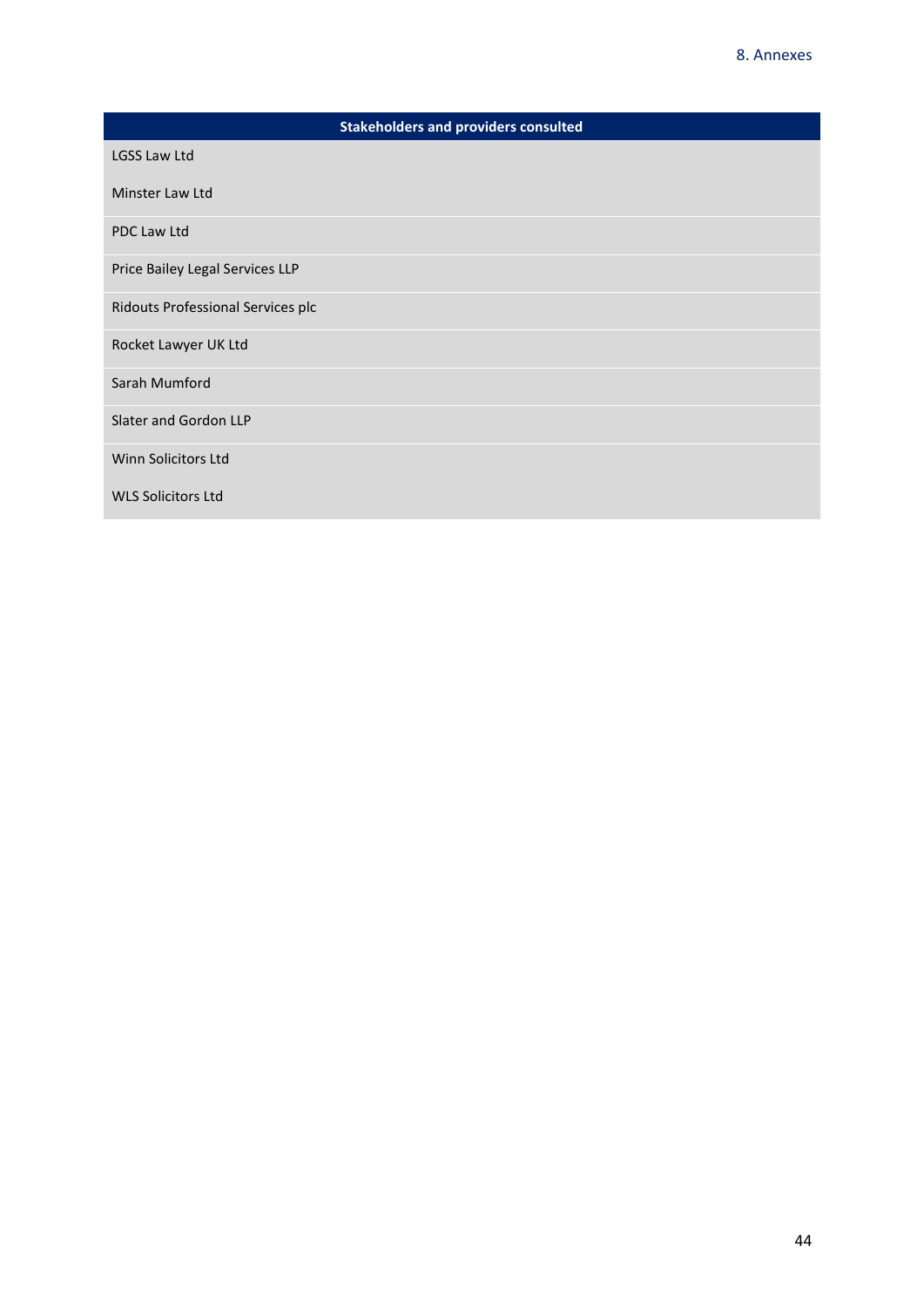# <span id="page-47-0"></span>**8.2 Annex Two: Bibliography**

| <b>List of documents consulted</b>                                                                                             |
|--------------------------------------------------------------------------------------------------------------------------------|
| Arden Partners (2016), Analysis of external and corporate investment in UK law firms                                           |
| Competition and Markets Authority (2016), Legal Services Market Study                                                          |
| Department for Business, Innovation and Skills (2015), Trade Union Membership 2015: Statistical Bulletin                       |
| Enterprise Research Centre (2015), Innovation in Legal Services                                                                |
| GfK NOP Social Research (2010), Research on Consumers' Attitudes towards the Purchase of Legal Services                        |
| HM Treasury (2016), The Green Book: Appraisal and Evaluation in Central Government                                             |
| Hodge, Jones and Allen (2015), UK Perceptions of the Legal and Justice System, Innovation in Law Report 2015                   |
| Law Society (2016), Economic response to the SRA Handbook review                                                               |
| Law Society (2016), Response to SRA Consultation: Looking to the future - flexibility and public protection                    |
| Legal Services Board (2011), Regulatory Information Review: Map of the Legal Services Market                                   |
| Legal Services Board (2012), Legal Services Benchmarking survey                                                                |
| Legal Service Board (2013), Evaluation: Changes in competition in different legal markets                                      |
| Legal Services Board (2016), Evaluation: Changes in the legal services market 2006/07 - 2014/15                                |
| Legal Services Board, The potential impact of Alternative Business Structures (ABS) on the diversity of the legal<br>workforce |
| Legal Services Consumer Panel (2014), Consumer Impact Report                                                                   |
| Legal Services Consumer Panel (2015), Tracker Survey 2015                                                                      |
| Legal Services Research Centre, Report of the 2006-9 English and Welsh Civil and Social Justice Survey                         |
| Ministry of Justice (2006), Regulatory impact assessment of the Legal Services Act                                             |
| Moorhead et al. (2016), Mapping the Moral Compass, University College London                                                   |
| Office for National Statistics (2015), TOPSI: Turnover of Legal Activities                                                     |
| OMB Research (2016), Prices of Individual Consumer Legal Services Research Report (prepared for the LSB)                       |
| SRA (2014) Policy Statement on Multi-disciplinary practices                                                                    |
| SRA (2016), Profiling and Risk analysis of ABS firms                                                                           |
| SRA (2016), The changing legal services market                                                                                 |
| SRA (2017), Data analysis of firms who have a separate business                                                                |
| SRA (2017), Impact Assessment                                                                                                  |